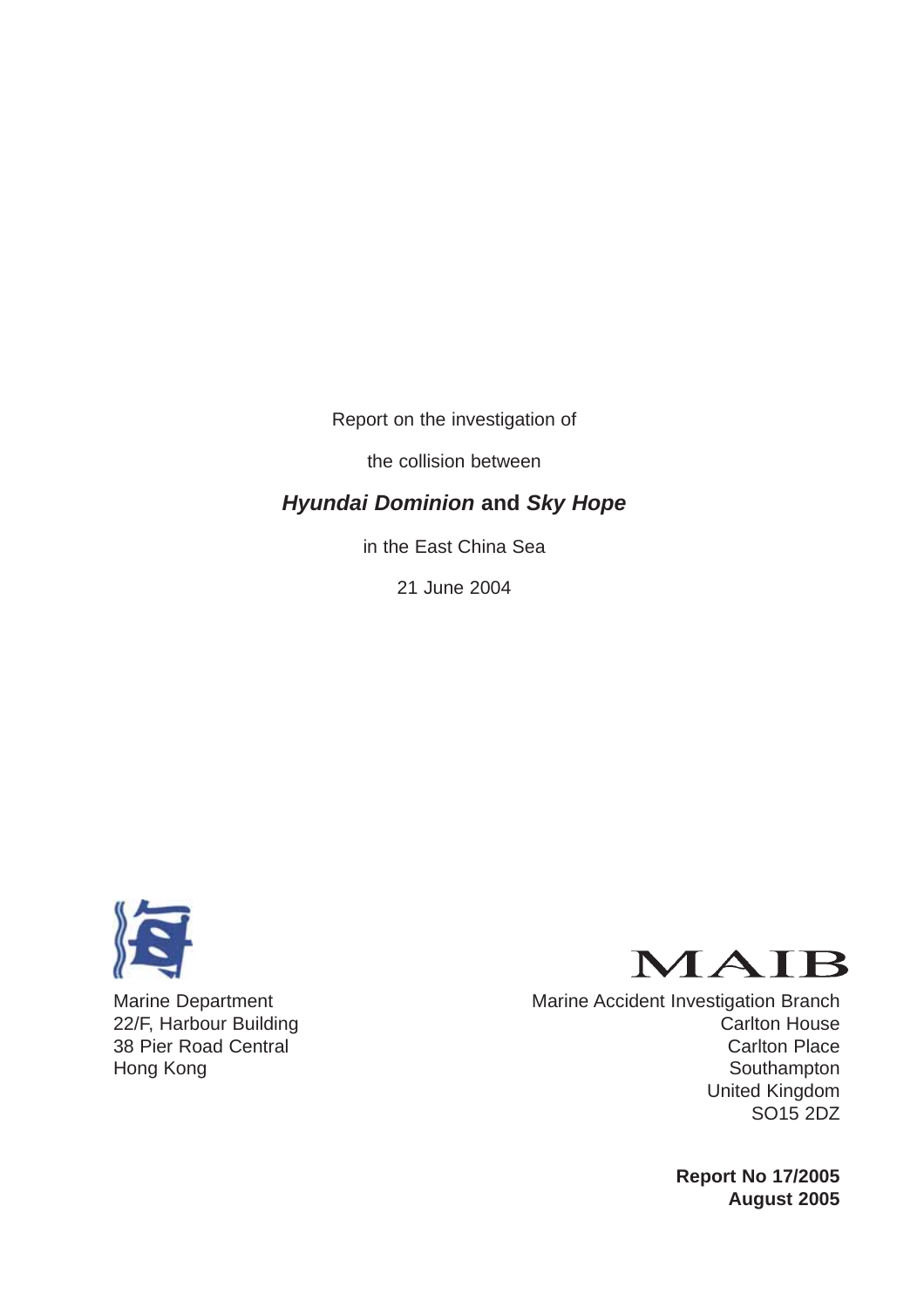# **Extract from The United Kingdom Merchant Shipping (Accident Reporting and Investigation) Regulations 2005 – Regulation 5:**

*"The sole objective of the investigation of an accident under the Merchant Shipping (Accident Reporting and Investigation) Regulations 2005 shall be the prevention of future accidents through the ascertainment of its causes and circumstances. It shall not be the purpose of an investigation to determine liability nor, except so far as is necessary to achieve its objective, to apportion blame."*

# **NOTE**

This report is not written with litigation in mind and, pursuant to Regulation 13(9) of the Merchant Shipping (Accident Reporting and Investigation) Regulations 2005, shall be inadmissible in any judicial proceedings whose purpose, or one of whose purpose is to attribute or apportion liability or blame.

*The following is a joint investigation report with the Hong Kong Marine Department in which the MAIB has taken the lead role pursuant to the IMO Code for the Investigation of Marine Casualties and Incidents (Resolution A.849(20)).*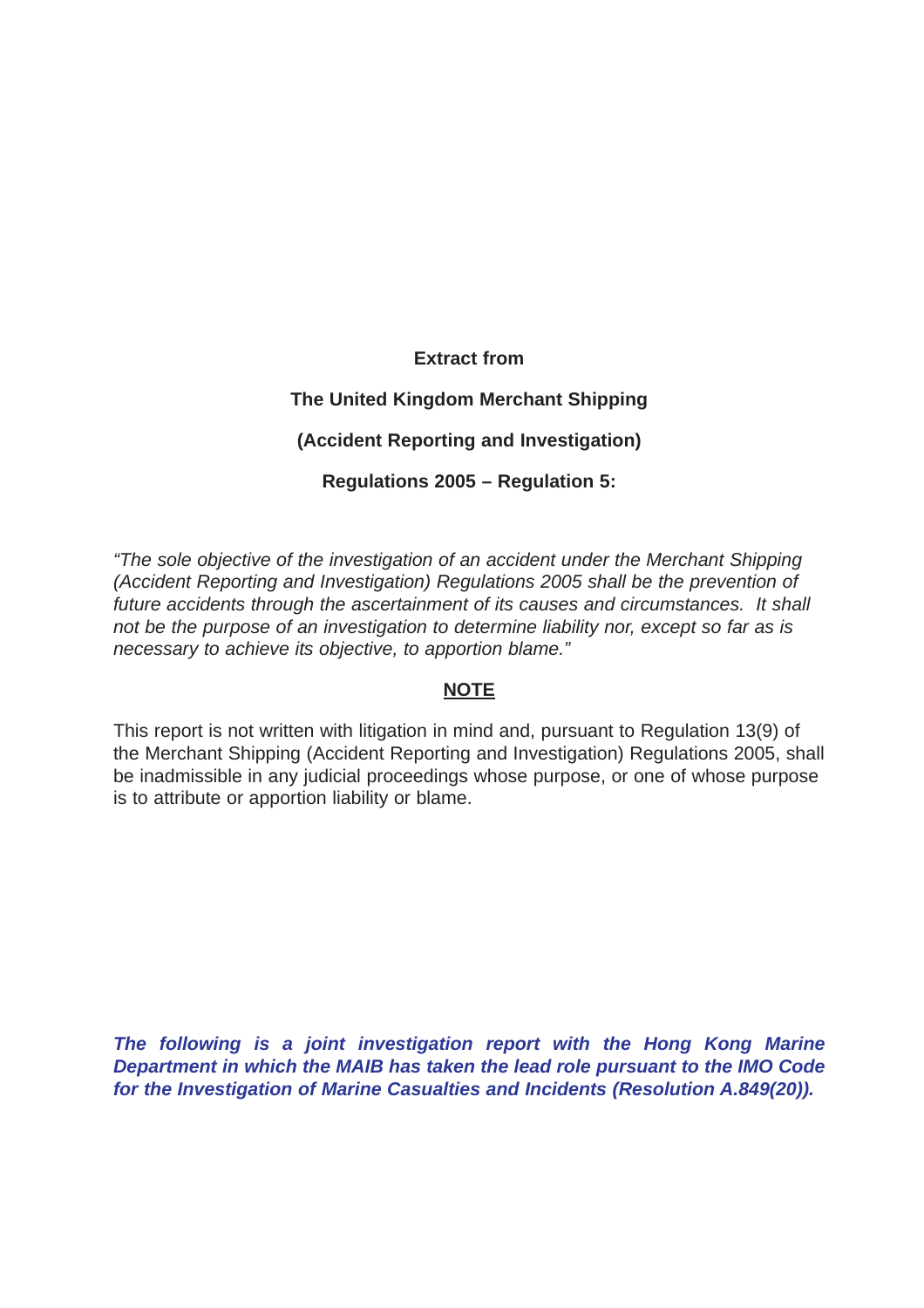|                                                                                                     | <b>GLOSSARY OF ABBREVIATIONS AND ACRONYMS</b>                                                                                                                                                                                                                                                                                                                       |                                                                                  |
|-----------------------------------------------------------------------------------------------------|---------------------------------------------------------------------------------------------------------------------------------------------------------------------------------------------------------------------------------------------------------------------------------------------------------------------------------------------------------------------|----------------------------------------------------------------------------------|
|                                                                                                     | <b>SYNOPSIS</b>                                                                                                                                                                                                                                                                                                                                                     | $\mathbf 1$                                                                      |
|                                                                                                     | <b>SECTION 1 - FACTUAL INFORMATION</b>                                                                                                                                                                                                                                                                                                                              | $\mathbf{3}$                                                                     |
| 1.1<br>1.2                                                                                          | Particulars of Hyundai Dominion and Sky Hope and accident<br><b>Narrative</b><br>1.2.1 Events as seen by Hyundai Dominion<br>1.2.2 Events as seen by Sky Hope                                                                                                                                                                                                       | 3<br>$\overline{7}$<br>$\overline{7}$<br>8                                       |
| 1.3<br>1.4                                                                                          | Weather conditions<br>Damage<br>1.4.1 Hyundai Dominion<br>1.4.2 Sky Hope                                                                                                                                                                                                                                                                                            | $\boldsymbol{9}$<br>$\mathsf 9$<br>$\mathsf 9$<br>9                              |
| 1.5<br>1.6<br>1.7<br>1.8<br>1.9<br>1.10<br>1.11<br>1.12<br>1.13<br>1.14                             | Automatic identification systems (AIS)<br>Data recording<br>Manning and certification<br>Hours of work<br><b>Working languages</b><br>Engines and controls<br><b>Fleet circulars</b><br><b>Emergency procedures</b><br>Induction and training<br>Safety management systems                                                                                          | 13<br>14<br>15<br>16<br>16<br>16<br>18<br>18<br>19<br>19                         |
|                                                                                                     | <b>SECTION 2 - ANALYSIS</b>                                                                                                                                                                                                                                                                                                                                         | 21                                                                               |
| 2.1<br>2.2<br>2.3<br>2.4<br>2.5<br>2.6<br>2.7<br>2.8<br>2.9<br>2.10<br>2.11<br>2.12<br>2.13<br>2.14 | Aim<br>Fatigue<br>Recorded events before collision<br>Classification of overtaking or crossing of two vessels<br>The collision<br>Speed<br>Communications<br>Use of AIS text messages<br>Sound signals<br>Calling the master<br>Events on Hyundai Dominion - after collision<br>Events on Sky Hope - after collision<br>Safety audits<br><b>Multinational crews</b> | 21<br>21<br>22<br>22<br>26<br>27<br>28<br>28<br>29<br>29<br>30<br>31<br>31<br>32 |
|                                                                                                     | <b>SECTION 3 - CONCLUSIONS</b>                                                                                                                                                                                                                                                                                                                                      | 34                                                                               |
| 3.1<br>3.2                                                                                          | Findings<br>Other findings                                                                                                                                                                                                                                                                                                                                          | 34<br>34                                                                         |
|                                                                                                     | <b>SECTION 4 - ACTION TAKEN</b>                                                                                                                                                                                                                                                                                                                                     | 36                                                                               |
|                                                                                                     | <b>SECTION 5 - RECOMMENDATIONS</b>                                                                                                                                                                                                                                                                                                                                  | 37                                                                               |

**Page**

**Annex**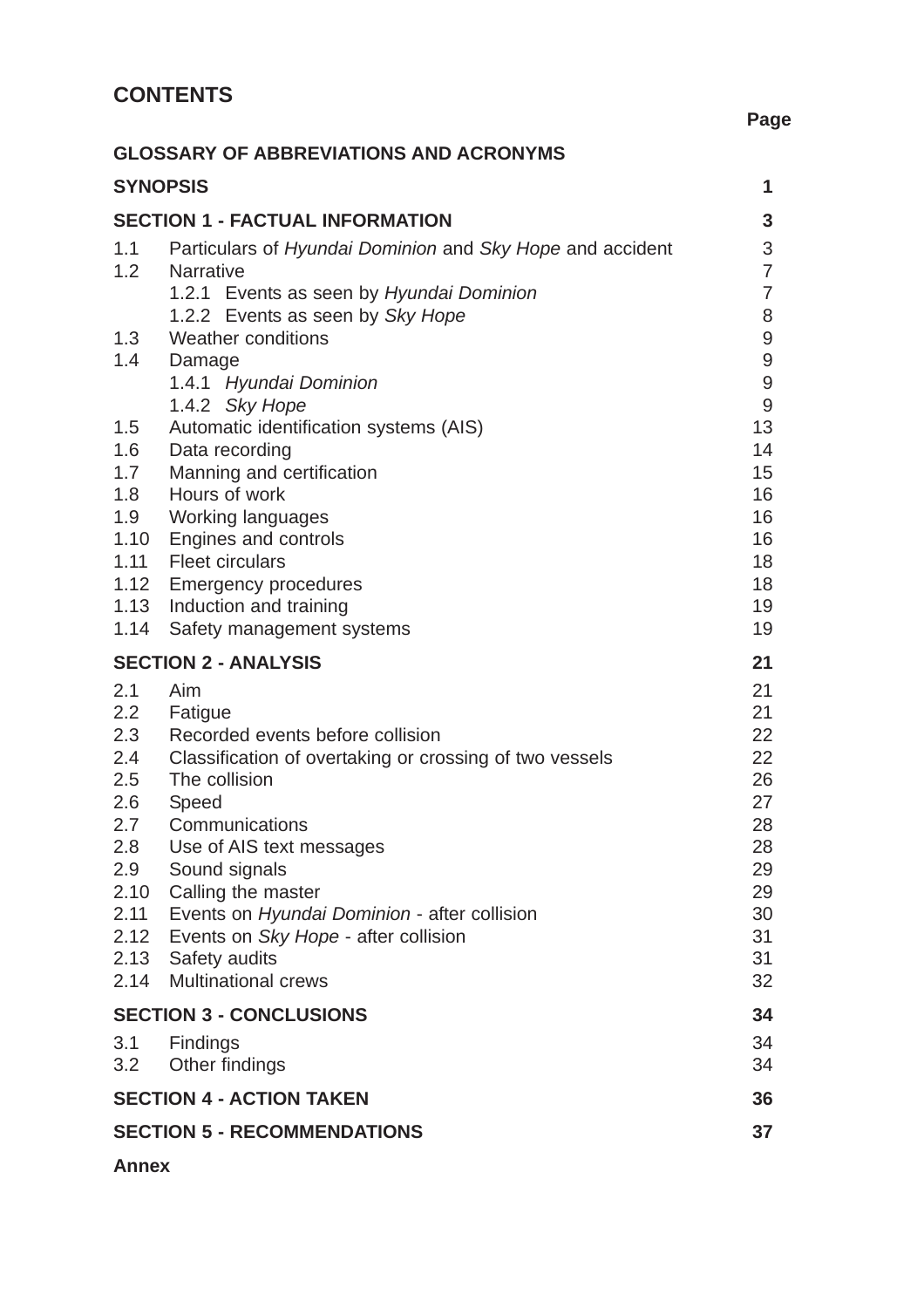# **GLOSSARY OF ABBREVIATIONS AND ACRONYMS**

| AB             | Able seaman                                                                                   |
|----------------|-----------------------------------------------------------------------------------------------|
| <b>AIS</b>     | Automatic identification system                                                               |
| <b>ARPA</b>    | Automatic radar plotting aid                                                                  |
| <b>CCTV</b>    | Closed circuit television                                                                     |
| <b>CEC</b>     | Certificate of equivalent competency                                                          |
| CoC            | Certificate of competency                                                                     |
| <b>COLREGS</b> | International regulations for preventing collisions at sea, 1972, as<br>amended               |
| <b>CPA</b>     | Closest point of approach                                                                     |
| o              | degrees (of angle)                                                                            |
| $\pmb{\zeta}$  | minutes (of angle)                                                                            |
| <b>DOC</b>     | Document of compliance                                                                        |
| <b>GMDSS</b>   | Global maritime distress and safety system                                                    |
| <b>GPS</b>     | Global positioning system                                                                     |
| gt             | gross tonnes                                                                                  |
| <b>HKMD</b>    | Hong Kong Marine Department                                                                   |
| <b>ICS</b>     | International Chamber of Shipping                                                             |
| <b>IMO</b>     | International Maritime Organization                                                           |
| <b>ISM</b>     | International management code for the safe operation of ships<br>and for pollution prevention |
| kW             | kilowatt                                                                                      |
| LT             | local time                                                                                    |
| m              | metre                                                                                         |
| <b>MCA</b>     | Maritime and Coastguard Agency (UK)                                                           |
| <b>MCR</b>     | Maximum continuous rating                                                                     |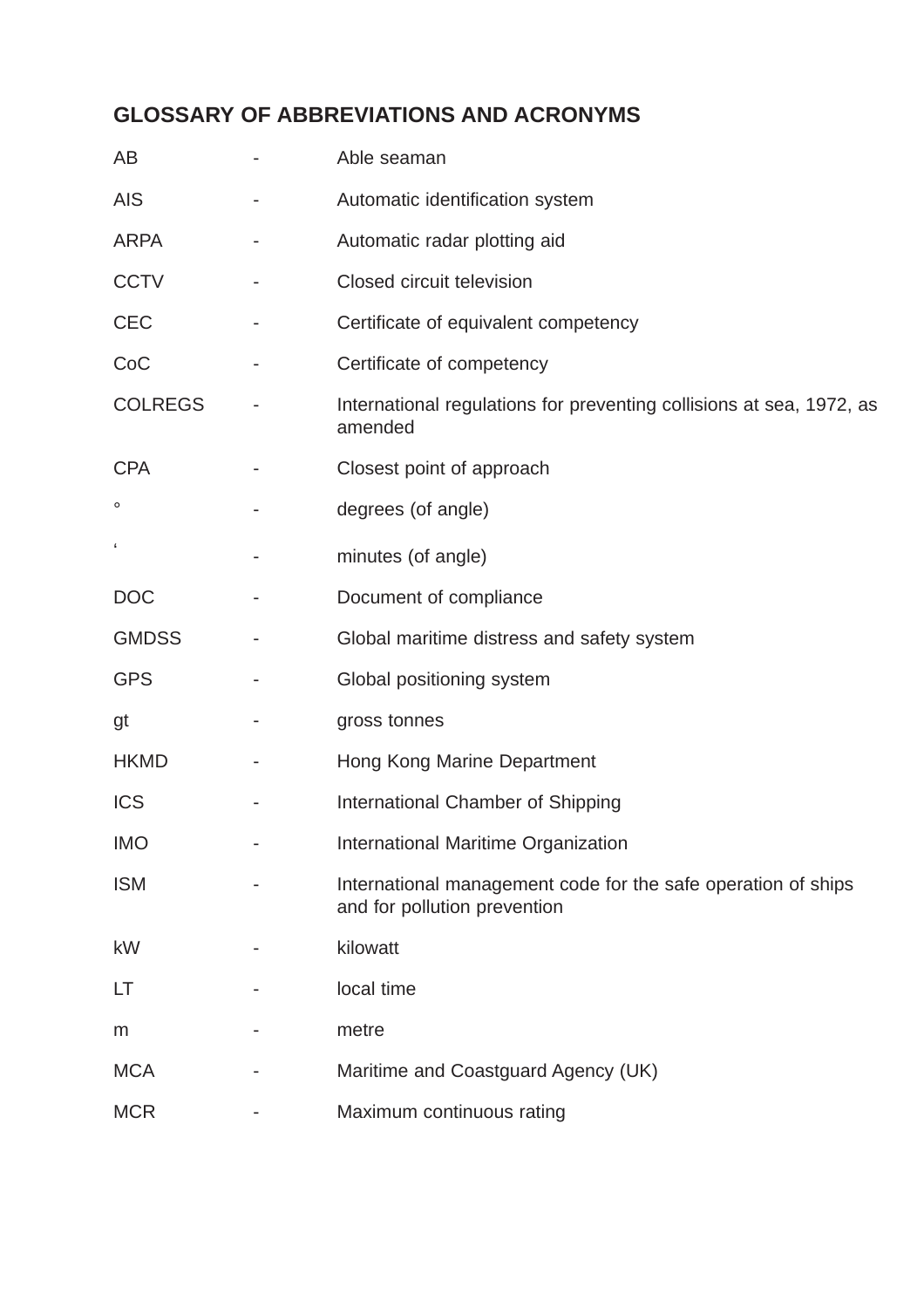| <b>NCR</b>   | Normal continuous rating                                                                           |
|--------------|----------------------------------------------------------------------------------------------------|
| nm           | nautical miles                                                                                     |
| <b>OOW</b>   | Officer of the watch                                                                               |
| rpm          | revolutions per minute                                                                             |
| <b>SMC</b>   | Safety management certificate                                                                      |
| <b>SMS</b>   | Safety management system                                                                           |
| <b>SOLAS</b> | Convention for the Safety of Life at Sea 1974                                                      |
| <b>STCW</b>  | International Convention on Standards of Training,<br>Certification and Watchkeeping for seafarers |
| <b>UK</b>    | United Kingdom                                                                                     |
| <b>UTC</b>   | Universal co-ordinated time                                                                        |
| <b>VDR</b>   | Voyage data recorder                                                                               |
| <b>VHF</b>   | Very high frequency (radio)                                                                        |
| <b>VTS</b>   | Vessel traffic system                                                                              |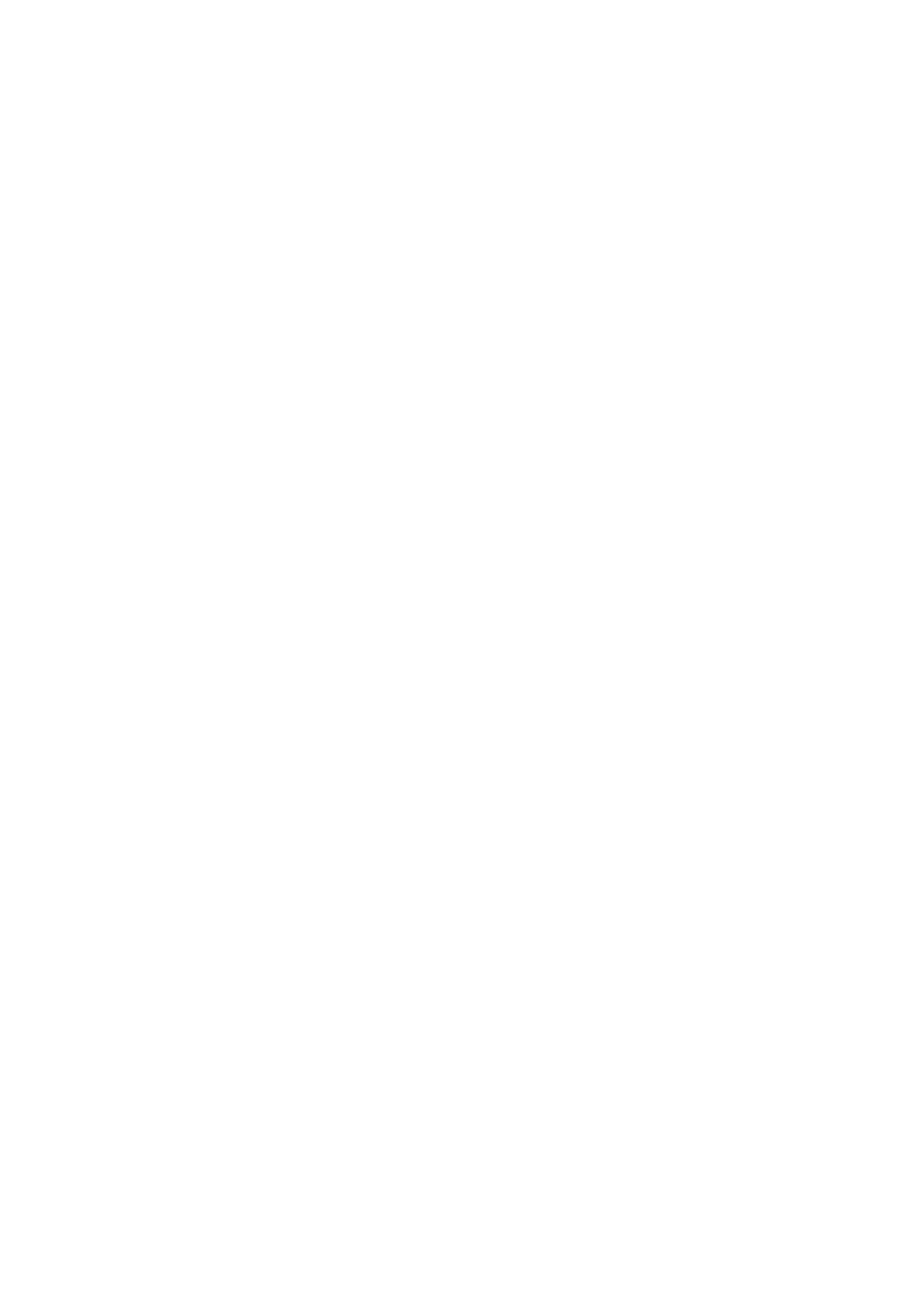# **SYNOPSIS**

At 0738 local time on 21 June 2004, the 74,373gt UK registered container vessel, *Hyundai Dominion,* and the 6,899gt Hong Kong registered container vessel*, Sky Hope,* collided in the East China Sea. There were no injuries or pollution. Only *Sky Hope* suffered any significant damage. Each vessel was able to continue passage.

As the vessels approached, in good visibility, the officer on watch on *Sky Hope* incorrectly assessed the encounter as one where *Hyundai Dominion* was overtaking his vessel. Action by either vessel was then delayed by discussions on the VHF. Further delay resulted when the OOW on *Hyundai Dominion* requested the other vessel to keep clear using the free text facility on the Automatic Identification System (AIS).

In spite of very late avoiding action taken by both vessels, they collided. The starboard bridge wing, lifeboat davit and a container on *Sky Hope* were damaged. Damage to *Hyundai Dominion* was limited to slight indentation of a breakwater on her port bow, distorted handrails on the forward deck and scratches to paintwork on the port bow.

The accident was investigated by the UK's Marine Accident Investigation Branch (MAIB) and the Hong Kong Marine Department (HKMD) as a joint investigation in accordance with the International Maritime Organization's (IMO's) Code for the investigation of marine casualties and incidents.

The investigation highlighted several causal and contributory factors. These included:

- Neither watchkeeper claimed to be fatigued, however both had worked in excess of the hours permitted under the international convention on Standards of Training, Certification and Watchkeeping for seafarers (STCW) over the previous two days.
- *Sky Hope* had been observing the approach of *Hyundai Dominion.* However, other than VHF communication there was no avoidance action taken until she was within a range of 0.2 nautical mile (nm).
- *Sky Hope* judged *Hyundai Dominion* to be an overtaking vessel which, in accordance with the COLREGS, required him to take no immediate avoiding action.
- *Hyundai Dominion* considered *Sky Hope* was a crossing vessel requiring *Hyundai Dominion* to "stand-on".
- In VHF communications between the vessels leading up to the collision, it is likely that a disagreement took place due to the difference in opinion over the "crossing" or "overtaking" situation.
- The OOW of *Hyundai Dominion* stated that he sent a text message over AIS asking *Sky Hope* to keep clear. The OOW of *Sky Hope* stated that he did not receive this message.
- *Hyundai Dominion* made a sound signal before the collision, using the forward whistle. There was no sound signal given by *Sky Hope* before the collision.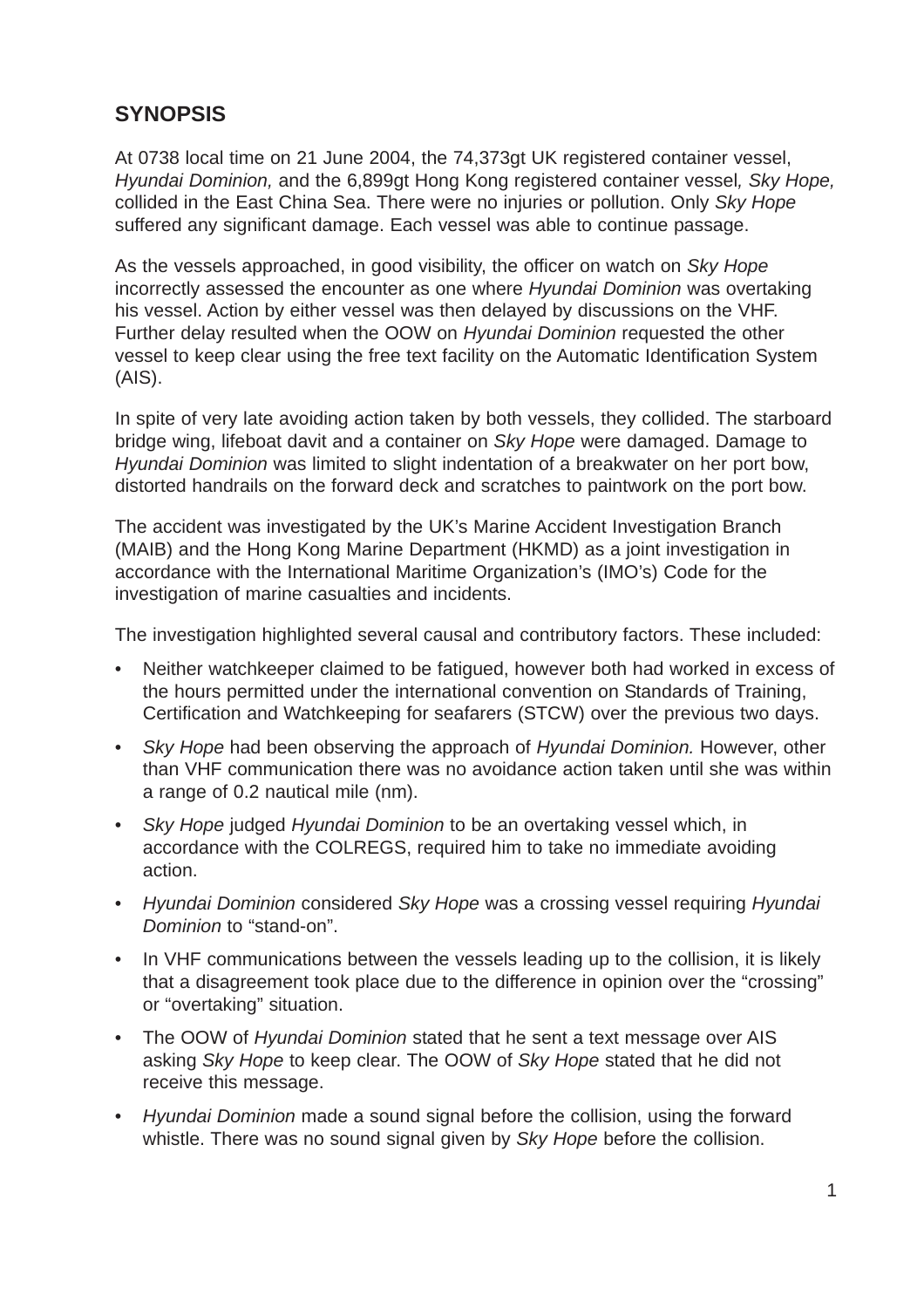- Neither OOW advised his master prior to the collision.
- Correct emergency procedures were not followed by *Hyundai Dominion* after the collision.
- *Sky Hope* resumed passage some 22 minutes after the collision. It is unlikely that a proper assessment of the vessel's condition could have been completed within this time.
- The bridge watchkeepers of *Hyundai Dominion* lacked a clear understanding of the operation of the engine controls.

Following the collision, the managers of *Hyundai Dominion* have issued the results of a review of company navigational procedures, which began in May 2004. They have also introduced company specific navigational training for junior officers and deck cadets. In addition, they have increased the number of internal and external navigational audits of their vessels.

Recommendations have been made to the managers of both vessels to advise their bridge watchkeepers to call the vessel's master at the early stages of a developing hazardous situation, the importance of ensuring watchkeepers receive adequate rest and the procedures to be followed in the event of a collision. Further recommendations have been made to the managers of *Sky Hope* regarding application of the COLREGS and use of VHF and sound signals in collision avoidance. Recommendations have been made to *Hyundai Dominion'*s managers with respect to familiarisation of bridge watchkeepers with engine controls, the use of AIS text facilities in situations requiring prompt action and the need for OOWs to be able to communicate with other bridge team members.

Similarly, recommendations have been made to the International Chamber of Shipping (ICS) to promulgate to its members the lessons learned from this accident regarding the dangers of using AIS text facilities in situations requiring prompt action. It is also recommended to reinforce the advice contained in the ICS's *Bridge Procedures Guide* covering use of the COLREGS, calling the vessel's master and post collision actions.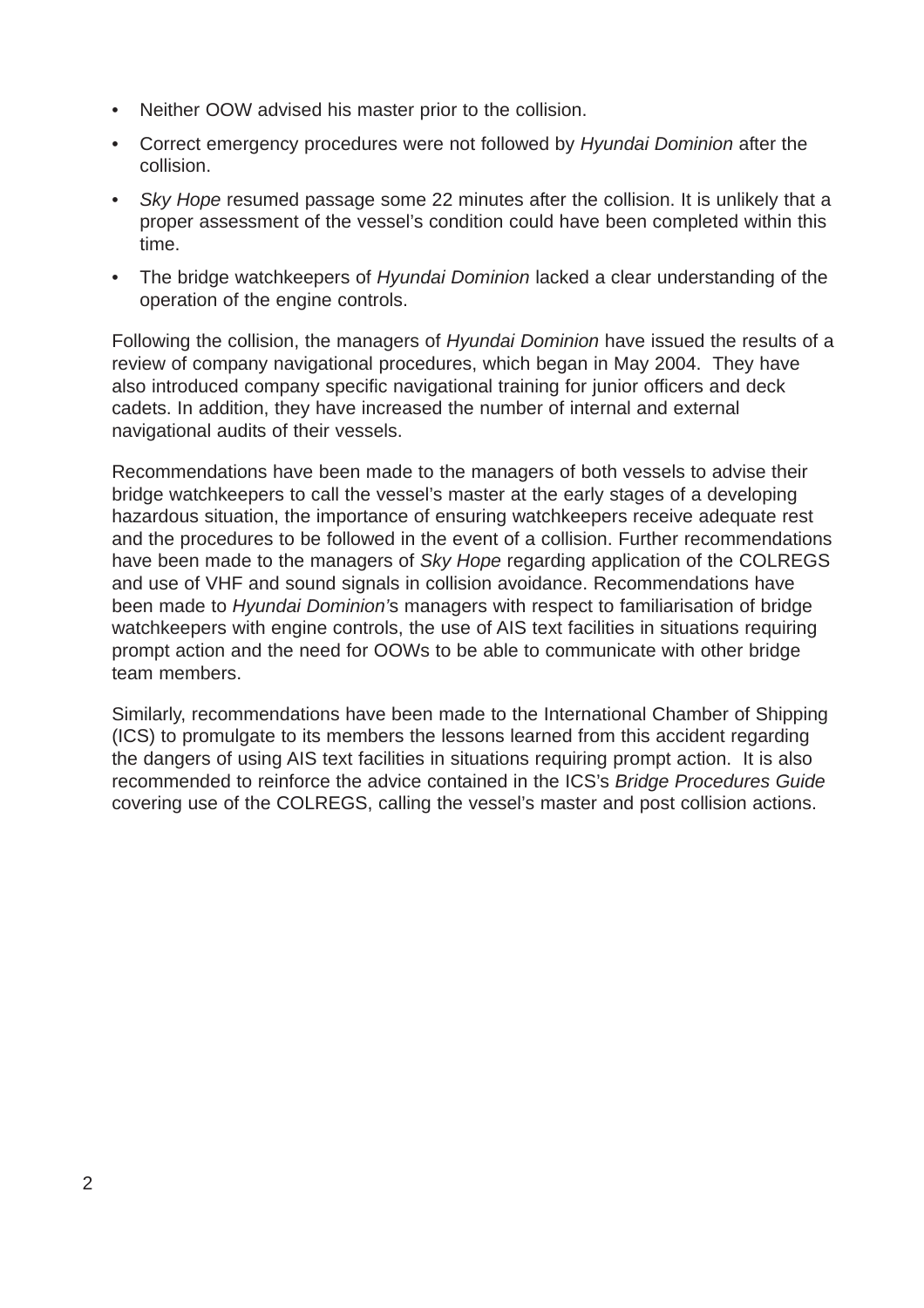# **SECTION 1 - FACTUAL INFORMATION**

# **1.1 PARTICULARS OF** *HYUNDAI DOMINION* **AND** *SKY HOPE* **AND ACCIDENT**

# *Hyundai Dominion* **(Figure 1)**

# **Vessel details**

| Registered owner              |   | <b>Tempo Navigation Ltd</b>                                                                     |
|-------------------------------|---|-------------------------------------------------------------------------------------------------|
| Manager(s)                    |   | Zodiac Maritime Agencies Ltd<br><b>Lynton House</b><br>7-12 Tavistock Square<br>London WC1H 9TP |
| Port of registry              |   | London                                                                                          |
| Flag                          |   | <b>UK</b>                                                                                       |
| <b>Type</b>                   |   | Container                                                                                       |
| <b>Built</b>                  |   | 2001, Hyundai Heavy Industries, Ulsan, Korea                                                    |
| <b>Classification society</b> |   | Lloyd's Register                                                                                |
| Construction                  |   | <b>Steel</b>                                                                                    |
| Length overall                |   | 303.83m                                                                                         |
| Gross tonnage                 |   | 74,373                                                                                          |
| Engine power and type         |   | 65930kW. B&W 12K98MC-CX                                                                         |
| Service speed                 |   | 26.4knots                                                                                       |
| Other relevant info           | t | Single fixed pitch propeller                                                                    |
| Persons on board              |   | 22                                                                                              |
| Damage                        |   | Minor damage to guardrails and breakwater<br>on the port bow.                                   |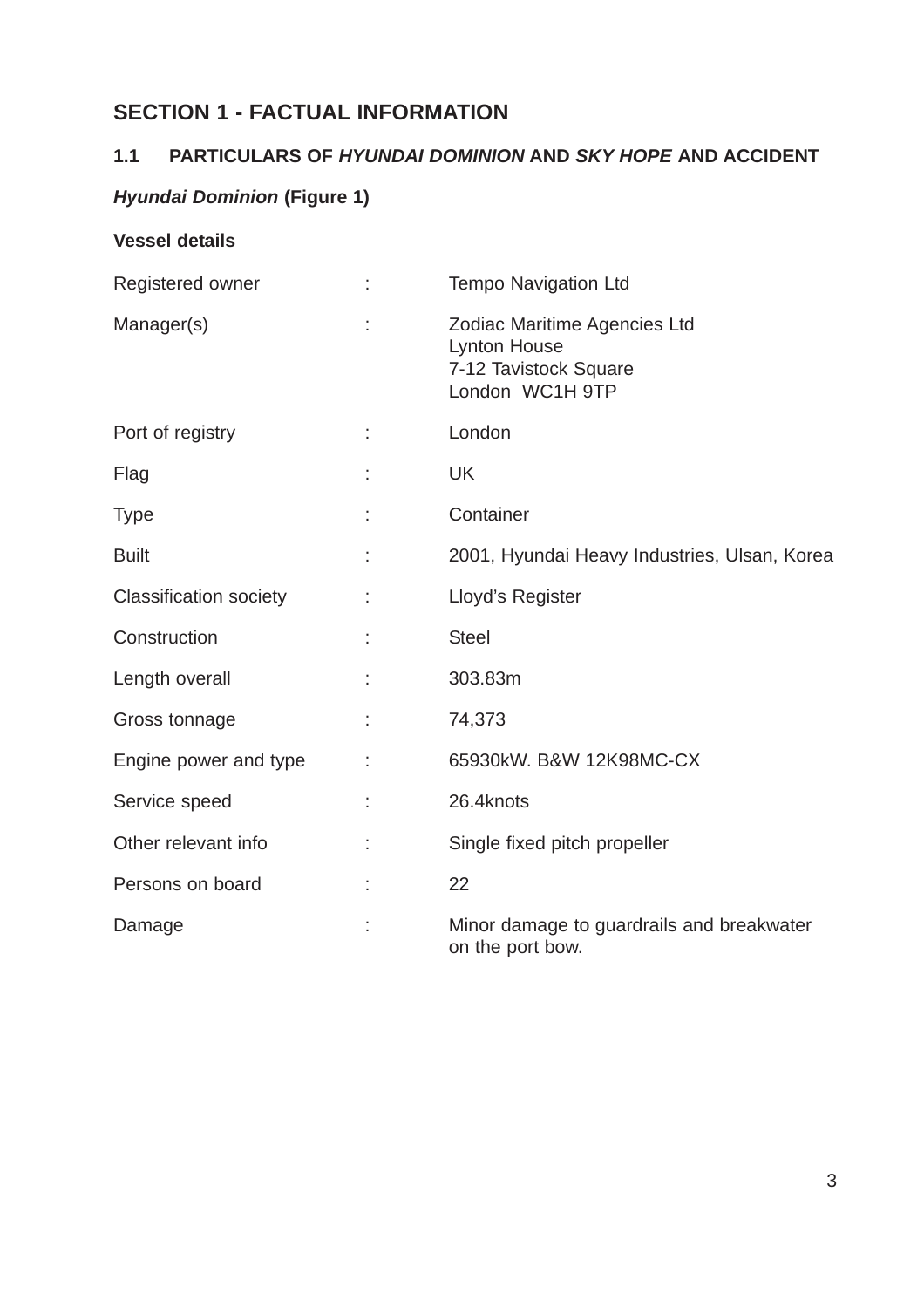# *Sky Hope* **(Figure 2)**

| <b>Vessel details</b>         |    |                                                                                                                                   |
|-------------------------------|----|-----------------------------------------------------------------------------------------------------------------------------------|
| Registered owner              | ÷  | <b>Topwave Shipping Ltd</b>                                                                                                       |
| Manager(s)                    | t, | Pagasa Shipmanagement Inc                                                                                                         |
| Port of registry              |    | Hong Kong                                                                                                                         |
| Flag                          |    | Hong Kong                                                                                                                         |
| <b>Type</b>                   |    | Container                                                                                                                         |
| <b>Built</b>                  |    | 2000, Shin Kurushima Dockyard Co Ltd,<br>Akitsu, Japan                                                                            |
| <b>Classification society</b> | ÷  | Nippon Kaiji Kyokai                                                                                                               |
| Construction                  |    | <b>Steel</b>                                                                                                                      |
| Length overall                |    | 120.84m                                                                                                                           |
| Gross tonnage                 |    | 6,899                                                                                                                             |
| Engine power and type         |    | 5,589kW, B&W 8S35MC                                                                                                               |
| Service speed                 |    | 15.6knots                                                                                                                         |
| Other relevant info           |    | Single fixed pitch propeller                                                                                                      |
| Persons on board              |    | 18                                                                                                                                |
| Damage                        |    | Significant damage to starboard bridge wing,<br>deck edges and guardrails, freefall lifeboat<br>and davit and one cargo container |
| <b>Accident details</b>       |    |                                                                                                                                   |
| Time and date                 |    | 0738LT, 21 June                                                                                                                   |

| Time and date        | 0738LT, 21 June                   |
|----------------------|-----------------------------------|
| Location of accident | 30° 59.7'N 125° 45.7'E (Figure 3) |
| Injuries/fatalities  | <b>None</b>                       |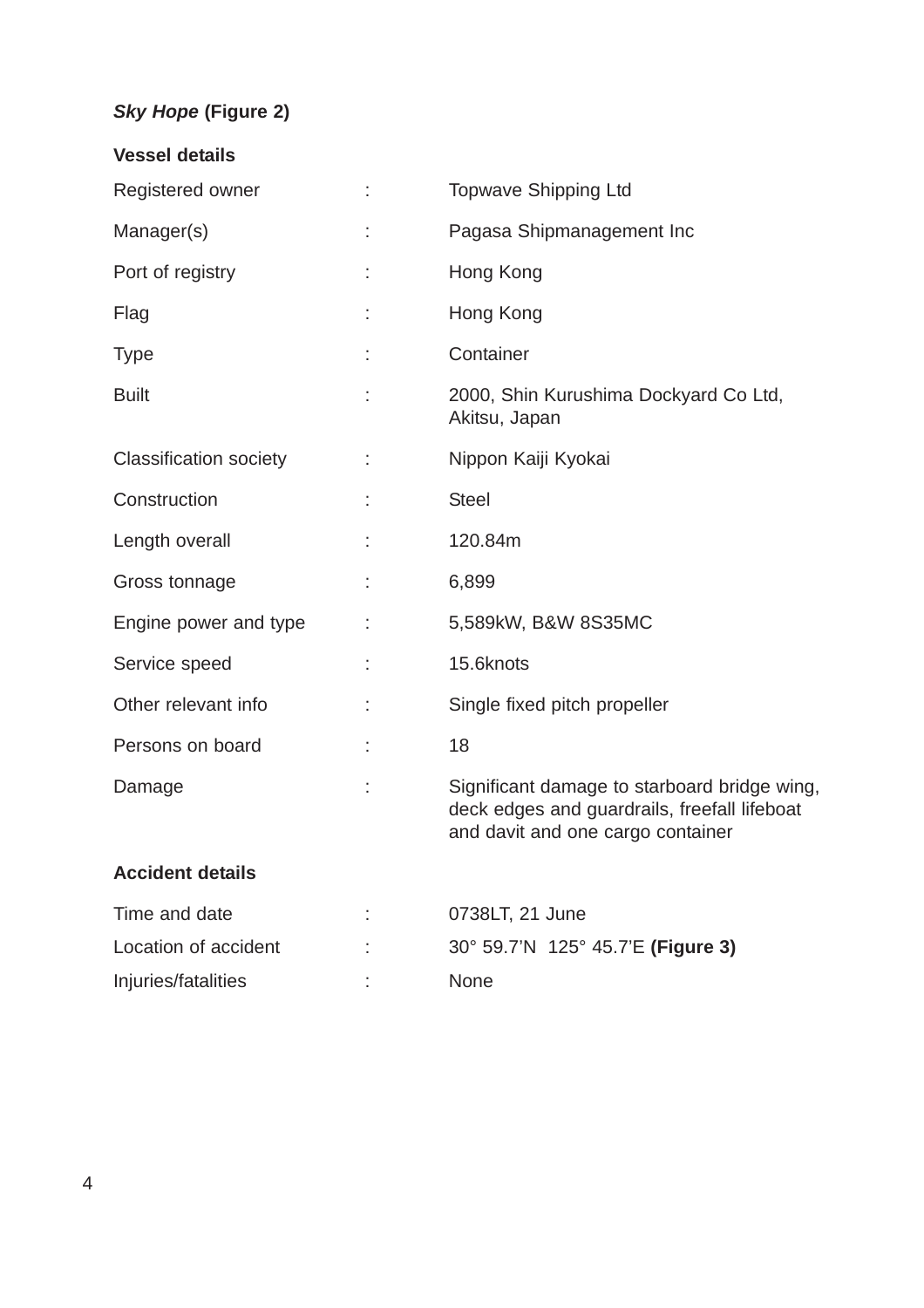

Figure 1 - Hyundai Dominion Figure 1 - *Hyundai Dominion*



Figure 2 - Sky Hope Figure 2 - *Sky Hope*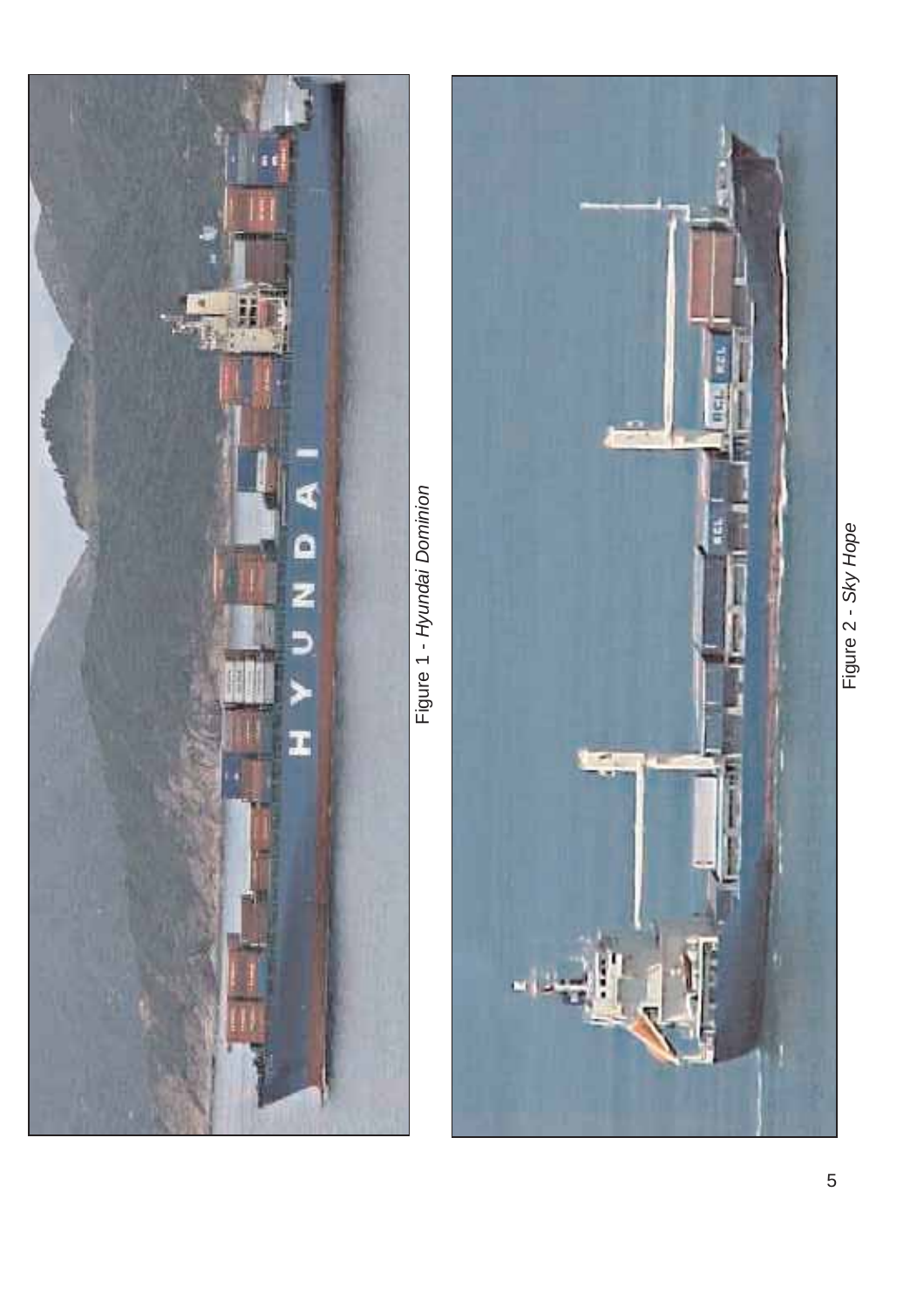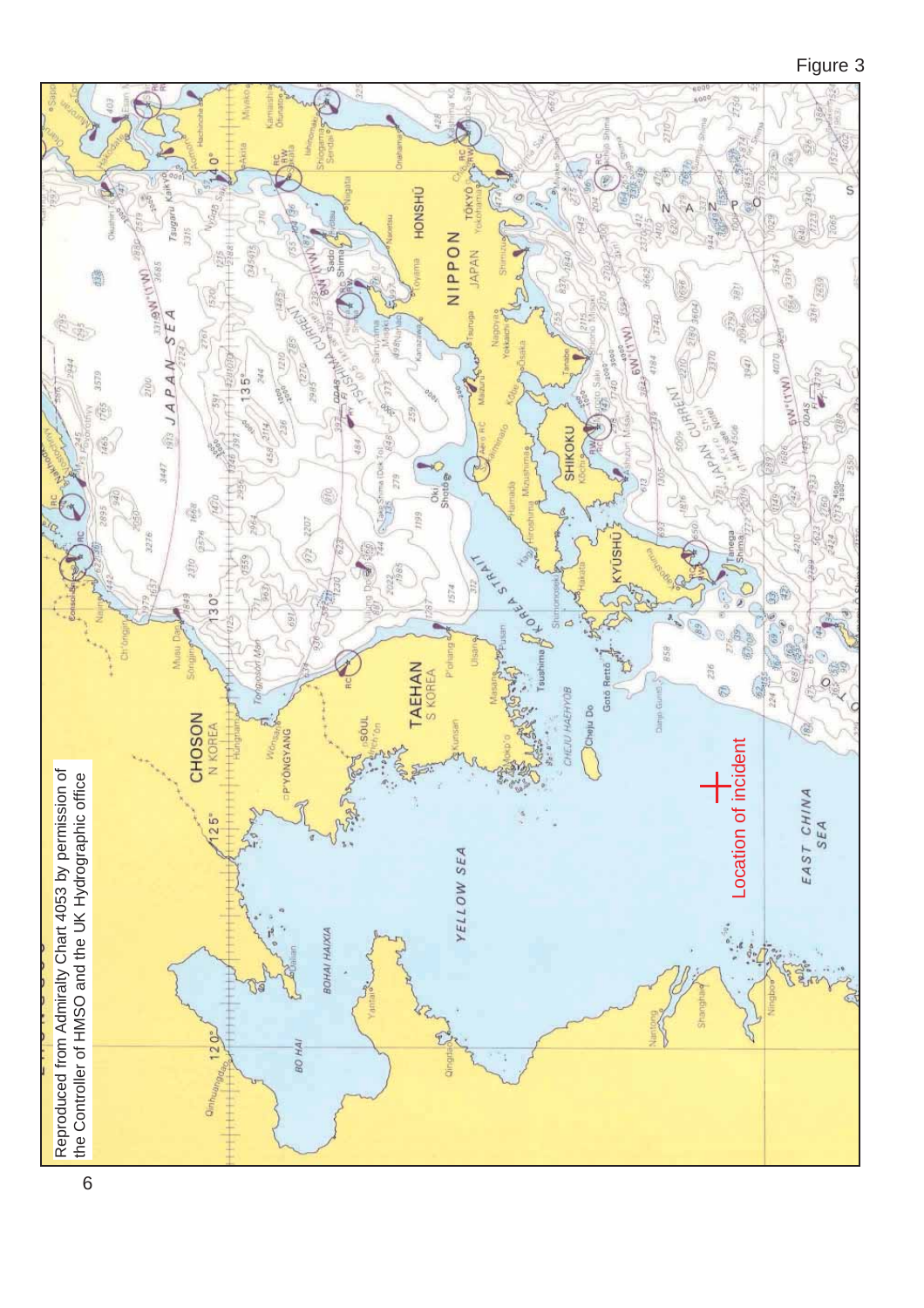# **1.2 NARRATIVE**

All courses are true, all times are local (UTC+9)

#### 1.2.1 Events as seen by *Hyundai Dominion*

*Hyundai Dominion* sailed from Kaosiung, Taiwan, on 20 June for passage to Pusan, Korea. Between 0710 and 0720 the following day, the officer of the watch (OOW), who was the chief officer, detected a vessel on his port bow at a range in excess of 5nm. The vessel was initially detected by radar but sighted immediately after. *Hyundai Dominion* was on a course of 036° in autopilot, at a speed of 22 knots. An able seaman (AB) was on watch on the bridge with the chief officer, but he temporarily left the bridge at about 0700.

The radar contact was identified as *Sky Hope* using the information displayed by the AIS. The automatic radar plotting aid (ARPA) on the port radar display was the display chiefly used by the OOW and was set to the 12-mile range scale, offcentred to the south-west. The starboard radar display was on the 6-mile range scale, and was also off-centred to the south-west. Both radar displays were north up and operating in true motion. The OOW assessed it to be a crossing situation and expected the other vessel to alter course to starboard in order to keep clear.

Between 0725 and 0730, the range of *Sky Hope* had closed to about 2.5 miles, and the closest point of approach (CPA) of *Sky Hope* was 0.3 mile by ARPA. The OOW switched the port radar display to relative motion, and used the relative vector of *Sky Hope* to determine that she would pass ahead. He was aware that the ARPA information did not take into account the distance between the radar aerial and the bow, and considered 0.3 mile to be too close. The OOW called *Sky Hope* by very high frequency (VHF) radio channel 16, but did not hear a response.

Two to three minutes later, the OOW sent a message to *Sky Hope* via AIS, stating:

#### *PLS KEEP CLEAR*

AIS indicated that the message had been successfully transmitted, but no reply was received from *Sky Hope*. About 1.5 to 2 minutes later, the OOW decided to call again via VHF radio channel 16, and on this occasion there was an immediate response. The OOW of *Sky Hope* acknowledged that he had received the AIS message and stated an intention to pass ahead of *Hyundai Dominion* because this was an overtaking situation. The OOW of *Hyundai Dominion* told him not to cross his bows, but to alter course to starboard, as this was a crossing, not an overtaking situation. The OOW of *Sky Hope* agreed to take this action.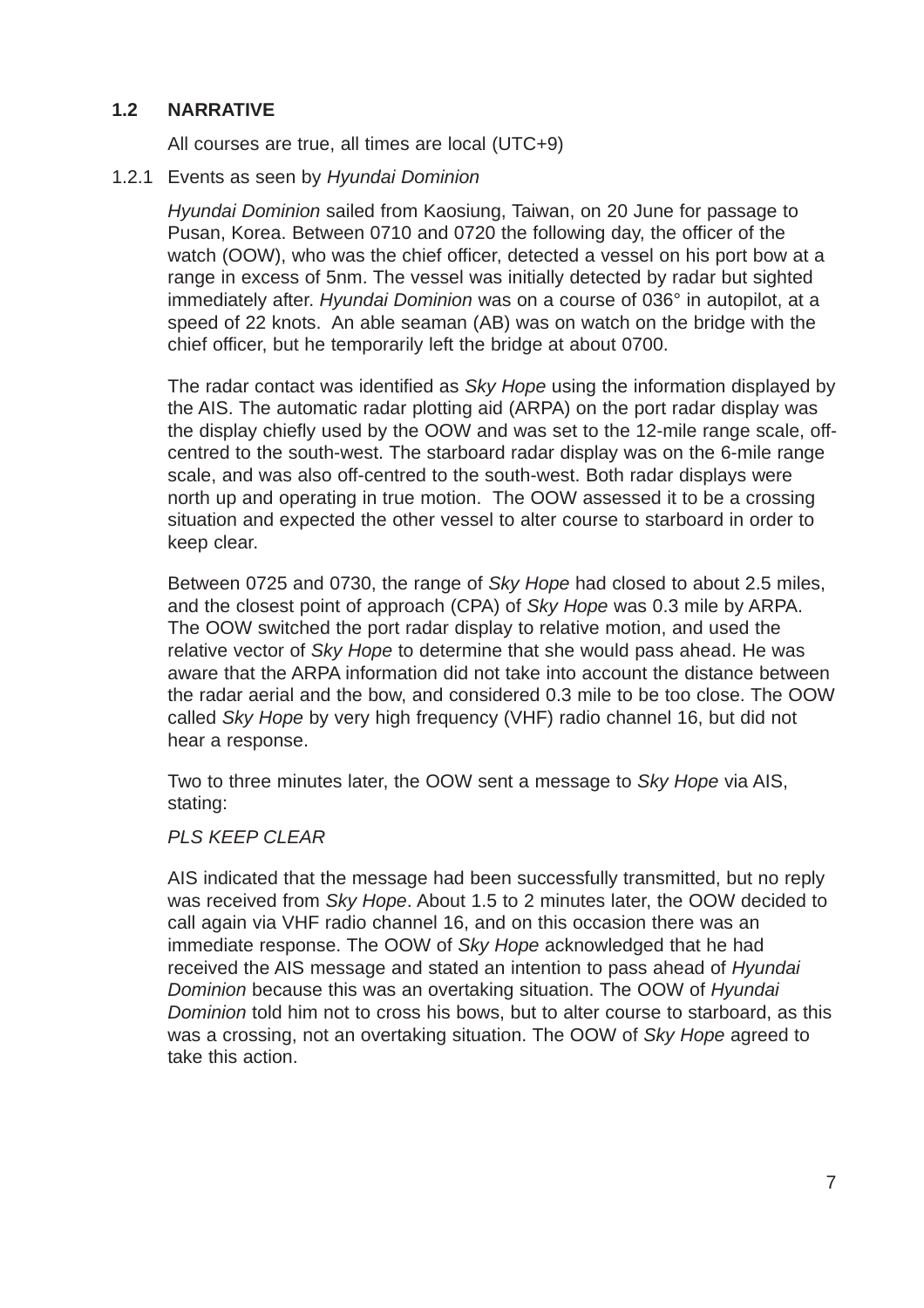By that stage the AB had returned to the bridge and, as a precaution, the OOW of *Hyundai Dominion* switched to manual steering. Moments later, the OOW received a call from *Sky Hope* to say that it was too late to alter course to starboard, and he was altering to port. *Hyundai Dominion*'s OOW replied that he would alter to starboard to help the situation. He ordered the AB to put the helm hard to starboard and checked the rudder angle indicator to ensure this instruction had been carried out correctly. One short blast was also sounded using the forward whistle only. By then, *Sky Hope* was disappearing from view behind the containers on the port bow, and the OOW continued to watch her approach on a closed circuit television (CCTV) monitor on the port side of the bridge, which had a camera on the port bridge wing selected. The rate of turn indicator was showing 30° per minute, and *Hyundai Dominion* was heeling to port.

The two vessels collided at about 0738, with *Hyundai Dominion'*s port bow hitting *Sky Hope*'s starboard quarter. About 10 seconds after the collision, the OOW alerted the master in his cabin using an alarm fitted to the internal telephone system. The master had not felt the ship heel during the turn to starboard, heard the one short blast on the whistle, or felt the impact of the collision.

When the master arrived on the bridge, *Sky Hope* was already between 200 and 300 metres on the port quarter, but he could see that her starboard bridge wing had been damaged. The chief officer had already steadied on a course of 069° but had not altered speed. The master called both the second and third officers in their cabins by telephone, and ordered them to the bridge. On their arrival, the third officer took over the watch and the second officer assisted the master. The master did not sound the general alarm. Information was exchanged with *Sky Hope*. The chief officer checked the contents of the ballast tanks using the control/monitoring system on the bridge, and also ordered the bosun to take soundings. At about 0757, the master ordered the speed to be reduced, and at about 0820, course was altered to about 013° to regain the planned track. He did not consider that there was any need to reverse course.

#### 1.2.2 Events as seen by *Sky Hope*

At about 0715 on 21 June 2004, while underway from Shanghai to Osaka and Kobe, the OOW of *Sky Hope* sighted a large container ship at her starboard quarter, which was later identified as *Hyundai Dominion*. The course and speed of *Sky Hope* was 091° and 15.3 knots.

At 0720, the bearing and range of the container ship was found to be 210° at 6nm. The chief officer, who was the OOW, did not take any avoiding action at that stage as he assessed that this was an overtaking situation and *Hyundai Dominion* should keep clear.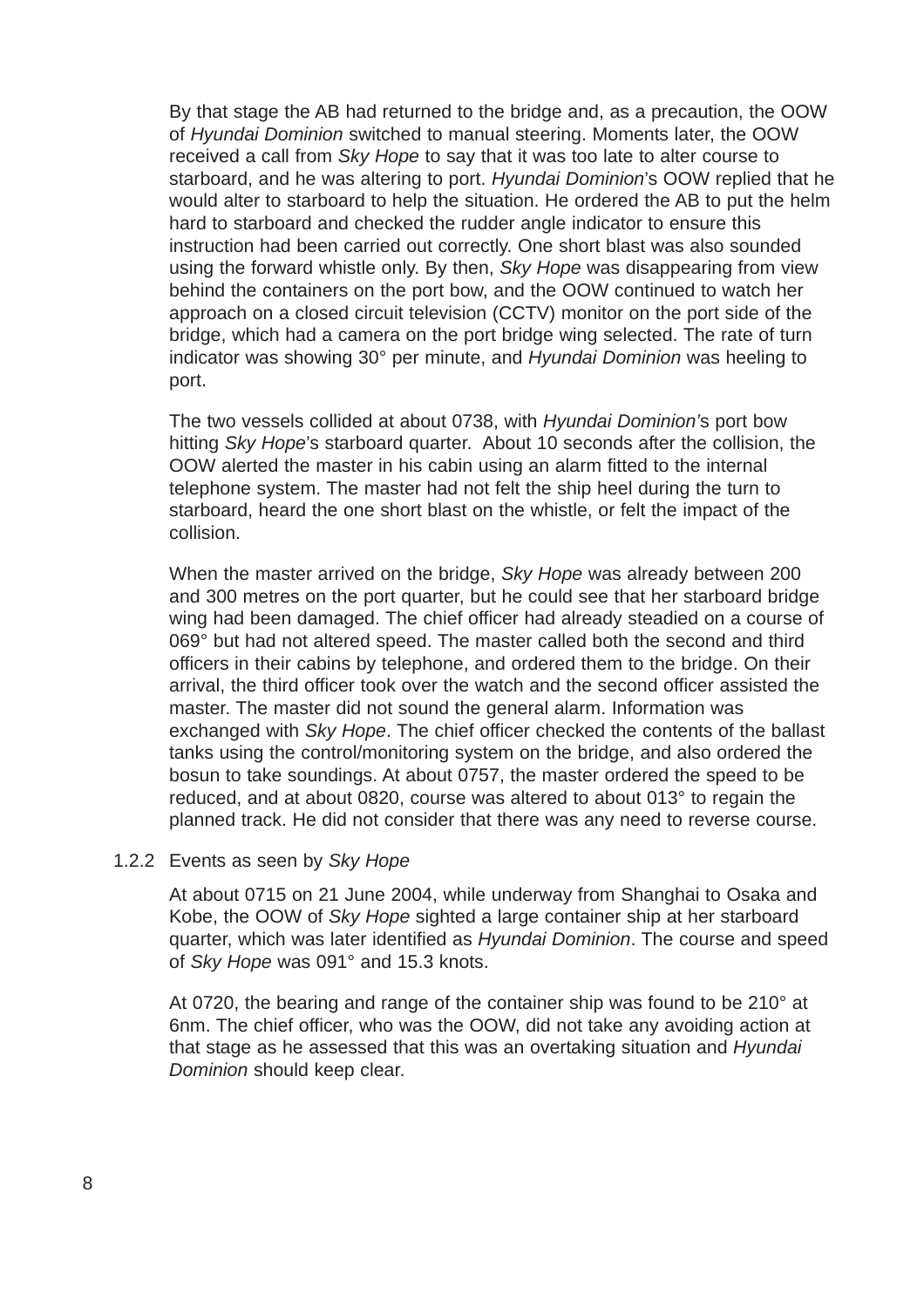As *Hyundai Dominion* appeared to be taking no action, the OOW shifted to manual steering at 0725. At about 0730, the OOW observed on radar that the bearing of *Hyundai Dominion* had not changed and the distance had decreased to 3nm. The OOW called *Hyundai Dominion* on VHF radio Channel 16 at 0730, 0732, and 0734 and told her to keep clear. However, *Hyundai Dominion* did not appear to have taken any action and continued to approach from the starboard quarter, with no change of bearing.

At 0736, at a distance of about 0.2nm, the OOW altered course to 065° to try and avoid a collision. The collision occurred at about 0738, as the port bow of *Hyundai Dominion* struck the starboard quarter of *Sky Hope* in the region of the lifeboat installation*,* advancing its impact towards the starboard wing of the navigational bridge and into the container stowage bay area. *Hyundai Dominion* did not appear to have slowed down, and it disengaged from *Sky Hope* after the impact. *Sky Hope*'s OOW called up on the VHF Channel 16 after the collision and exchanged information.

After the collision, *Sky Hope*'s master raised the general alarm. The crew was mustered to emergency stations. After checking there were no casualties, it was found that *Sky Hope*'s starboard quarter had sustained extensive damage during the impact. *Hyundai Dominion* confirmed to *Sky Hope* that there was no serious damage to the vessel or injury to her crew. The master assessed the damage, and confirmed that the ship's hull remained intact.

*Sky Hope* resumed her voyage to Osaka and Kobe at 0800.

# **1.3 WEATHER CONDITIONS**

Visibility was good, wind was north-west force 5, and the sea state was moderate. Sunrise was at 0533 (local time).

# **1.4 DAMAGE**

### 1.4.1 *Hyundai Dominion*

The damage to *Hyundai Dominion* was limited to slight indentation of a breakwater on her port bow, distorted handrails on the forward deck, and scratches to the paintwork on her port bow **(Figures 4 and 5)**.

### 1.4.2 *Sky Hope*

The damage sustained by *Sky Hope* was more extensive and included: the starboard bridge wing crushed inwards; starboard "C" and "D" deck railings crushed or bent and the deck corners badly dented; the davit arm for the freefall lifeboat badly crushed and the lifeboat shell cracked; one liferaft damaged; one cargo container crushed **(Figures 6, 7, 8 and 9)**.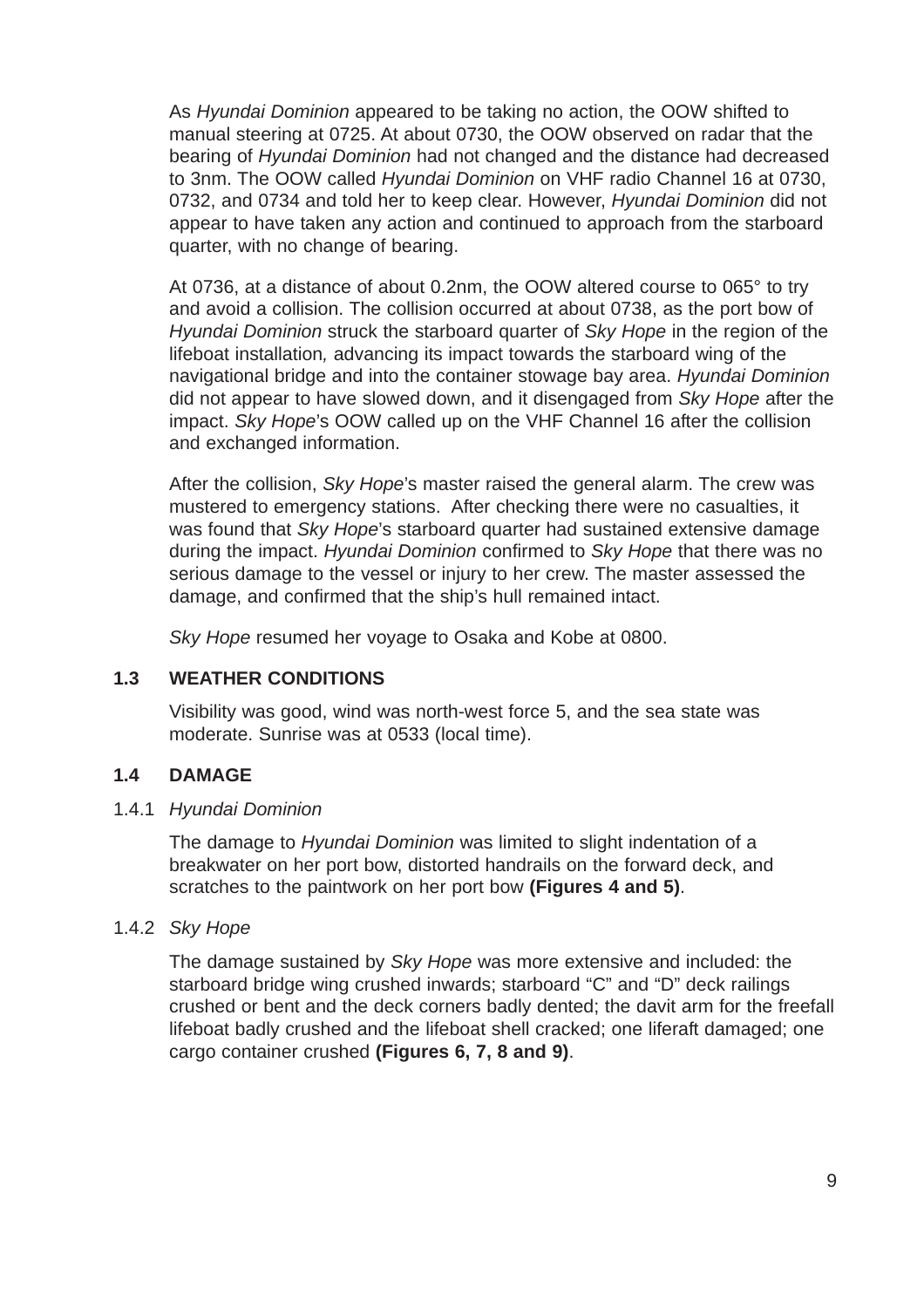

Damaged breakwater - *Hyundai Dominion*

Figure 5



Damaged guardrails - *Hyundai Dominion*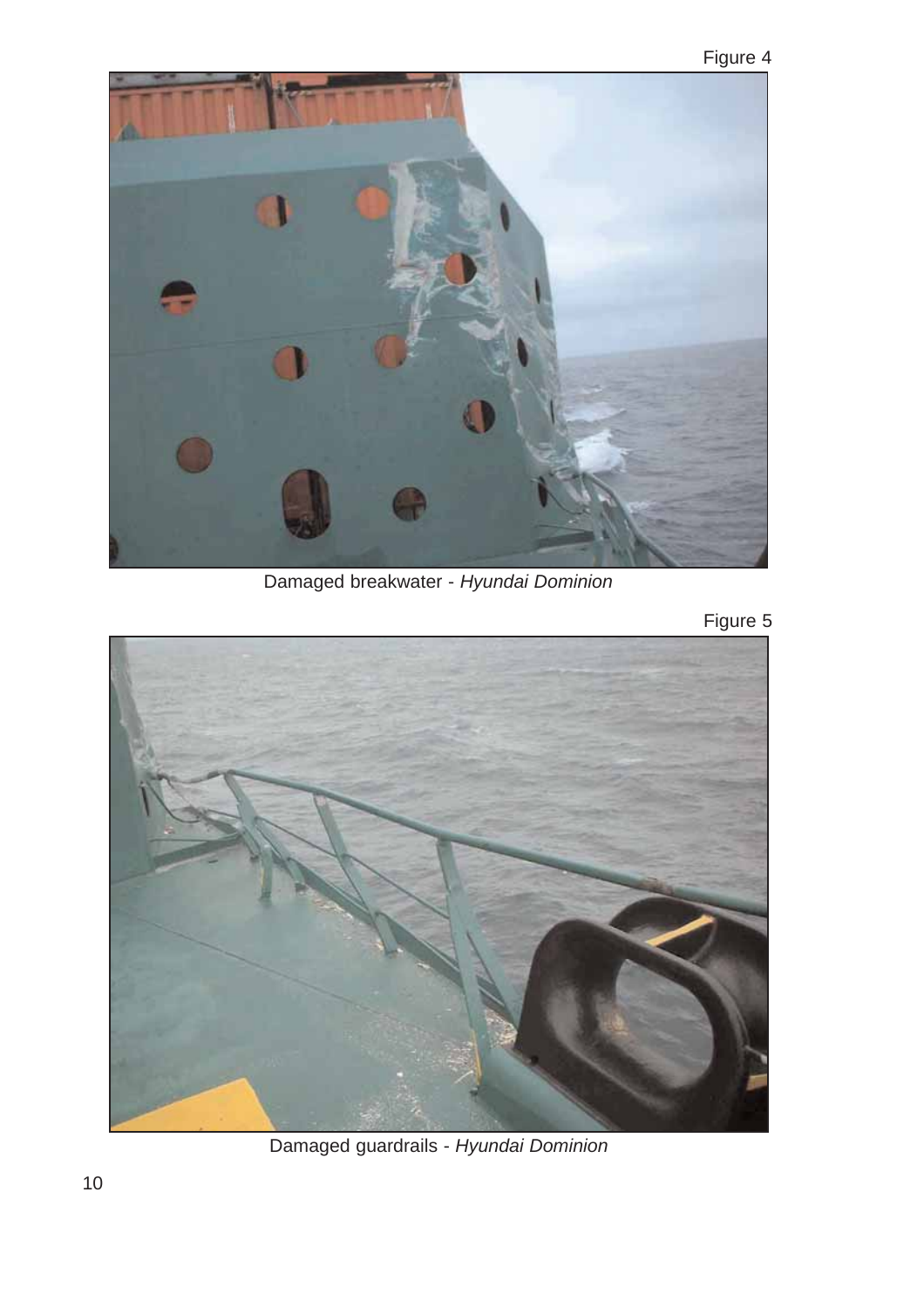Figures 6 and 7



Damaged starboard bridge wing - *Sky Hope*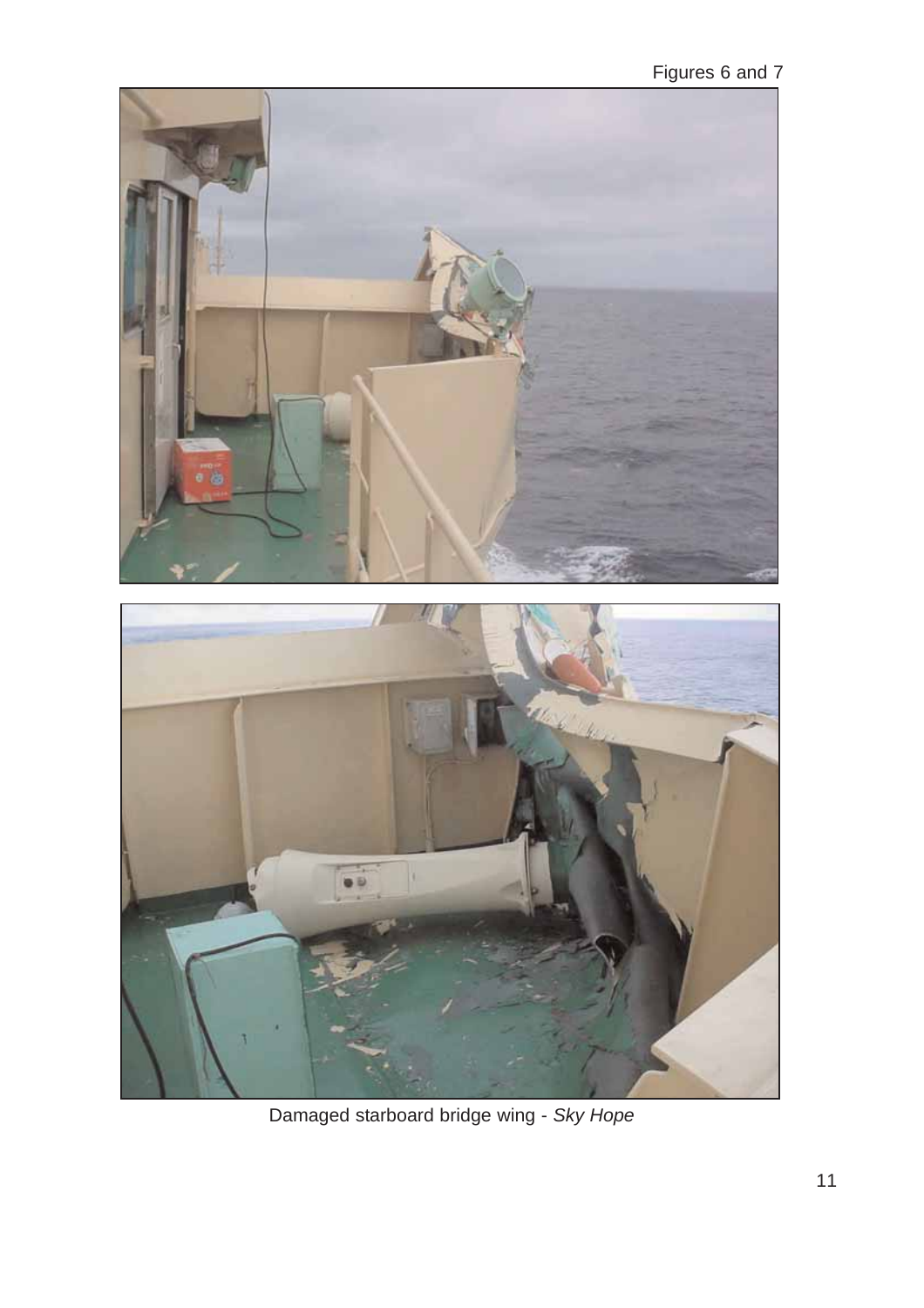

Damaged container - *Sky Hope*

Figure 9



Damaged lifeboat davit - *Sky Hope*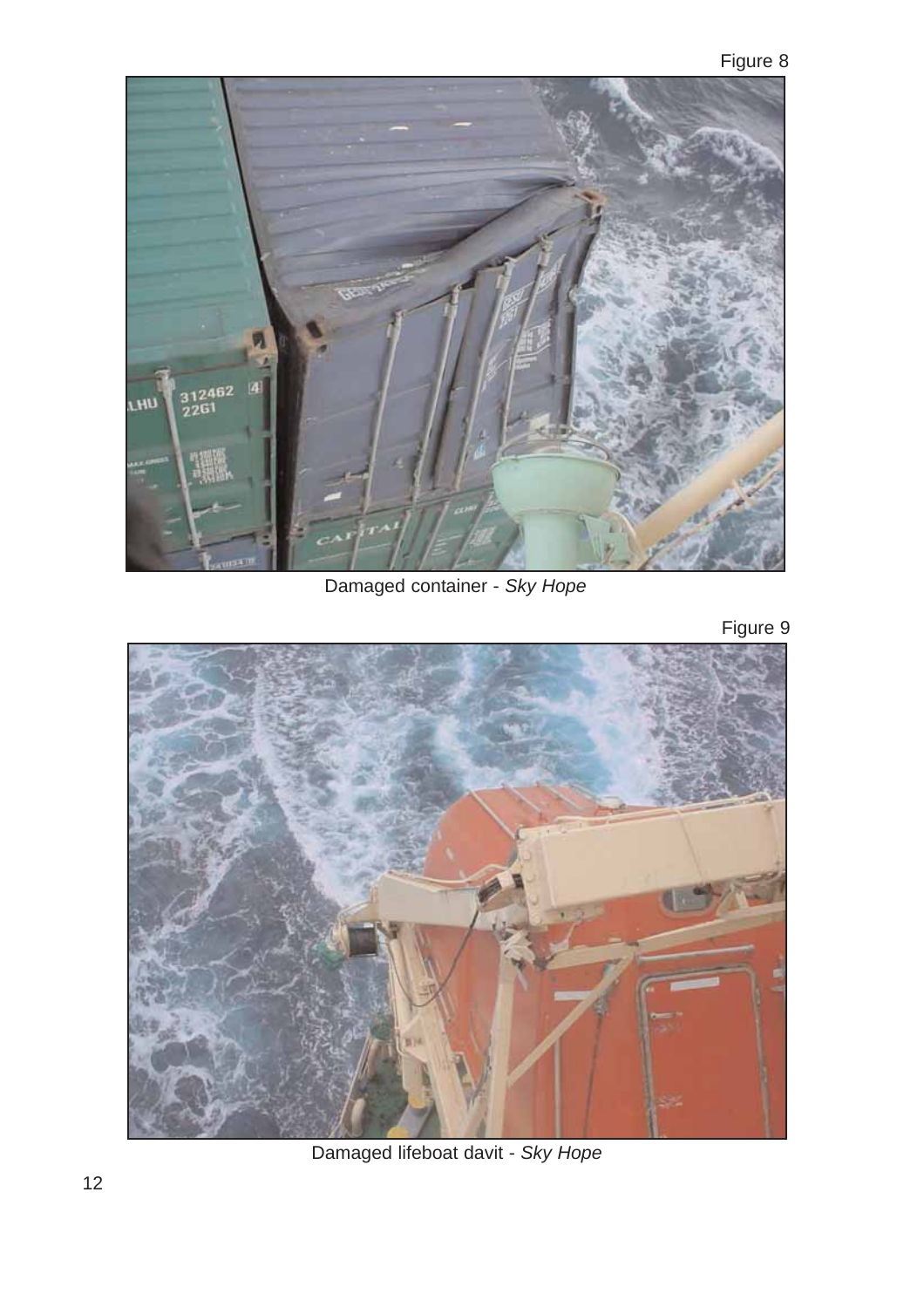The following items were dealt with in Kobe:

- 1. Lifebuoy with smoke light (replaced).
- 2. Sidelight (temporarily repaired).
- 3. 20 person liferaft (replaced).

On completion of the unloading of cargo in Kobe the Classification Society instructed *Sky Hope* to sail to a repair yard in Japan where repairs were effected to the following:

- 1. Quick release for the lifebuoy on the navigation bridge deck (renewed).
- 2. Sidelight and its housing assembly (renewed).
- 3. Deformed parts of the freefall davit for the lifeboat (renewed).
- 4. Fractured sections of the lifeboat starboard side shell were repaired and the acrylic window renewed.
- 5. Gyro compass repeater stand (renewed).

# **1.5 AUTOMATIC IDENTIFICATION SYSTEMS (AIS)**

An AIS broadcasts information which can be received by a shore station, or any other vessel also equipped with AIS. Transmissions are by marine band VHF, so have a similar range, typically 20 miles, depending on antenna height.

The information transmitted includes:

vessel identification speed over ground course over ground true heading latitude and longitude rate of turn navigation status (under way, at anchor, not under command) cargo carried destination

The frequency with which each piece of information is updated depends on whether it is dynamic or voyage related data. Details of a vessel's cargo need to be updated only every 6 minutes. However, rapidly changing data such as speed and heading may, for a ship running above 23 knots and changing course, require an update every 2 seconds.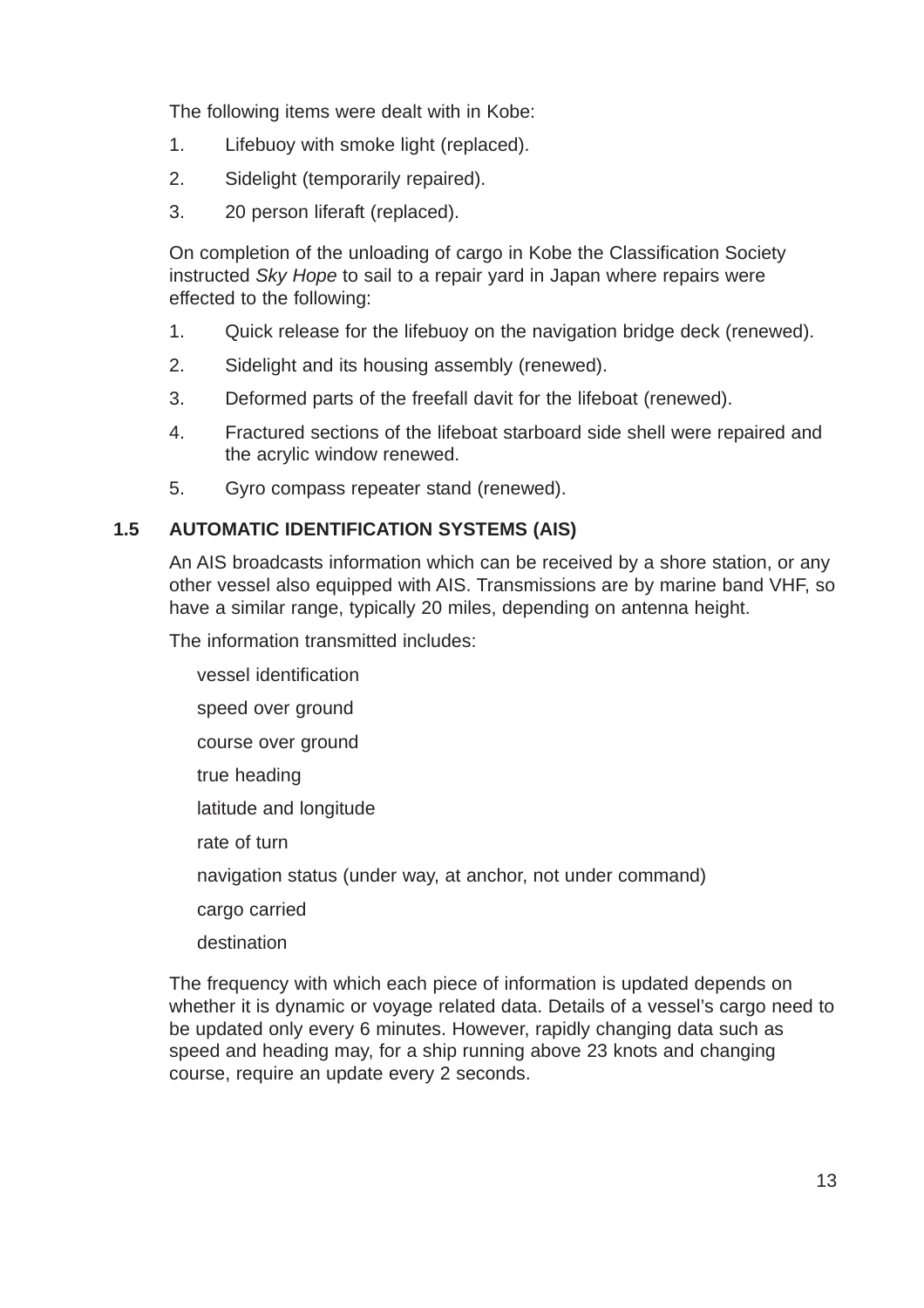The intention of AIS is to improve safety of navigation by satisfying three requirements:

- 1. In a ship-to-ship mode for collision avoidance
- 2. As a means to obtain information about a ship and her cargo
- 3. As a vessel traffic system (VTS) tool ie ship-to-shore (traffic management).

Chapter V of the Safety of Life at Sea (SOLAS) Convention 1974, as amended, contains requirements for the introduction of AIS on board seagoing vessels. For ships the size and age of the two vessels involved in this accident, these requirements are:

# *Hyundai Dominion*

*In the case of ships, other than passenger ships and tankers, constructed before 1 July 2002 and of 50 000 gross tonnage and upwards, AIS is required to be fitted not later than 1 July 2004.*

*Hyundai Dominion* was fitted with a Nauticast AIS in May 2004, shortly before the equipment became mandatory for a vessel of her size and age.

### *Sky Hope*

*In the case of ships, other than passenger ships and tankers, constructed before 1 July 2002, of 300 gross tonnage and upwards but less than 50 000 gross tonnage, not later than the first safety equipment survey after 1 July 2004 or by 31 December 2004, whichever occurs earlier.*

The AIS on board *Sky Hope* was a Furuno Model FA-100. The equipment was fitted on 17 November 2003 while the vessel was in Singapore. The equipment has an "inbox" facility for the purpose of storing up to five messages. Older messages are automatically deleted as new ones are received.

Neither of the AIS units gave automatic, audible warnings that a text message had been received, although the unit on *Sky Hope* could be enabled to sound an alarm. Therefore it was necessary for the OOW to periodically scan the text display in order to pick up a message.

### **1.6 DATA RECORDING**

Neither vessel was required to be fitted with VDRs, and neither vessel was equipped with this equipment.

There was no course recorder on board *Sky Hope*. A record of courses and the use of engine was made using the charts, ship's deck logbook and the engine movement log. *Sky Hope* was using conventional paper charts for navigation and was equipped with a global positioning system (GPS). The record of GPS positions prior to the collision was made manually. Admiralty Chart 2412, showing the East China Sea and coast of Shanghai, was in use for navigation.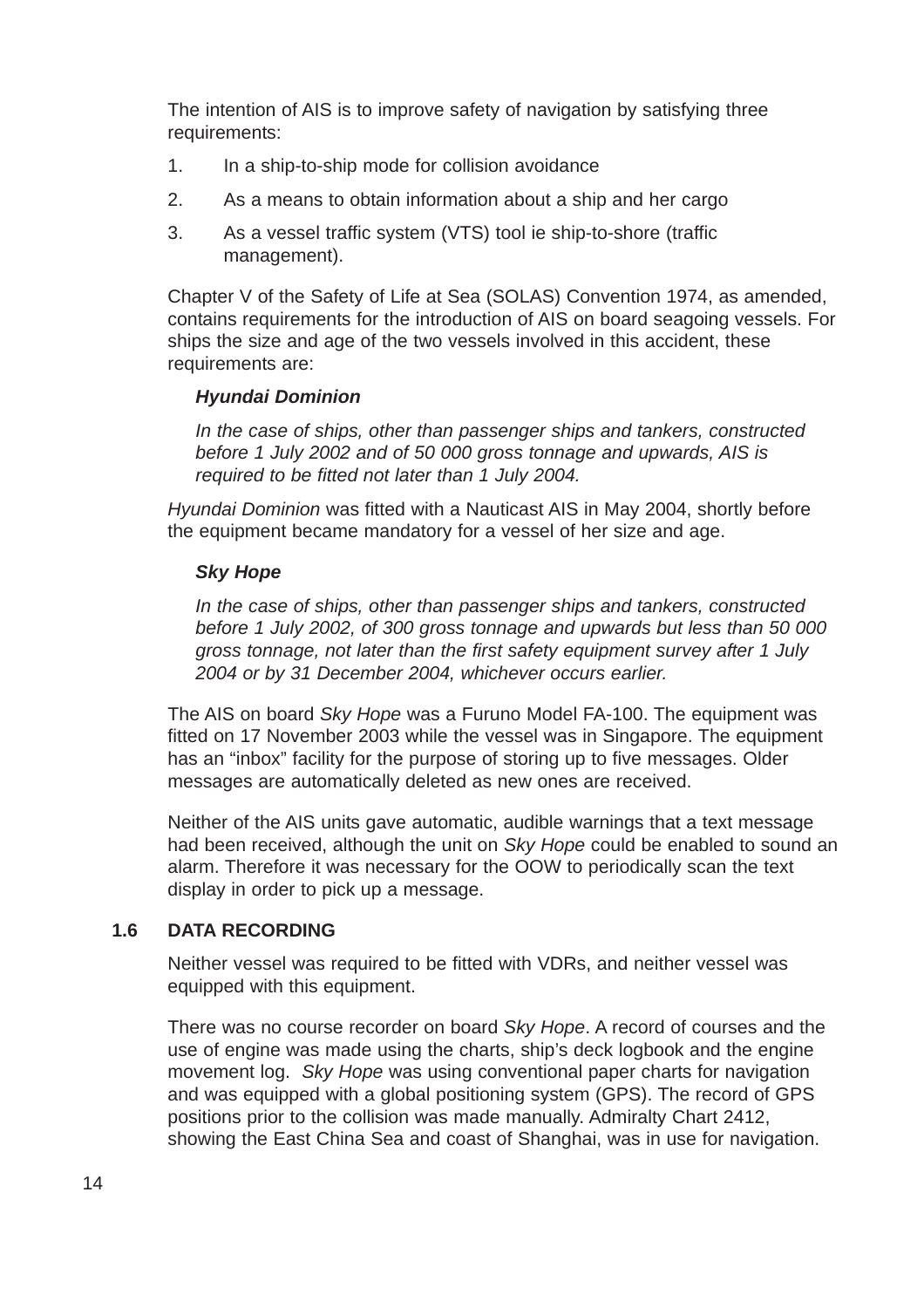A course recorder was carried on board *Hyundai Dominion*. She was also fitted with an engine room data logger, which recorded engine movements, whether initiated by the bridge or the engine room.

The electronic chart system fitted to *Hyundai Dominion* was accompanied by an instruction manual indicating that the system was capable of operating in the storage mode. Although storage files of the system were interrogated a few days after this accident, no data was found. It was apparent that it was not the practice on board this vessel to record voyage navigational data on this system. In the absence of a VDR, there is no statutory requirement to record this data electronically.

### **1.7 MANNING AND CERTIFICATION**

As a UK registered vessel, *Hyundai Dominion* was required to carry a master and crew who held certificates that satisfied UK regulations made in order to comply with STCW.

The master and officers of *Hyundai Dominion* were required to satisfy The Merchant Shipping (Training and Certification) Regulations 1997. In order to ensure their competency, they were required to hold a UK Certificate of Competency (CoC) or a UK Certificate of Equivalent Competency (CEC) issued by the Maritime and Coastguard Agency (MCA).

All the engineers on *Hyundai Dominion* held CECs. The master and navigating officers had each made a recent application for a CEC, which had been acknowledged by the MCA. These acknowledgements were considered acceptable for 3 months, while the applications were considered and processed.

A similar situation applied to the officers and crew of the Hong Kong registered *Sky Hope*. She was required to carry a master and crew holding certificates or licences that satisfied The Merchant Shipping (Seafarers) Certification of Officers Regulations of Hong Kong in order to comply with STCW.

There are no nationality restrictions on crew working on board Hong Kong registered ships. The master, officers and ratings of *Sky Hope* were non-Hong Kong residents; all were of Philippine nationality.

The master and all officers of *Sky Hope* held Hong Kong licences. These were issued by the HKMD on submission of certificates of competency issued by the Philippines Administration, which were recognised by the HKMD.

The chief officer held a valid Philippine Master's certificate. With that qualification he was issued with a Class 1 Hong Kong Licence for him to work on board a Hong Kong registered ship. He joined *Sky Hope* on 17 November 2003. According to his work record, he was promoted to the rank of chief officer in March 1989. Since then, he had worked as chief officer on 11 ships before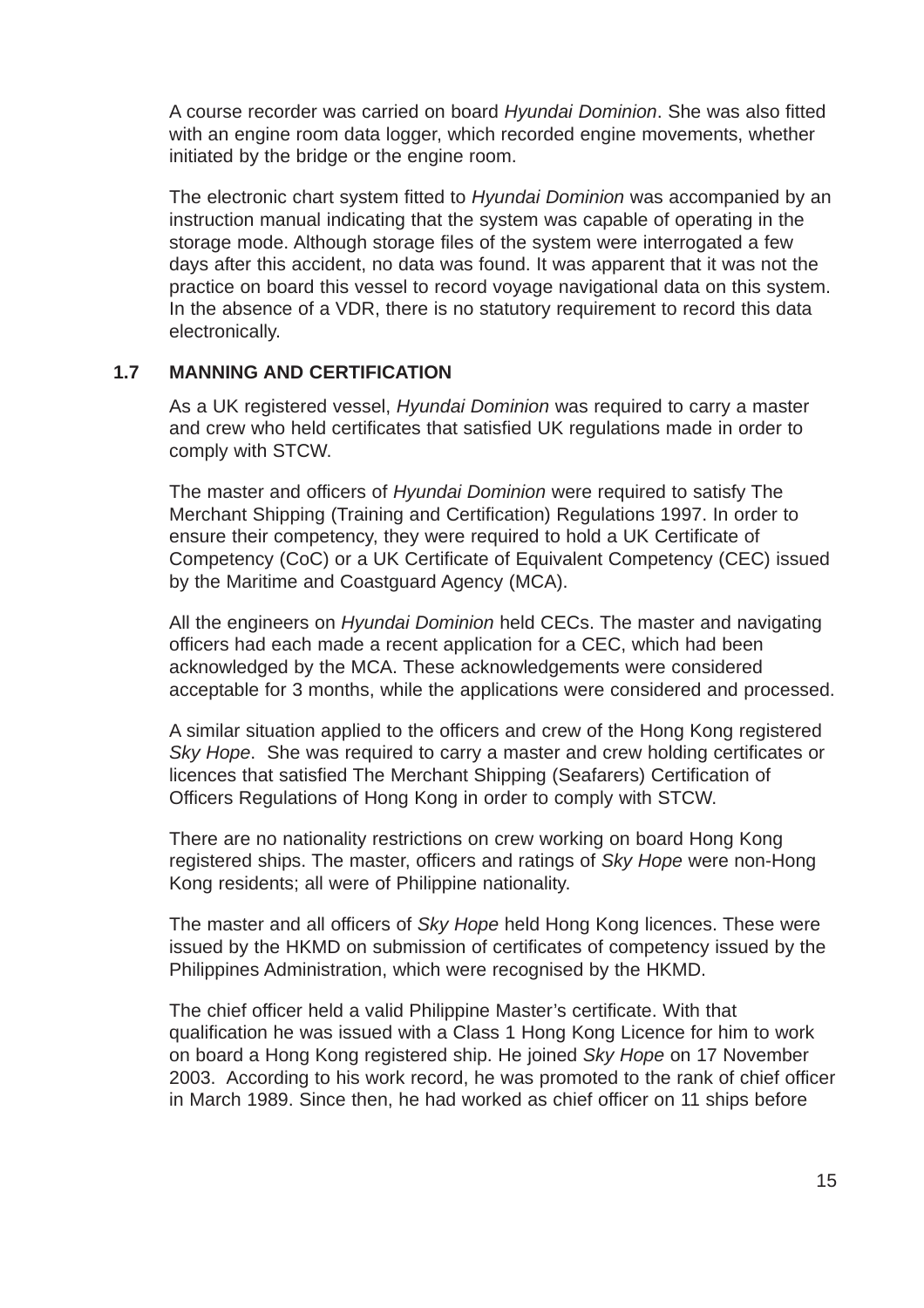joining *Sky Hope*; each tour lasted an average of about 10 months. He had also been working as master on a general cargo ship between May 2002 and February 2003. He held a Hong Kong Global Maritime Distress and Safety System (GMDSS) certificate.

The master of *Sky Hope* held a valid Philippine Master's certificate. With that qualification, he was issued with a Class 1 Hong Kong Licence for him to work on board a Hong Kong registered ship. He joined *Sky Hope* on 3 July 2003. The earliest service record available dates back to 1993. Since 1993, he had worked as master on 10 ships before joining *Sky Hope*, each tour varied from 2 months to 16 months. He also held a General Operator Certificate for operating GMDSS equipment.

### **1.8 HOURS OF WORK**

Before starting his watch at 0400 on 21 June, the chief officer of *Hyundai Dominion* had 8 hours off duty. During the 40 hours before that period of rest, he had a total of 6 hours rest, in 1 period of 3 hours, 1 of 2 hours and a single hour.

Immediately before beginning the watch during which the collision occurred, *Sky Hope'*s chief officer received 8 hours rest. He was on duty during the preceding 24 hours, gaining a 7 hour rest period which was interrupted half way by 30 minutes of duty.

### **1.9 WORKING LANGUAGES**

The master and chief engineer of *Hyundai Dominion* were South Korean nationals, and thus had a common language. The remainder of the crew was a selection of Yugoslavian, Romanian, Bulgarian, Ukrainian and Turkish nationals.

As required by the MCA, the standard of English of the master and officers should be at least above a specified minimum standard. No such requirement applies to the remainder of the crew. At the time of this accident, the chief officer was on watch with a Turkish lookout whose standard of English was poor.

*Sky Hope* was manned entirely by Philippine nationals, who shared a common language.

### **1.10 ENGINES AND CONTROLS**

*Hyundai Dominion* is fitted with a 12 cylinder Burmeister and Wain slow speed reversible main engine, coupled to a fixed pitch propeller. The engine was built under licence by Hyundai Heavy Industries. Maximum continuous rating (MCR) of the engine is 65 930kW, at 100.2 revolutions per minute (rpm), corresponding to a ship's speed of 27.4knots. Normal continuous rating (NCR) is 59 400kW, at 96.7rpm and 26.4knots.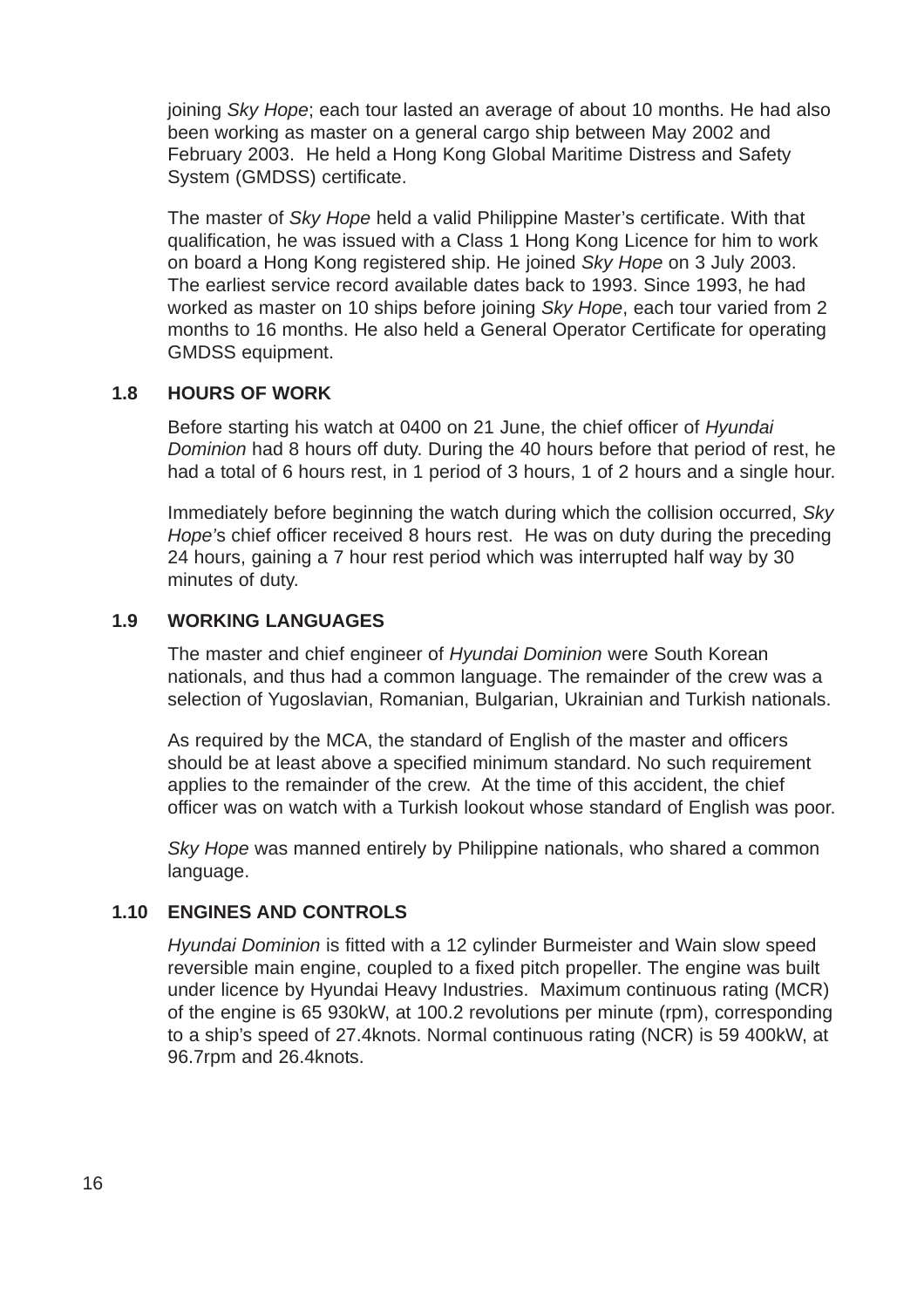The normal method of engine control on *Hyundai Dominion* is by a 'Norcontrol AutoChief 4' single lever control station, on the bridge console. The engine can also be controlled from the engine room using traditional telegraph messaging from the bridge, to indicate desired direction and speed.

In bridge control mode, the movement of the single lever from the 'stop' position initially starts the engine and then causes it to run at the speed corresponding to the lever position. This regime applies while the desired running speed is within the manoeuvring speed range.

Manoeuvring speeds, ahead and astern, are:

| Full      | 60rpm |
|-----------|-------|
| Half      | 50rpm |
| Slow      | 42rpm |
| Dead Slow | 28rpm |

Under 'Full Away' conditions, ahead speeds above 60rpm are obtained by moving the control lever beyond the 'Full Ahead' position. However, the engine speed will not immediately accelerate to the desired speed; it will increase at a pre-programmed rate set by the engine control system. This type of load preprogramming is intended to limit the rate of change of mechanical and thermal loading on the engine in order to limit wear and thermal stress.

Reduction of engine speed, in the range above 'Full Ahead' (60rpm), will also follow a pre-programmed rate.

By pressing a 'cancel load programme' button, these pre-programmed speed changes may be overridden, if circumstances dictate. Override may also be achieved, when running above 60rpm, by moving the control lever to a position corresponding to a speed of 60rpm or less; the engine then operates in its 'Stand By' or manoeuvring mode.

Written instruction, on the use of the bridge control station and engine operations, were set out on two sheets of paper in a plastic envelope hanging from the front of the wheelhouse chart table.

**Sky Hope is fitted with one single screw Mikita Mitsui Man Burmeister and Wain** main engine. The engine was built under licence by Hyundai Heavy Industries. Total engine power is 5589kW, at 170rpm, corresponding to a ship's speed of 16.2 knots.

The normal method of engine control on *Sky Hope* is by a single lever control station on the bridge console. The engine can also be controlled from the engine room using traditional telegraph messaging from the bridge to indicate desired direction and speed.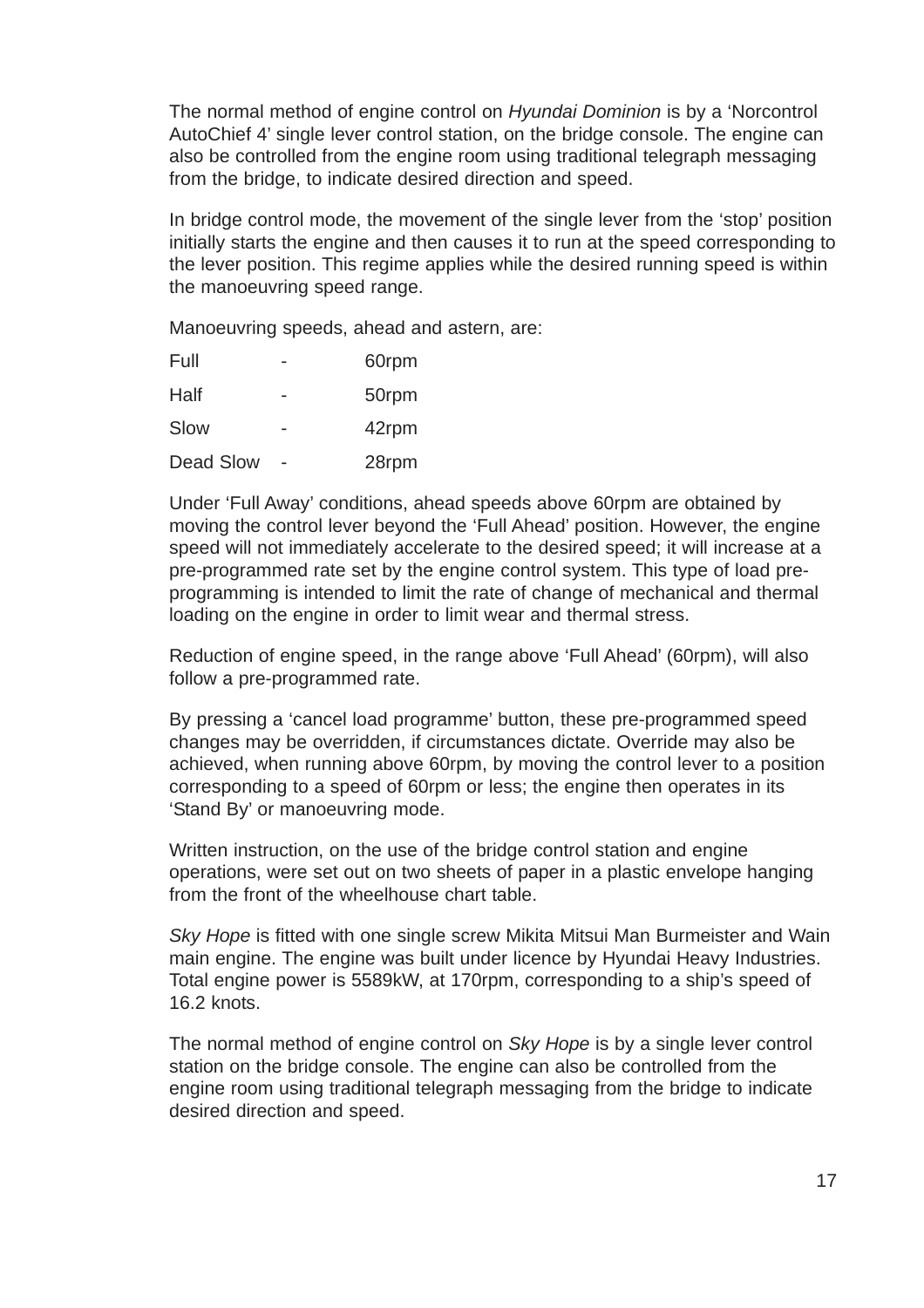# **1.11 FLEET CIRCULARS**

The managers of *Hyundai Dominion* issued a Fleet Circular on the use of main engines by watchkeeping officers. This is dated 29 May 2001, and its issue was prompted by a collision involving another managed vessel.

Highlighted by the circular was:

*a problem which may be common on other vessels, and that is the reluctance of bridge watchkeepers to take control of the engines and reduce speed.*

The circular instructed masters to:

*make it very clear in their Standing Orders that the engines are available to the watchkeepers and that speed shall be reduced in any case if required.*

It continued:

*Watchkeepers are to be fully familiar with operating the engine telegraph/bridge control system including any limitations which may apply. Speed shall be reduced in any case where a close quarter situation is developing or the visibility is reduced in a traffic area. It is not necessary to request permission before reduction of speed.*

# **1.12 EMERGENCY PROCEDURES**

### *Hyundai Dominion*

A monthly plan of safety and anti-pollution related drills is maintained on board *Hyundai Dominion.* In addition, a written record of each exercise/drill is maintained.

The plan requires a damage control exercise to be undertaken each month. The damage is assumed to be due to collision, flooding or grounding.

The most recent damage control drills were carried out on 18 April, 15 May and 12 June 2004. Respectively, these were a collision, flooding and grounding.

The records of the collision exercise of 18 April show that this was largely a pollution prevention exercise initiated by the detection of oil leakage.

Emergency procedures contained in the shipboard safety manual include a list of responses that should be followed in the event of collision. The first step is:

### *General Emergency Initial Actions carried out?*

This section of the procedures does not make clear what these 'initial actions' are, or who should carry them out. A separate section sets out these 'initial actions', which include sounding the general emergency alarm and mustering the crew.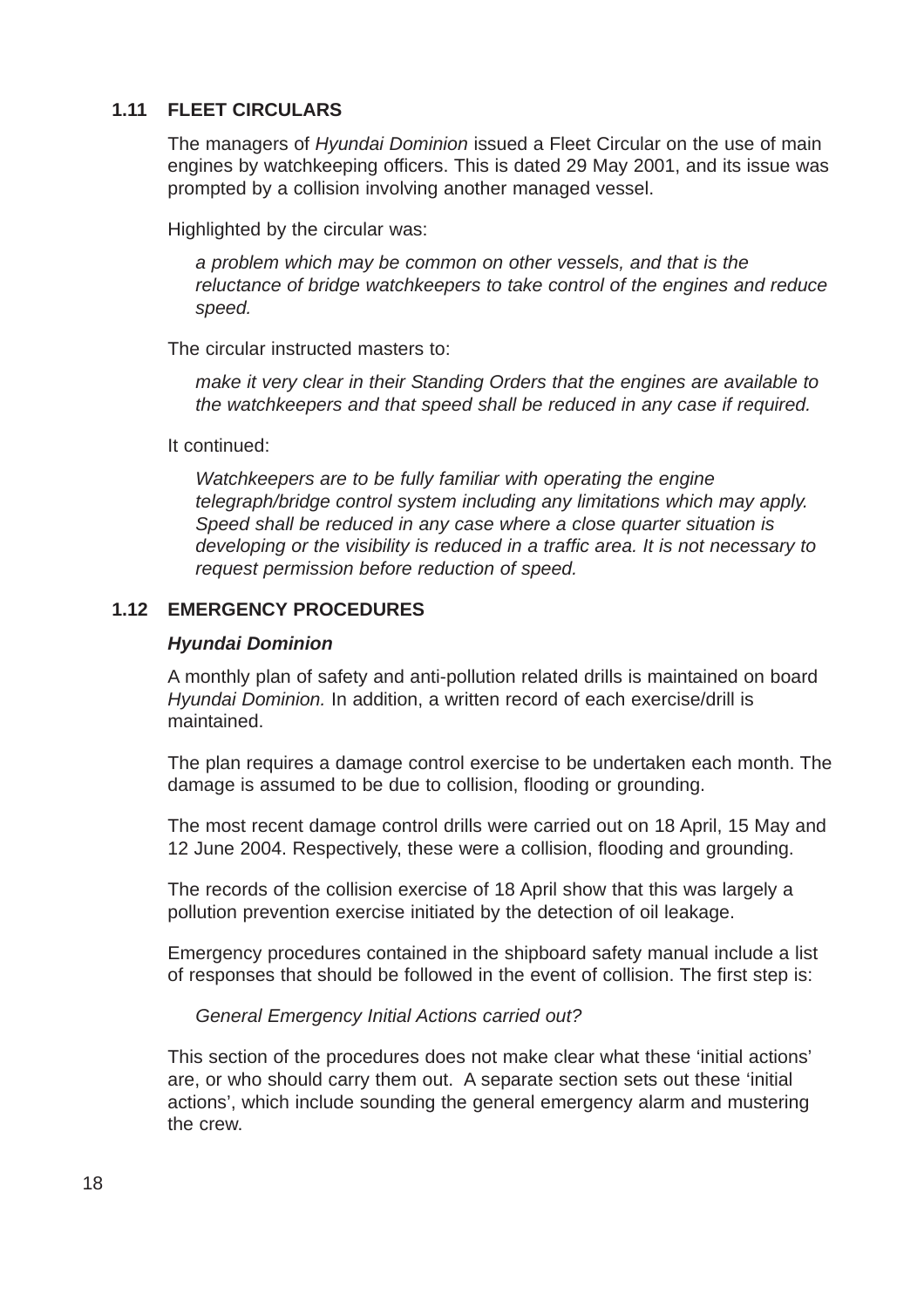The subsequent steps cover damage assessment, contacting other vessels involved and preservation of records etc.

### *Sky Hope*

In the months before this accident, *Sky Hope* carried out the mandatory lifeboat drills and emergency exercises. The details of these were properly logged and were conducted in accordance with the International Convention for the Safety of Life at Sea 1974 (SOLAS) requirements. During this accident, the crew were mustered to the lifeboat station after the collision. Checks were then made to ensure that nobody was missing or injured, and that the vessel's seaworthiness was not compromised.

### **1.13 INDUCTION AND TRAINING**

After recruitment into the company that manages *Hyundai Dominion*, masters and chief engineers follow an induction programme designed to ensure that they are familiar with all appropriate statutory requirements, company procedures and company organisation. This takes several days, and takes place in the manager's London office.

Other officers are recruited locally in their country of residence, with interviews held in English. As part of the process, they are assessed for their competence in English using a recognised test accepted by the MCA.

Ratings are also recruited locally, and their English language skills are also assessed, but on a less formal basis. After joining their first company vessel, and during everyday work activities, ratings are continuously assessed on their use of English. If their language skills are found wanting, the managers provide English language courses based on practical seamanship activities, which these ratings then follow.

The managers also operate a cadet training scheme. The chief officer on watch at the time of this collision served his cadetship with these managers. He completed this in 1997, following 4 years' training at a maritime college in Montenegro. He had remained continuously in the service of this company since.

# **1.14 SAFETY MANAGEMENT SYSTEMS**

### *Hyundai Dominion*

The managing company of *Hyundai Dominion* had been issued with a Document of Compliance (DOC) under the International Code for the Safe Operation of Ships and for Pollution Prevention (ISM Code). This was issued following an audit of the shore based elements of the company's safety management system by the UK's MCA. A DOC was then issued covering the vessel type operated by the company. DOCs are valid for a maximum of 5 years, and are subject to annual verification.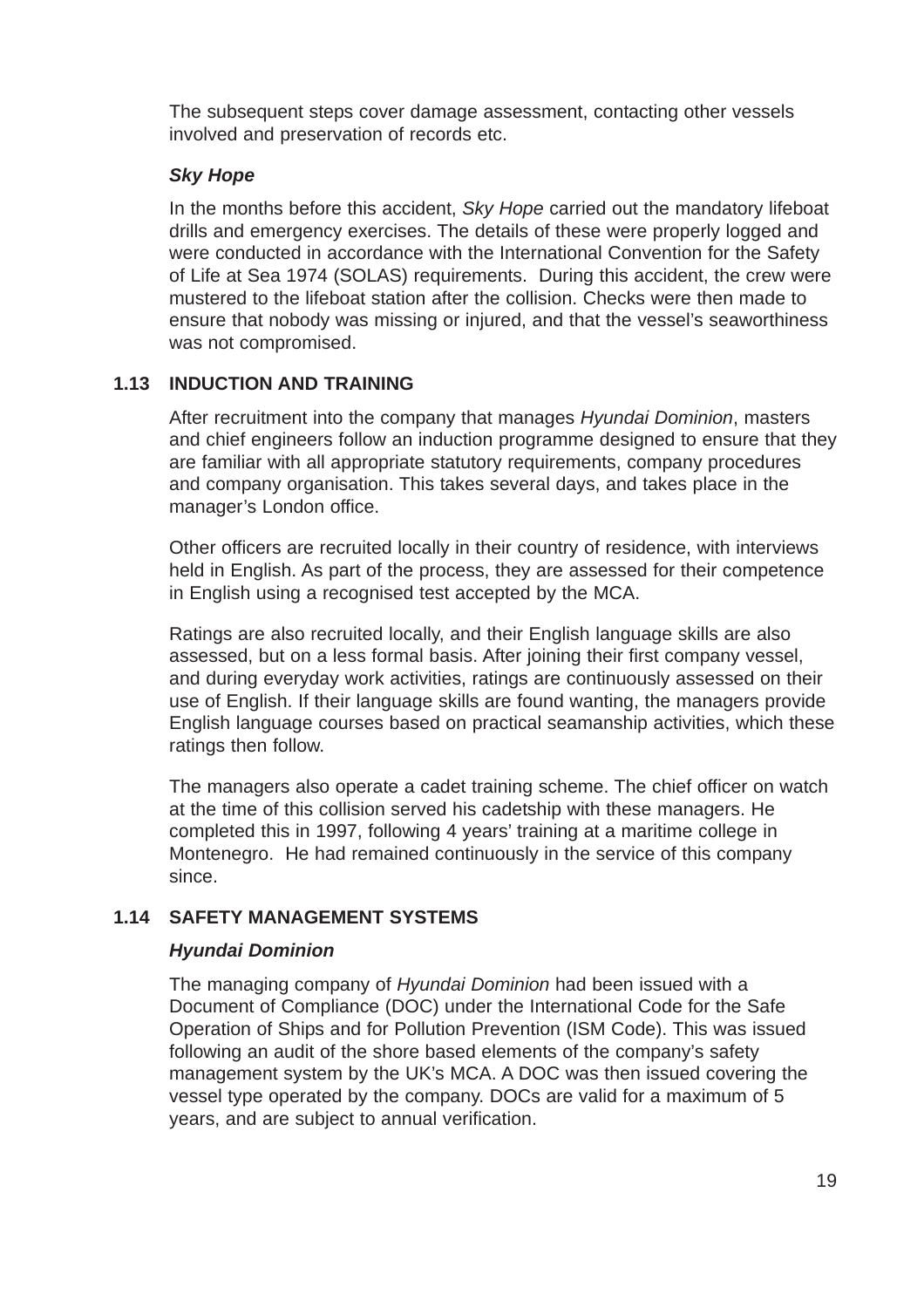Separate audits were performed for the ship-based elements of the company's safety management system. A Safety Management Certificate (SMC) was then issued to individual ships.

An ISM Code internal audit of *Hyundai Dominion*'s Safety Management System (SMS) was performed during December 2003. It identified three nonconformities. These concerned the use of uncorrected navigational charts, procedures followed during restricted visibility and procedures for entering enclosed spaces.

The managers of *Hyundai Dominion* also performed 13 internal navigational audits on their vessels during 2003. Four external navigational audits have also been undertaken. These were carried out by auditors from outside the manager's organisation, but none took place on *Hyundai Dominion*.

### *Sky Hope*

The SMC of *Sky Hope* was issued on 4 December 2003 and remains valid until 3 July 2008, subject to periodic verification and the DOC remaining valid. The SMC was issued upon satisfactory audit of the vessel on 4 July 2003 on behalf of the HKMD, by a classification society. The purpose of the audit was to verify that the vessel had complied with the requirements of the ISM Code, following verification that the DOC for the company was applicable to this type of ship.

The DOC for the managing company was issued on 24 October 2003, and is valid until 25 June 2008, subject to satisfactory annual verification of the SMS of the company. The initial DOC audit was conducted on 25 June 2003 jointly by the HKMD and a classification society. The audit covered all the aspects of the ISM Code, and the full term DOC was issued after the satisfactory completion of the audit. Currently, the company is managing six Hong Kong registered vessels.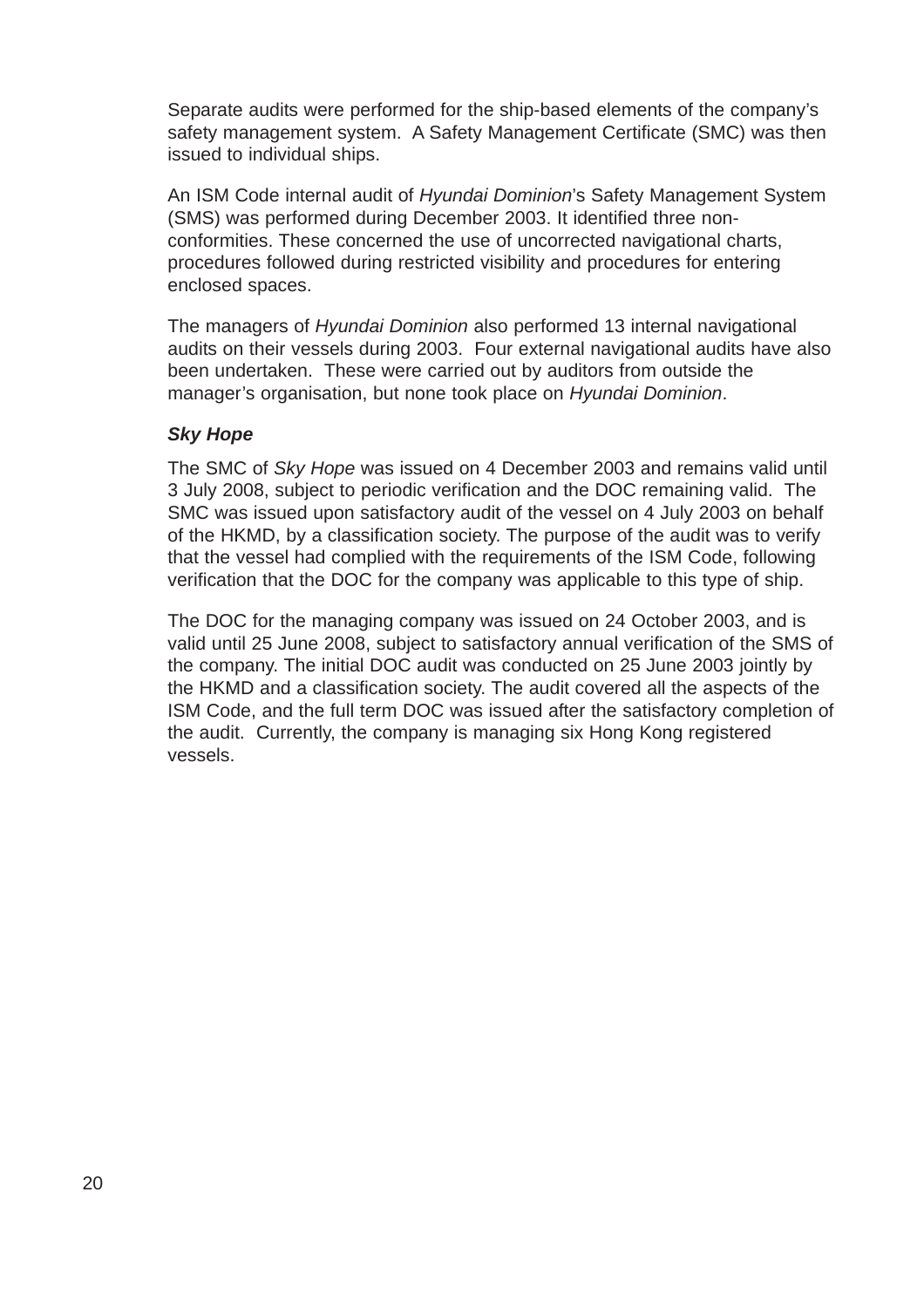# **SECTION 2 - ANALYSIS**

Times shown are local time (UTC+9)

# **2.1 AIM**

The purpose of the analysis is to determine the contributory causes and circumstances of the accident as a basis for making recommendations to prevent similar accidents occurring in the future.

# **2.2 FATIGUE**

Section A VIII/1 of the International Convention on Standards of Training, Certification and Watchkeeping for Seafarers, 1978, as amended in 1995 (STCW) with respect to fitness for duty, states:

*"1. All persons who are assigned duty as officer in charge of a watch or as a rating forming part of a watch shall be provided a minimum of 10 hours of rest in any 24-hour period.*

*2. The hours of rest may be divided into no more than two periods, one of which shall be at least 6 hours in length.*

*3. The requirements for rest periods laid down in paragraphs 1 & 2 need not be maintained in the case of an emergency or drill or in other overriding operational conditions.*

*4. Notwithstanding the provisions of paragraphs 1 & 2, the minimum period of ten hours may be reduced to not less than 6 consecutive hours provided that any such reduction shall not extend beyond two days and not less than 70 hours of rest are provided each seven-day period."*

The watchkeepers on both vessels had 8 hours available for rest before they began their watches on the morning of the collision. However, both had worked in excess of the hours permitted by STCW over the previous 2 days.

Neither watchkeeper claims to have been affected by fatigue; this is not uncommon following an accident. The managers of both vessels should, however, take note of the breach of STCW hours of work. Due to this breach, it is impossible to dismiss fatigue as being a contributory factor to the collision. Both watchkeepers were probably affected to a similar degree. Again, the managers of both vessels should recognise that fatigue is likely to adversely affect the performance of their staff when they are unable to take the hours of rest specified in STCW and should take remedial action.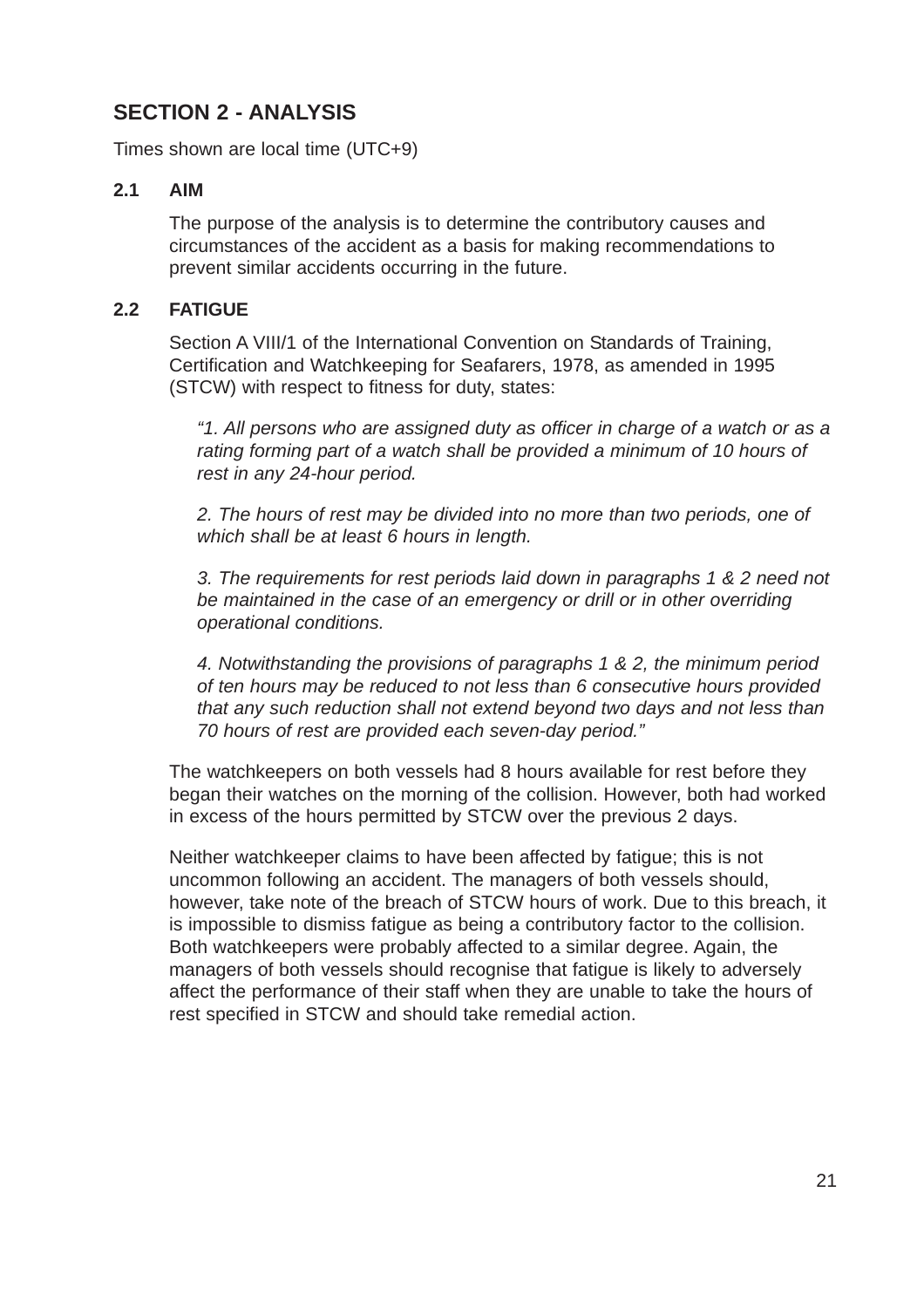### **2.3 RECORDED EVENTS BEFORE COLLISION**

#### **Summary of observations from each vessel**

*Sky Hope* was on a course of 091° at a speed of 15.3 knots. Her OOW first saw *Hyundai Dominion* at 0720 at 6nm on a bearing of 210°. He assessed that *Hyundai Dominion* was an overtaking vessel, and that *Sky Hope* was the stand on vessel, and as such, was not required to take any immediate avoiding action. At 0730, the range had closed to 3nm but the bearing remained unchanged. At 0736, the OOW of *Sky Hope* estimated that *Hyundai Dominion* had closed to 0.2nm, and he altered course to port to 065° in an attempt to avoid a collision.

*Hyundai Dominion* was on a course of 036° at a speed of 22 knots. Her OOW first saw *Sky Hope* between 0710 and 0720 at 45° on his port bow, and at a range in excess of 5nm. He assessed that the ships were in a crossing situation in which *Sky Hope* was the give way vessel, and that *Hyundai Dominion* was the stand on vessel. Between 0725 and 0730, the OOW saw that the range had decreased to 2.5nm but her bearing remained unaltered. He also checked the CPA by ARPA to be 0.3nm ahead. At 0736, the OOW of *Hyundai Dominion* applied the helm hard to starboard in order to avoid colliding with *Sky Hope*. Although the ship started to turn to starboard, the two vessels collided between 0738 and 0740.

Other than VHF communication, neither OOW took any action to avoid a collision until the ships were in very close proximity, because both were under the impression that they were the stand on vessel. As the situation could not involve the ships overtaking and crossing at the same time, there is clearly a conflict between the two accounts.

### **2.4 CLASSIFICATION OF OVERTAKING OR CROSSING OF TWO VESSELS**

In an effort to resolve the conflicting accounts of the OOWs, the recorded speed and course for each vessel has been plotted to find the resultant relative vector.

**Figure 10** shows that *Sky Hope* closed *Hyundai Dominion* from a bearing of 353°, and that *Hyundai Dominion* closed *Sky Hope* from a bearing of 173°. The closing speed of the two vessels was about 18 knots.

This relative vector has been transferred through the initial ranges and bearings of the other vessel, as observed by each OOW **(Figures 11 and 12)**.

**Figure 11** shows that if *Hyundai Dominion* was first seen by *Sky Hope*'s OOW on a bearing of 210° at 6 miles, she would have passed 3.6nm astern of *Sky Hope.* There would therefore have been no risk of collision.

**Figure 12** shows that if *Sky Hope* was first seen by the OOW on board *Hyundai Dominion* 45° on the port bow (351° true), at about 5nm, *Hyundai Dominion* would have passed in the order of 0.5 cable ahead of *Sky Hope.* Given the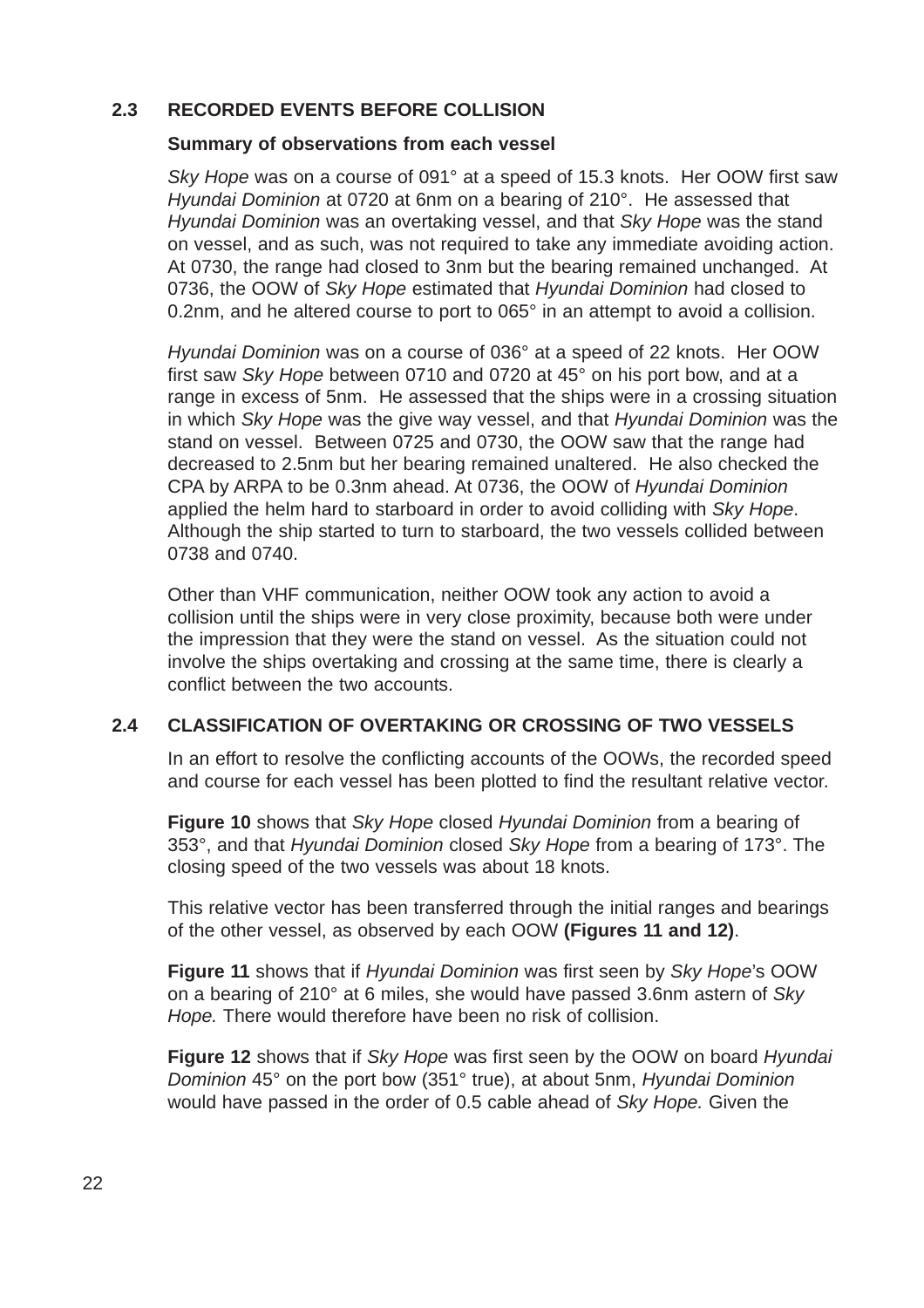smaller CPA produced by this plot, along with the fact that the reported visual bearing (351°) was within 2° of the predicted bearing (353°), it is considered that the account of the OOW on board *Hyundai Dominion* is more accurate with regard to the relative positions of the vessels.

**Figure 13** is a representation of Rules 13 and 15 of the International Regulations for Preventing Collisions at Sea 1972 as amended (COLREGS).

A vessel shall be deemed to be overtaking when approaching another vessel from a direction more than 22.5° abaft her beam. Otherwise, the two vessels shall be crossing.

For *Hyundai Dominion* to have been an overtaking vessel, she needed to approach *Sky Hope* from an angle greater than 22.5° aft of the beam. As *Sky Hope* was on a heading of 091°, *Hyundai Dominion* needed to be approaching at an angle greater than 91°+112.5° (or greater than 203.5°). In other words, if *Hyundai Dominion* was observed at 0720 on a bearing of 210°, it was 7° or 8° behind prescribed limit and, thus, could be regarded as an overtaking vessel.

However, as **Figure 10** shows, *Hyundai Dominion* closed on a bearing of 173°, not 210°.

As 173° was forward of the starboard beam of *Sky Hope*, this was a crossing, not an overtaking situation as assessed by *Sky Hope*'s OOW.



Plot to find relative motion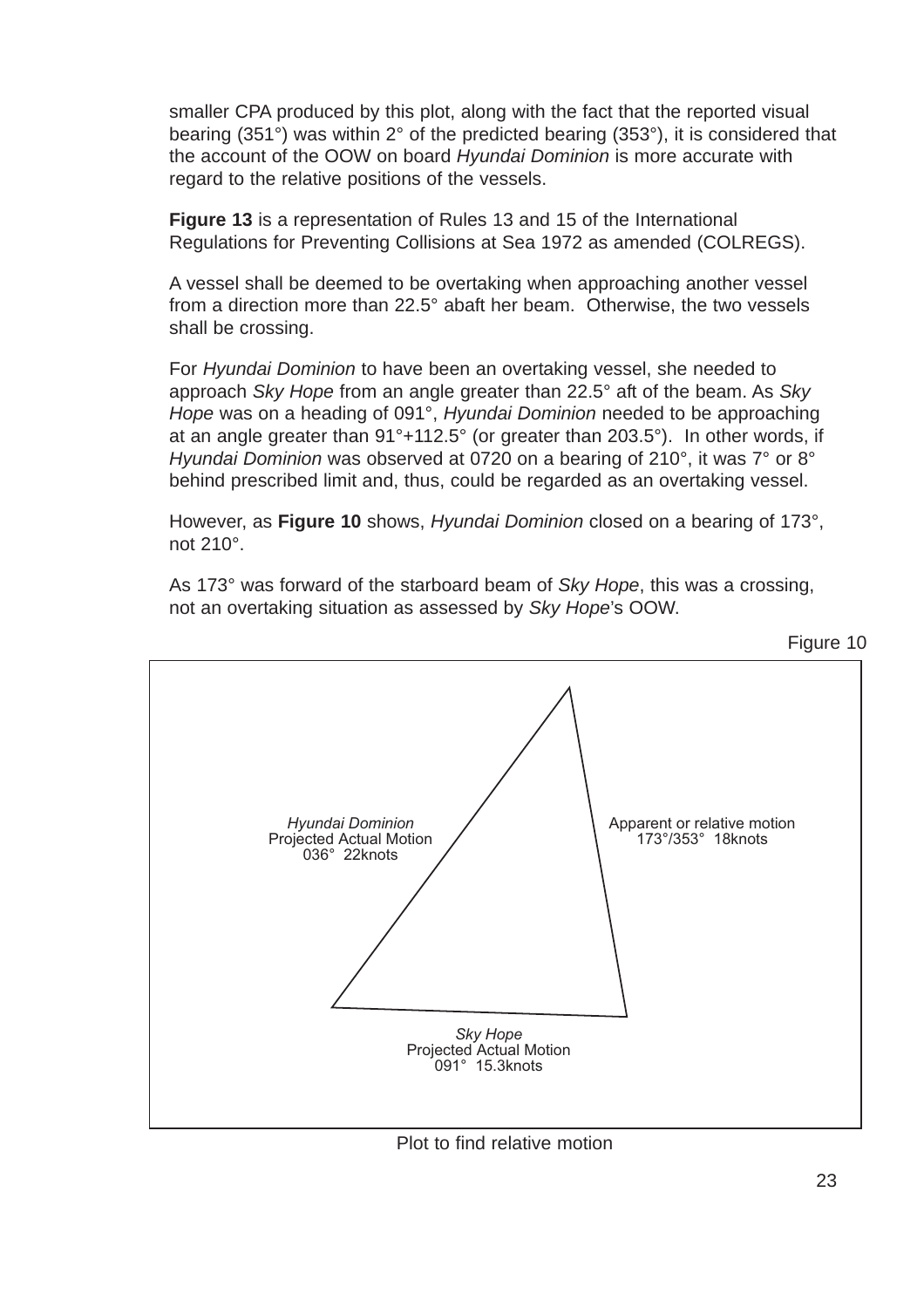

Relative motion vector plotted through position of *Hyundai Dominion* observed from *Sky Hope*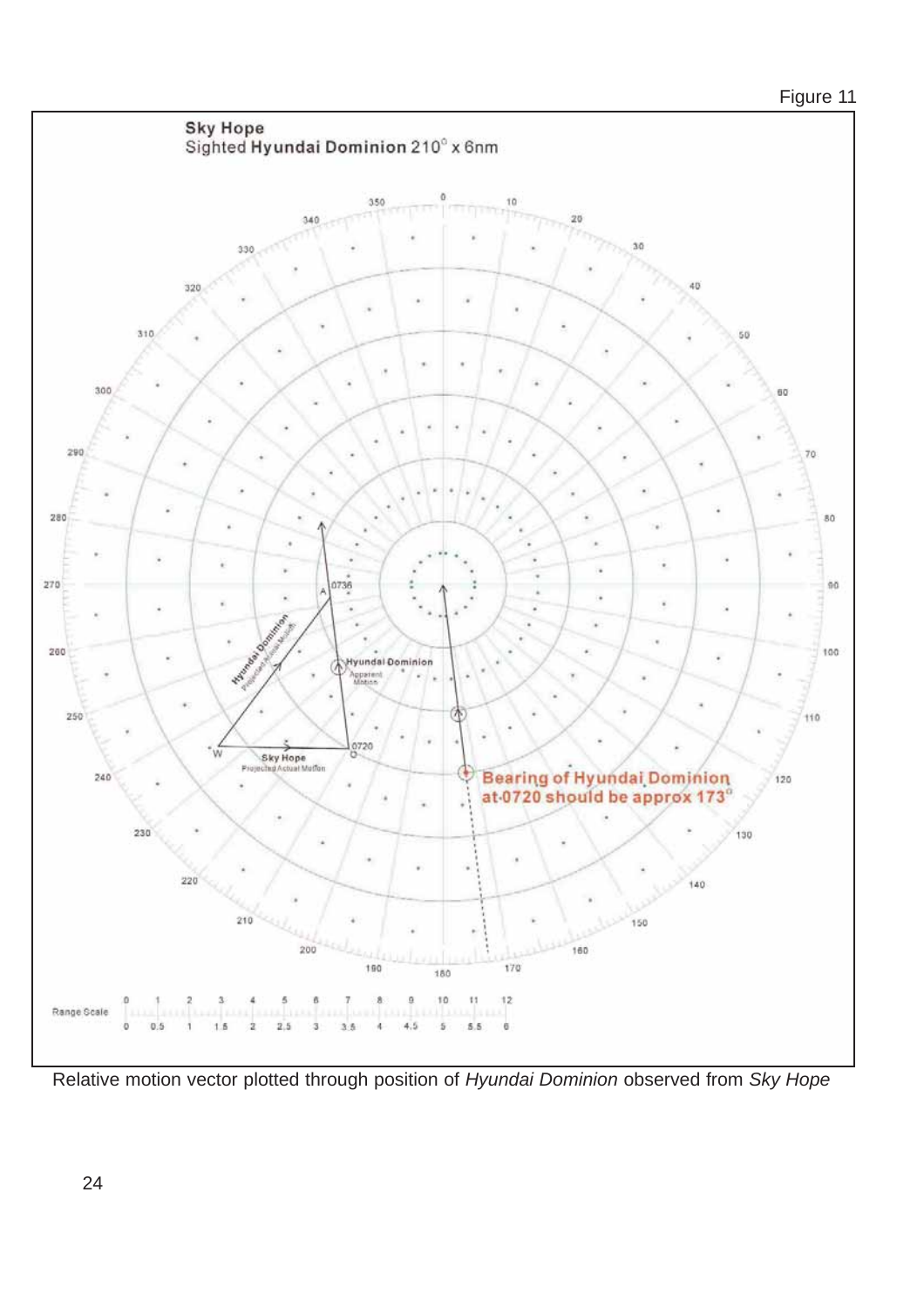# Figure 12



Relative motion vector plotted through position of *Sky Hope* observed from *Hyundai Dominion*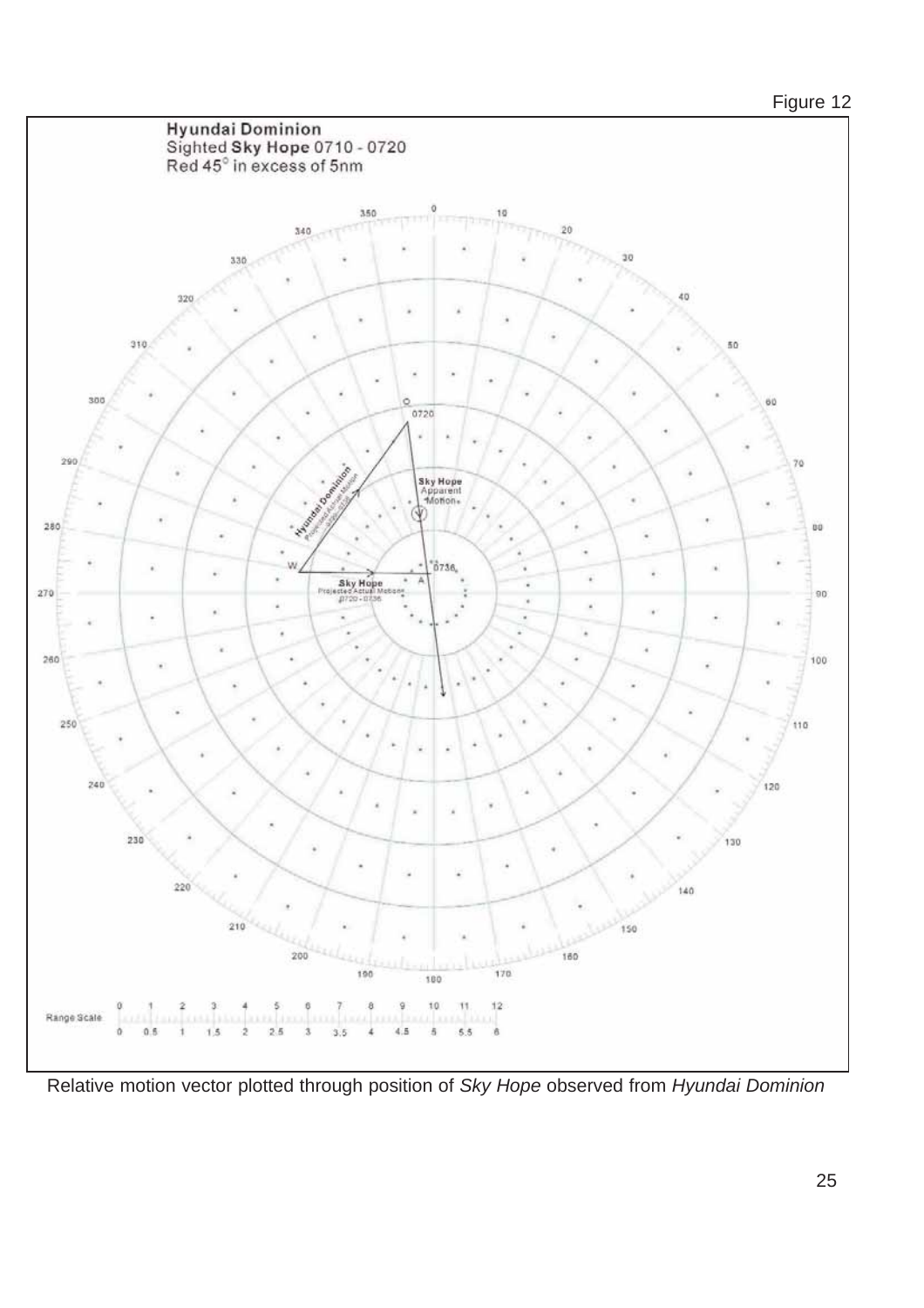

Representation of Rules 13 and 15 (COLREGS)

# **2.5 THE COLLISION**

It has not been possible to establish how the OOW of *Sky Hope* obtained the range and bearing of 6 miles and 210°, but it is apparent this was an inaccurate observation that resulted in him assessing *Hyundai Dominion* as an overtaking vessel. This contributed to the collision. As the crossing vessel, *Sky Hope* was the give way vessel in accordance with Rule 15 of the COLREGS, and under Rule 16 she should have taken early and substantial action to keep out of the way of *Hyundai Dominion* **(see Annex)**.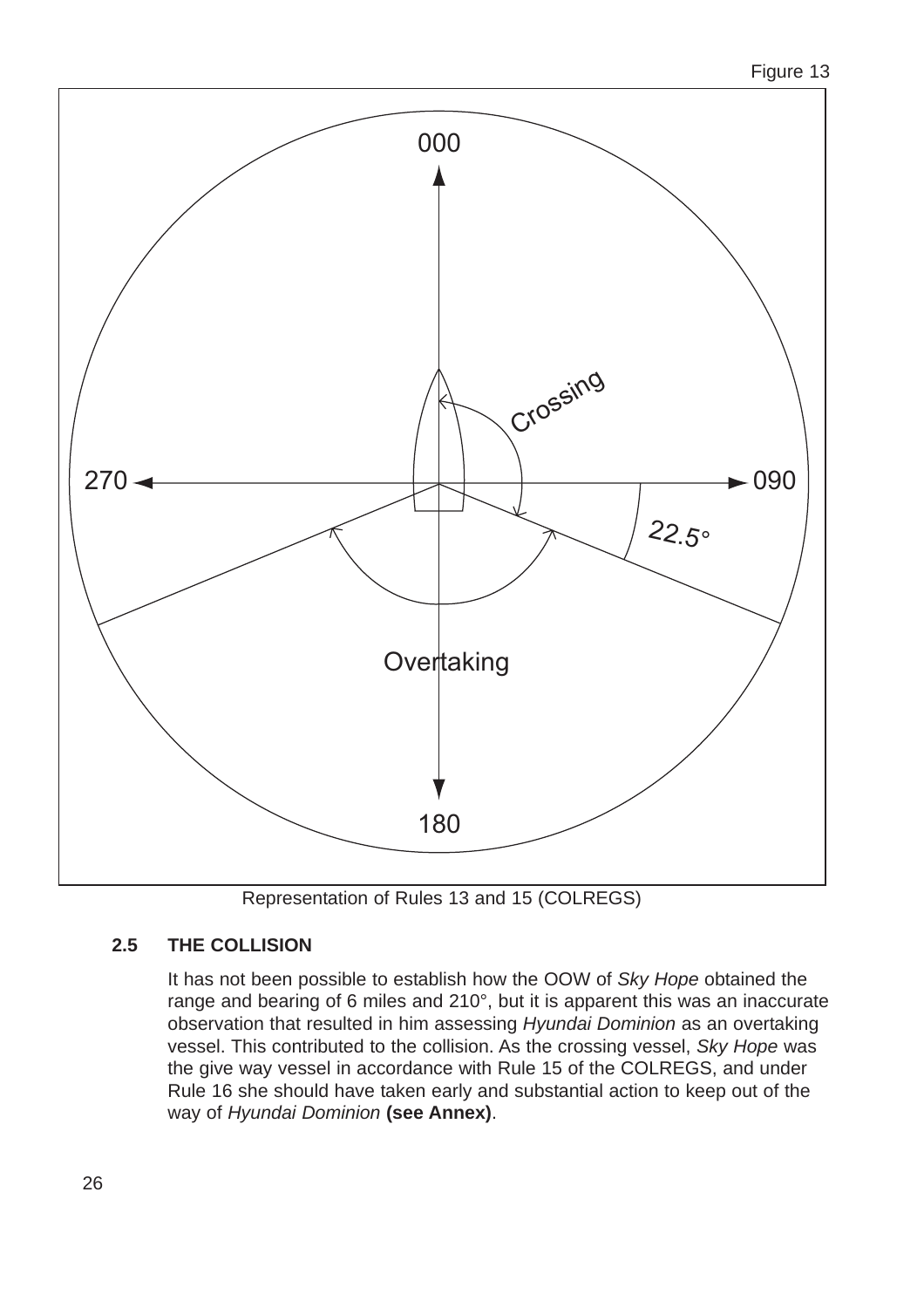The OOW of *Hyundai Dominion* considered his own ship was the stand-on vessel, which appears to have been correct. However, this did not prevent him from taking earlier avoiding action in accordance with Rule 17(a)(ii) of the COLREGS **(see Annex)** when he found that *Sky Hope* was not taking the appropriate action. *Hyundai Dominion* did not take action to alter course until 0736, when *Sky Hope* was in such close range that any action taken by the latter vessel would not have prevented the collision. This is considered to be in accordance with Rule 17(b) of the COLREGS.

The avoiding actions taken by the two vessels are considered to have been taken far too late given the size and close proximity of these vessels. Given the open sea room, and the manoeuvring characteristics of the two vessels, there is no reasonable explanation as to why the two OOWs did not take avoiding action earlier. Had substantial avoiding action been taken earlier, by either vessel, the collision would have been avoided.

The decision by both OOWs not to take action until too late might have been influenced by their fatigue.

### **2.6 SPEED**

It is apparent that at no stage did the OOW on *Hyundai Dominion* consider reducing speed in an effort to avoid the collision, although it is accepted that this might not have been the most appropriate action. However, it is of concern that he was so uncertain of the proper use of the engine controls, and the consequences of their movement, that a speed reduction was not on his list of options, either for collision avoidance or as a post collision action.

The other bridge watchkeeping officers on *Hyundai Dominion* shared a similar lack of knowledge of the use of the main engine controls at sea. This problem had previously been identified by the vessel's managers who had issued an explanatory fleet circular on the subject. Clearly, with respect to the bridge watchkeeping officers serving on board *Hyundai Dominion*, this initiative had failed and the issue needs further review by the managers.

The speed of *Sky Hope* was not altered before the collision. Although she altered course at about 0736 in an effort to avert collision, she maintained her speed of 15.3 knots.

The OOW on *Sky Hope* considered that *Hyundai Dominion* was an overtaking vessel, and judged that a speed reduction would worsen the closing situation between the two vessels.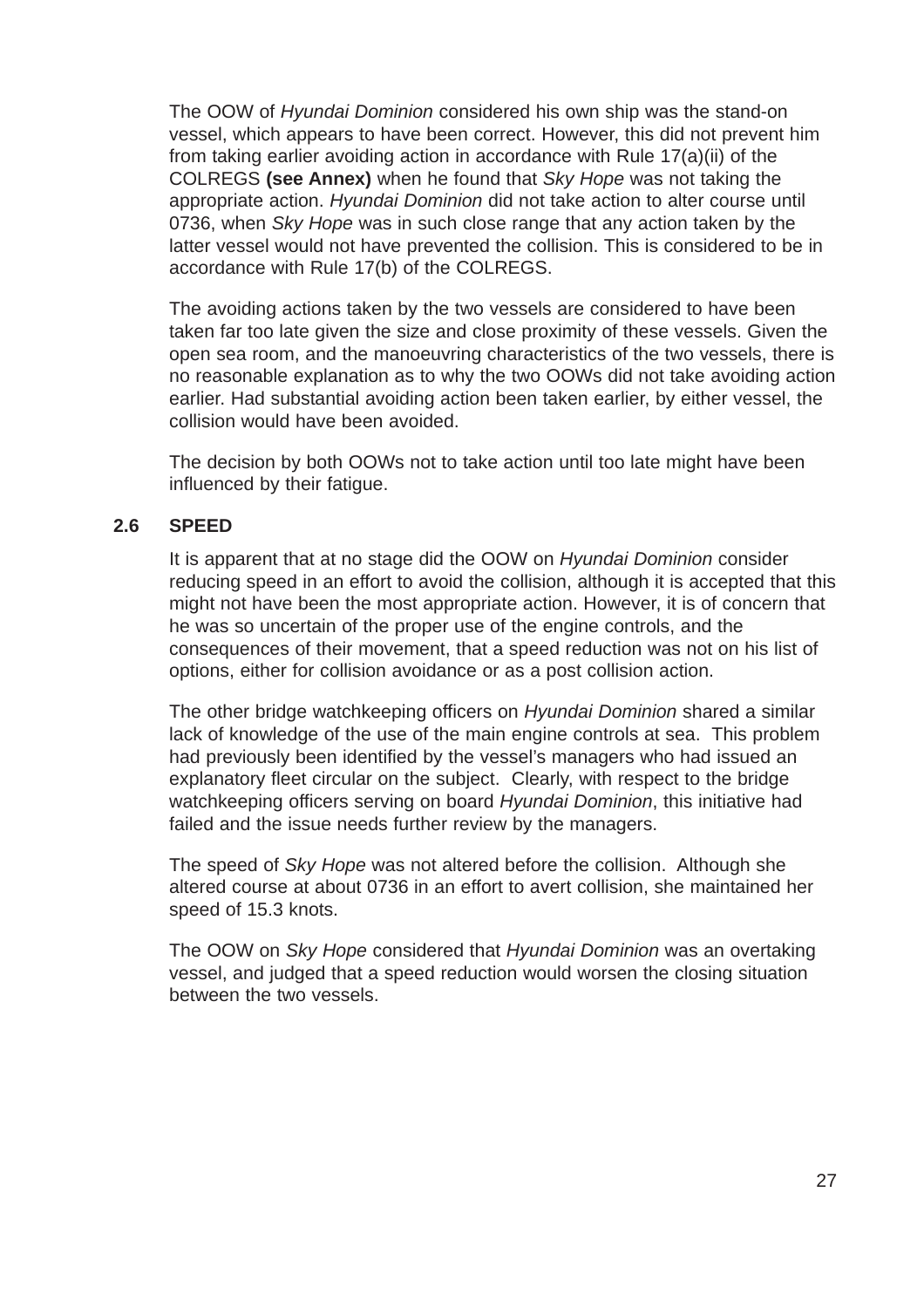# **2.7 COMMUNICATIONS**

The OOW on *Sky Hope* reported that, during the few minutes before the collision, he called *Hyundai Dominion* on VHF channel 16 and requested her to keep clear. He also claimed that *Hyundai Dominion* disregarded these repeated requests. He reported that he had received no AIS message from *Hyundai Dominion*.

Within the same period, between 0725 and 0730, the OOW of *Hyundai Dominion* reported he called *Sky Hope* on VHF channel 16 but did not receive a response. About 1.5 to 2 minutes later, he called *Sky Hope* again and did receive a response. The reply he received indicated that *Sky Hope* intended passing ahead of *Hyundai Dominion* because it was an overtaking situation. The OOW of *Hyundai Dominion* told *Sky Hope* not to cross his bows, but to alter course to starboard, as he considered the vessels were in a crossing, not an overtaking situation. It was understood that *Sky Hope* agreed to take this action.

Moments later, *Sky Hope* told *Hyundai Dominion* that it was too late to alter course to starboard, and that she would alter course to port. *Hyundai Dominion* replied that he would alter the course to starboard to alleviate the situation.

It is difficult to be certain of what was said to whom during the developing situation as there are no records of the VHF communication. However, it is considered probable that there was a disagreement on VHF about the action to be taken. This stemmed from the difference of opinion as to whether they were faced with a crossing or an overtaking situation. When the OOWs on board each of the vessels involved in this collision realised the other party was unwilling to acquiesce, each should have taken early avoidance action to alleviate the situation, rather than waste further time on the VHF conversation.

# **2.8 USE OF AIS TEXT MESSAGES**

The OOW of *Hyundai Dominion* stated that he sent a text message to *Sky Hope* via the AIS, stating "PLS KEEP CLEAR". However, *Sky Hope*'s OOW stated that he had not received the message.

AIS systems are not required to have an audible alarm to indicate the arrival of all text messages. It is possible, therefore, that *Sky Hope* received the text message from *Hyundai Dominion*, but the absence of an alert to the arrival of this message meant her OOW did not know this. This feature of AIS clearly makes the system unsuitable for passing urgent safety related messages of the type sent in this case.

The IMO has promulgated guidelines for the operational use of shipborne AIS adopted by Resolution A. 917(22). AIS is intended to enhance: safety of life at sea, the safety and efficiency of navigation and the protection of the marine environment. Therefore, its purpose is to help identify vessels, assist in target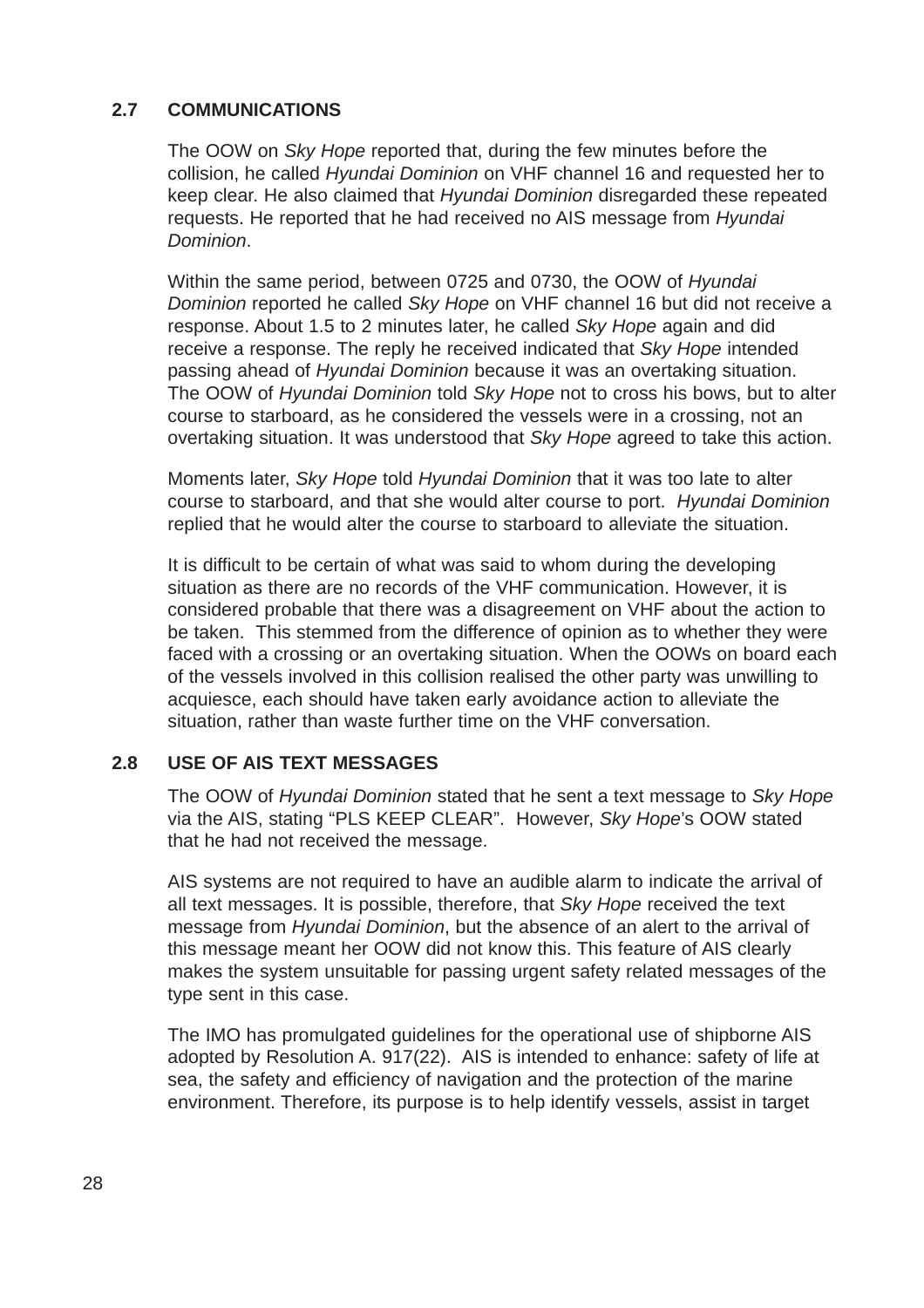tracking, simplify information exchange and provide additional information to assist situation awareness. The AIS equipment is not to be used as a means of exchanging information via manual input of text messaging between ships at sea. In particular, such a message should not be relied upon in avoiding collision, as the other vessel might or might not read or acknowledge it.

Apart from the unsuitability of AIS text messaging for collision avoidance, the time spent by *Hyundai Dominion*'s OOW in typing and sending this message, was obviously time lost to him for taking more relevant action. His decision to spend time on this task, and time spent on VHF discussions, might have been another symptom of fatigue.

*Sky Hope*'s OOW also expended time on the VHF discussions. Additionally, he had misinterpreted the meeting of the two vessels as an overtaking one. Again, these two misjudgments might have been symptoms of his fatigue.

### **2.9 SOUND SIGNALS**

*Hyundai Dominion* did make a sound signal before the collision, using the forward whistle. This was not heard by anybody in the accommodation of the vessel. Indeed, this was the objective of using the forward, rather than the aft whistle; the OOW did not wish to disturb anyone on the vessel who might have been resting.

This policy was, no doubt, appreciated by those on board who were trying to sleep. It did, however, mean that nobody was aware of the impending collision, not even the master.

There was no sound signal given by *Sky Hope* before the collision. The OOW considered that *Hyundai Dominion* was the overtaking vessel, but even if *Sky Hope* had been the stand-on vessel in the developing situation, the OOW should have indicated his doubt over the intentions of *Hyundai Dominion* by sounding five or more rapid blasts on the whistle. The sounding of the whistle, besides alerting the OOW of *Hyundai Dominion*, might also have alerted the master of his own vessel so that he had an early warning of the risk of collision and could have proceeded to the bridge at an earlier stage.

There was also no manoeuvring signal given when *Sky Hope* altered to port at 0736. Although the alteration of course to port by *Sky Hope* was too late, the sounding of two short blasts could have alerted the OOW of *Hyundai Dominion* and given an earlier indication of *Sky Hope*'s intention of turning to port.

### **2.10 CALLING THE MASTER**

Chapter VIII of the STCW Code sets out prescribed standards for performing a navigational watch. It specifies that OOWs shall notify the master when in doubt as to what action to take in the interest of safety. Additional assistance on the bridge is also important to safe navigation. In this case, there was no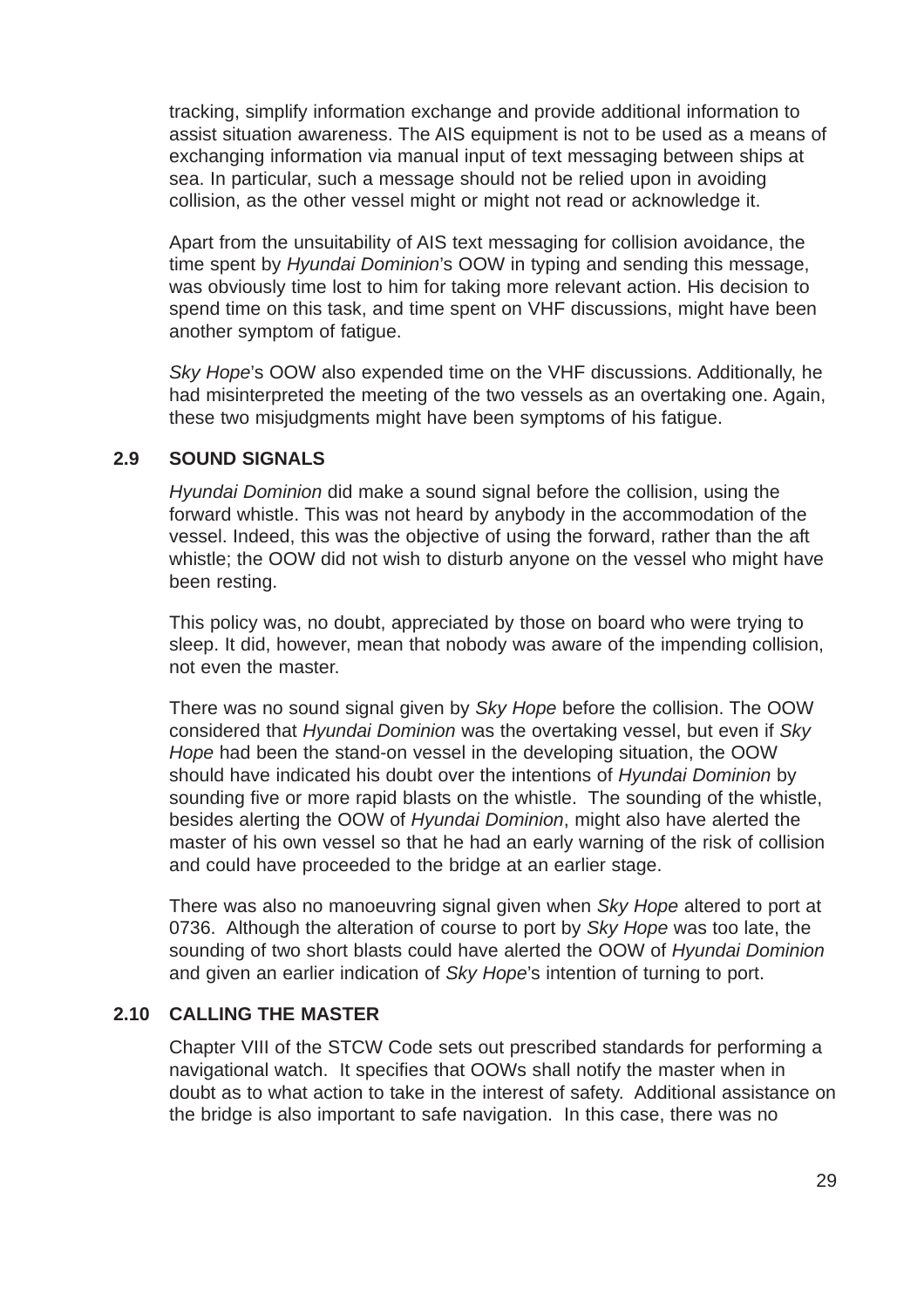indication that the OOW of either vessel had notified his respective master before the vessels collided. As a result, neither master was on his bridge at the time of collision.

By failing to inform their respective masters when the OOWs were in doubt of the action to be taken, both officers deprived themselves of the benefit of the greater knowledge, experience, and judgment that can be provided by the vessel's commander.

The managers of both vessels should reiterate to their OOWs the importance of watchkeepers calling the master in times of doubt. As this is largely an issue of navigational safety, the managers of *Hyundai Dominion* could also introduce this as a subject to be considered during navigational audits of their vessels. The managers of *Sky Hope* should address this matter in a way that will achieve the desired result.

#### **2.11 EVENTS ON** *HYUNDAI DOMINION* **- AFTER COLLISION**

Other than the two men on the bridge, nobody on board *Hyundai Dominion* was aware there had been a collision. No impact was felt, no heel was noticed due to the helm being put over, and the single blast on the forward whistle was not heard.

At that stage, it was impossible for those on the bridge to assess the damage to their own vessel, or to *Sky Hope.* The area of impact on their own ship was out of their direct sight, owing to the deck containers, although the general area was seen on the CCTV mounted on the port bridge wing.

Until the consequences of a collision are known, it is prudent to assume that damage and other consequences are significant. Controlling the consequences of damage might need prompt corrective action. Whatever action is required, needs manpower for its execution, and this can only be made available rapidly by alerting the whole crew by using the general alarm.

Immediate use of the general alarm was part of the emergency procedure set out for responding to a collision involving *Hyundai Dominion*. In the event, the master and other officers were alerted by telephone. It is likely that the interval between the collision, and all key personnel being able to respond to instructions, was greater than if the general alarm had been used. Certainly, use of the telephone gave little sense of urgency or a proper indication of the importance of the summons.

Notwithstanding the potential need for rapid damage control on *Hyundai Dominion*, little was immediately known of the damage or injuries suffered on board the other vessel, *Sky Hope.* Clearly, damage had been suffered to the bridge wing area, yet it was not immediately known whether anyone had been injured, or fallen overboard. Immediately activating the general alarm on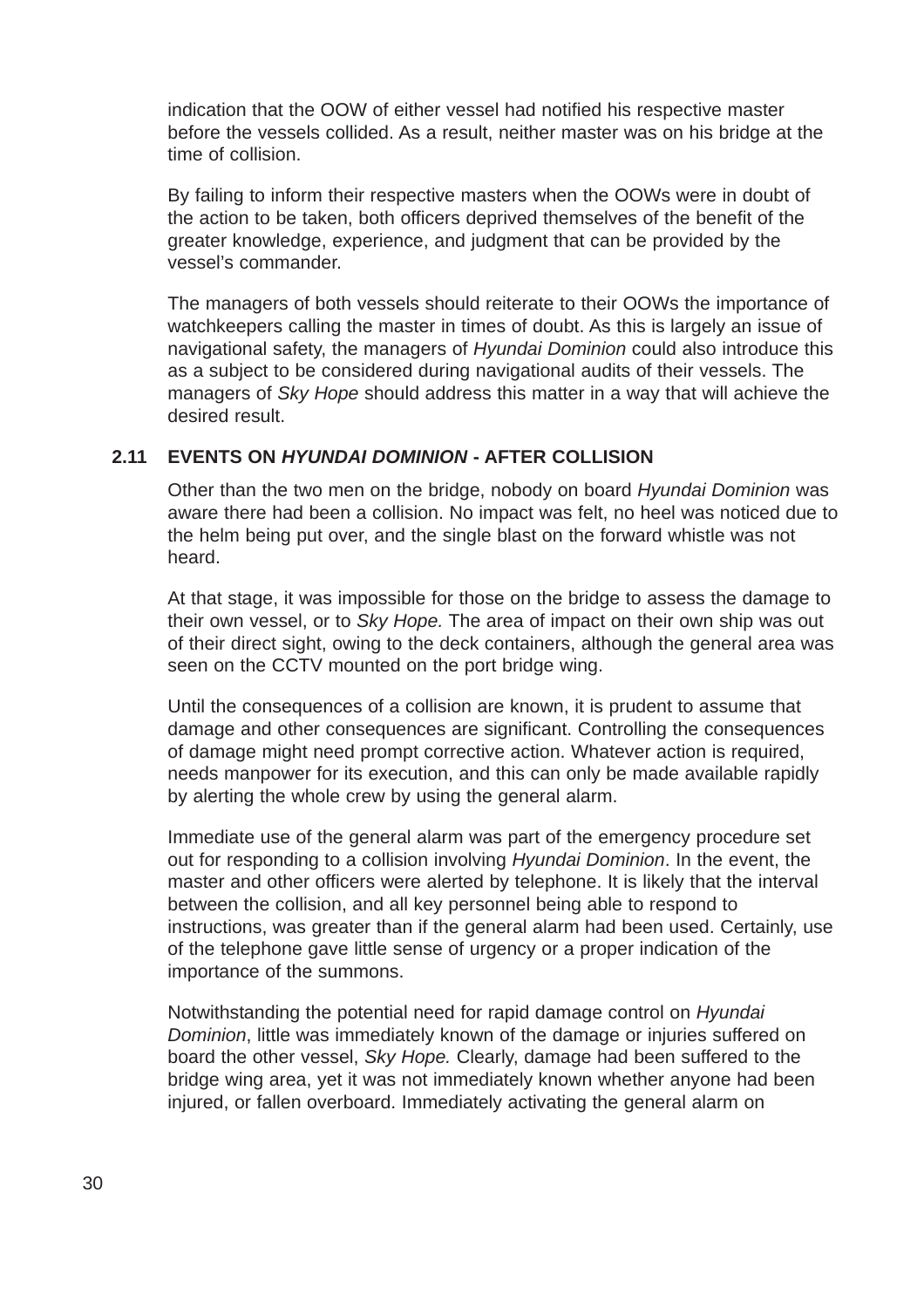*Hyundai Dominion*, thereby mustering the crew, would have put her in a better position to assist with the recovery of a man overboard from *Sky Hope.* The rescue boat's crew could then have been stood down as soon as reports were received from *Sky Hope* that nobody was missing*.*

*Hyundai Dominion* was not in a position to assist in this way, largely because correct emergency procedures had not been followed. The vessel's managers should clarify their instructions to masters on the emergency procedures that should be followed after a collision

### **2.12 EVENTS ON** *SKY HOPE* **- AFTER COLLISION**

After the collision, *Sky Hope*'s master rang the general alarm. The crew was mustered to emergency stations. Checks and examinations found there were no casualties resulting from the collision, but *Sky Hope*'s starboard quarter had sustained extensive damage. *Hyundai Dominion* confirmed to *Sky Hope* that she had no serious damage or injury to her crew.

After mustering her crew, checking their condition and assessing damage*, Sky Hope* resumed her voyage at 0800, a lapse of only 22 minutes after the collision. In accordance with the ship's SMS, there were a number of checks to be carried out after a collision in order to verify the safety of her crew and that of the vessel, including sounding of all tanks. It is difficult to believe that these tasks were accomplished so quickly. Had there been undetected underwater damage, the resumption of passage in this manner could have caused the damage to deteriorate. *Sky Hope*'s master should have taken time to inspect his vessel more carefully before resuming the voyage.

The owners of *Sky Hope* should clarify their instructions to masters on the precautions to be taken in the event of a collision.

# **2.13 SAFETY AUDITS**

*Hyundai Dominion*'s managers have established a programme of external navigational audits which are conducted in addition to internal navigational audits and the mandatory audit regime required by the ISM code. This is a commendable initiative by the managing company.

The external navigational audits are performed by independent specialists with the objective of both monitoring performance and providing a standard for the company's internal navigational audits. The programme requires the independent auditor to travel on a vessel for several days, observing procedures and discussing operations with the master and his watchkeepers.

A navigational audit of this type had not been performed on *Hyundai Dominion,* but the reports written following audits on similar vessels in the manager's fleet indicate they are thorough, and provide a worthwhile training function for the ship's staff. Unfortunately the number of audits has been limited to about 4 or 5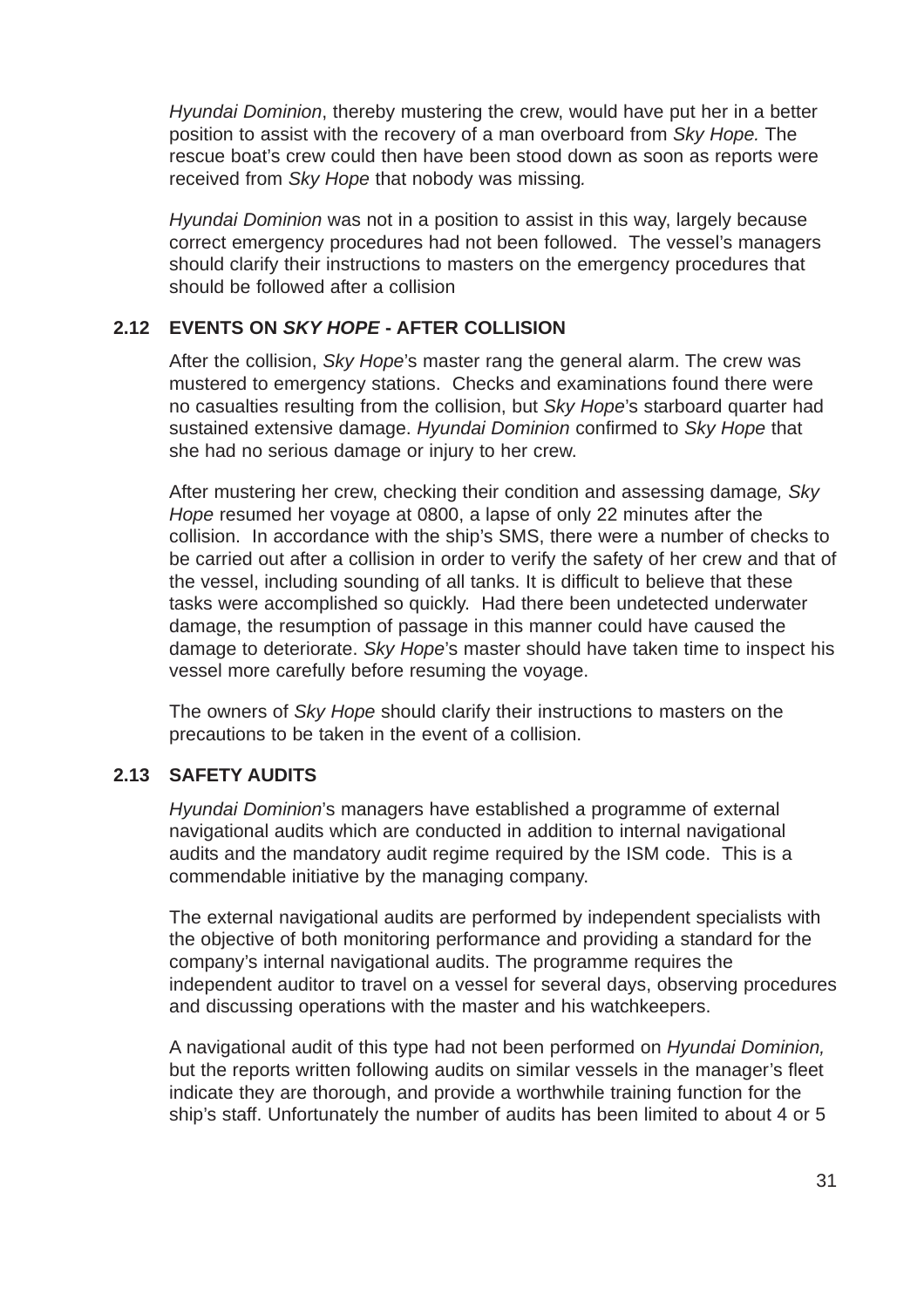per year in the managed fleet of 135 vessels. These numbers are unlikely to give the managers a representative assessment of navigational safety on board their vessels.

The manager's present practice of not using electronic chart systems in their record mode, might mean that the maximum value is not being gained from these audits. With accurate and reliable records of passages, an auditor might be able to identify practices that could merit attention and correction. Present arrangements mean he has to rely on observations covering a relatively few days, or even hours.

Navigational audits of the quality presently undertaken, have the potential to ensure high standards of navigational safety are achieved and maintained. However, to ensure these standards are applied across the manager's fleet, the number of audits performed should be increased significantly. Further, to gain maximum benefit from any such programme, the managers should give consideration to keeping voyage navigational records on their electronic chart systems. These records should then be made available to auditors.

### **2.14 MULTINATIONAL CREWS**

Masters, officers and crews drawn from more than one nation have long been common on ships trading internationally.

To a degree, the manning of *Sky Hope* might be seen as rather unusual in being drawn totally from the Philippines. They shared a common working language.

In contrast, *Hyundai Dominion* was manned by a total of six different nationalities: Korean, Yugoslavian, Romanian, Bulgarian, Ukrainian and Turkish. None of these nations has English as an official language.

The master, and each of the officers interviewed on *Hyundai Dominion,* demonstrated a knowledge of English sufficient to conduct the interviews. This level of communication was satisfactory when one party, the interviewer, had English as his mother tongue. Each party was able to make themselves understood.

However, some of those interviewed admitted that they sometimes found the accent of others on board difficult to understand. They further commented that the extra effort required to converse in English, with others on board who are not native English speakers, is often too great to discuss anything other than the minimum necessary to perform their job: just to give or understand instructions.

This effort required to converse, while natural, does explain a reluctance on the part of the three bridge watchkeeping officers to ask for clarification on the matter of using the main engine controls on the bridge. During interview, each officer expressed a different reason for why he would not be inclined to use the main engine controls on the bridge to slow the engine speed at sea. These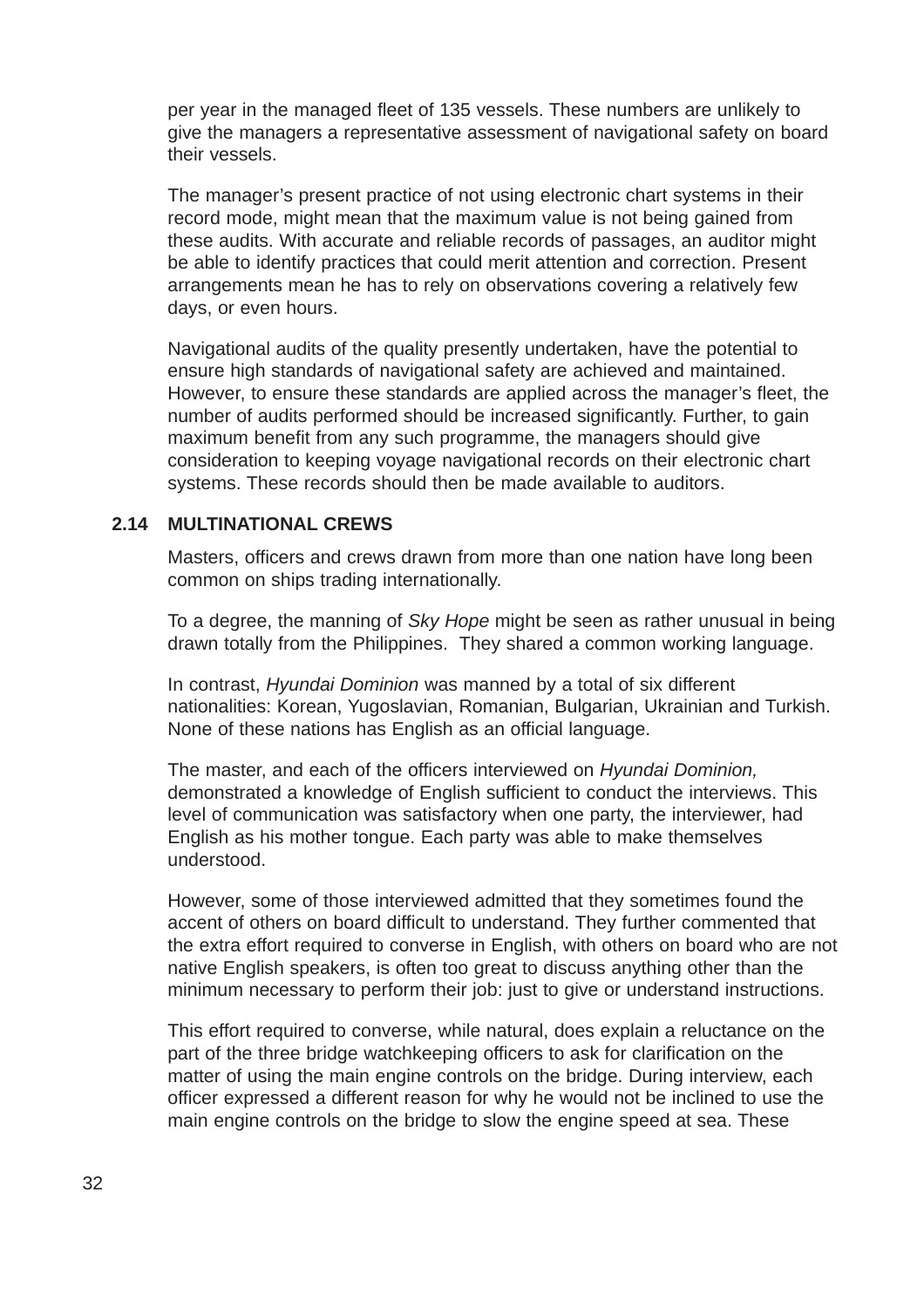reasons were: a perceived need to call the duty engineer first to start extra machinery; a concern that engine temperatures would be upset; uncertainty as to the consequences.

Evidently, their understanding of this situation is incorrect, and the vessel's managers need to ensure that all bridge watchkeepers are clear as to the availability of the engine controls. The problem has been encountered before by the managers, and dealt with using a fleet circular. This has not produced the desired result. Further efforts are therefore required to ensure watchkeepers are fully aware of engine availability. This might be achieved during an induction interview with the chief, or other senior engineer, when a watchkeeper first joins a vessel. Whatever method is chosen, this is an issue that the managers need to address.

The lookout on the bridge of *Hyundai Dominion* at the time of collision was Turkish. His knowledge of English was poor, although he was able to understand helm orders in English. The chief officer, also on the bridge at that time, was Yugoslavian, but his standard of English was good. Thus, these two men had no common language in which they could discuss any complex matter. The lookout also performed the role of watchman and carried out fire rounds. Had he found anything untoward during these rounds, it is uncertain how he could have effectively explained the situation to the chief officer by telephone or portable radio. He would be forced to return to the bridge and explain matters using sign language and his very limited English.

While the competence of the lookout as a seaman is not questioned, and has not been considered here, there is concern at the potential safety problems of using him in such an important safety related role. Watchkeepers must have a means of communication between themselves; to not have this ability invites confusion and misunderstanding, particularly during times of intense workload or stress. The vessel's managers should consider using this or any other seaman as lookout on a vessel, only where, or when, he can communicate effectively with the respective officer on watch.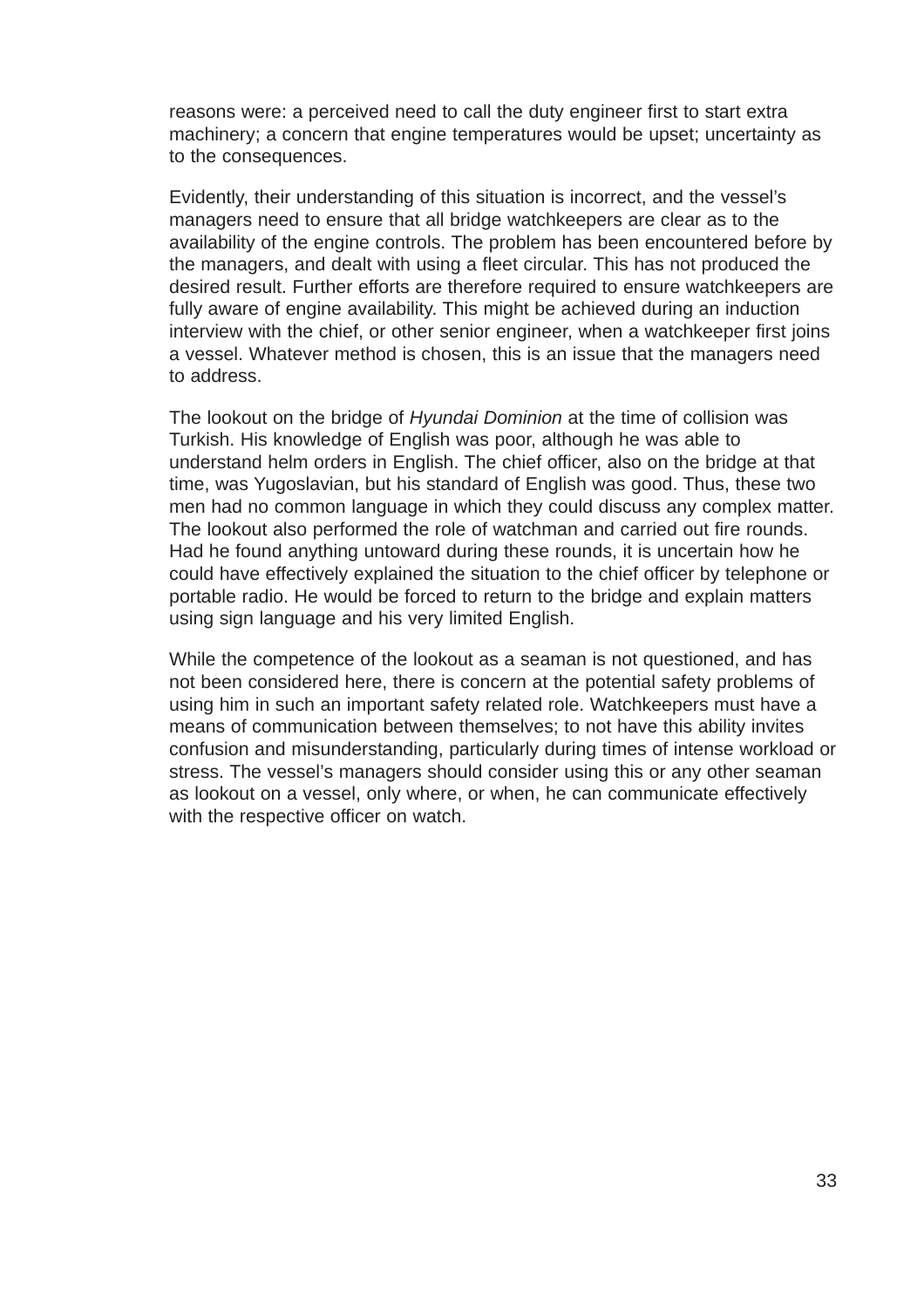# **SECTION 3 - CONCLUSIONS**

The following safety issues have been identified by the investigation. They are not listed in any order of priority.

# **3.1 FINDINGS**

- 1. The failure of both watchkeepers to take early action to avoid a collision was the cause of this accident. However, it must be recognised that both men had worked hours in excess of those prescribed under STCW. Consequently, fatigue is considered to have made some contribution to their poor decision making and judgment, albeit to an uncertain degree. [2.2]
- 2. *Sky Hope* was, according to the COLREGS, clearly the give way vessel in this encounter. No single clear cause has been found to explain the OOW's misjudgment of his vessel's status. [2.4]
- 3. Although she was the stand-on vessel, *Hyundai Dominion* still had the opportunity to take action in good time when it was seen that *Sky Hope* had taken no action. Rather than take positive and early action, the OOW wasted time in sending an AIS text message and in VHF discussions with the other vessel. These were unnecessary and time consuming diversions. Guidance has been issued to the industry for the use of AIS at sea, but this accident suggests this needs to be reinforced, particularly as these are systems that are very new to seafarers. [2.8]
- 4. The OOW on neither vessel called the master before the collision. In view of the almost universal standing instructions given by masters, the requirements of STCW and guidance given during the formal training of navigating officers, this must be a matter of concern. The managers of both vessels should reinforce their requirements on this matter. [2.10]

# **3.2 OTHER FINDINGS**

- 1. Reducing speed to avoid this collision was probably not appropriate in this case for the OOW on *Hyundai Dominion.* Speed reduction should, however, always be an option that is open to any bridge watchkeeper. Clearly the watchkeeper needs to be competent in operating the engine controls and understand the likely results of doing so. This was not the case for the OOW on *Hyundai Dominion*, or for his two colleagues, all of whom had an uncertain understanding of the controls. In view of this, none considered speed reduction as an option for dealing with a situation at sea. The vessel's managers needed to address this subject following an earlier accident with one of its vessels. The issue needs to be reviewed once more. [2.6]
- 2. A number of recent investigations undertaken by the MAIB have shown that vessels' general alarms are frequently not sounded during or after an accident. This was so on *Hyundai Dominion*, and might be related to lack of clarity in the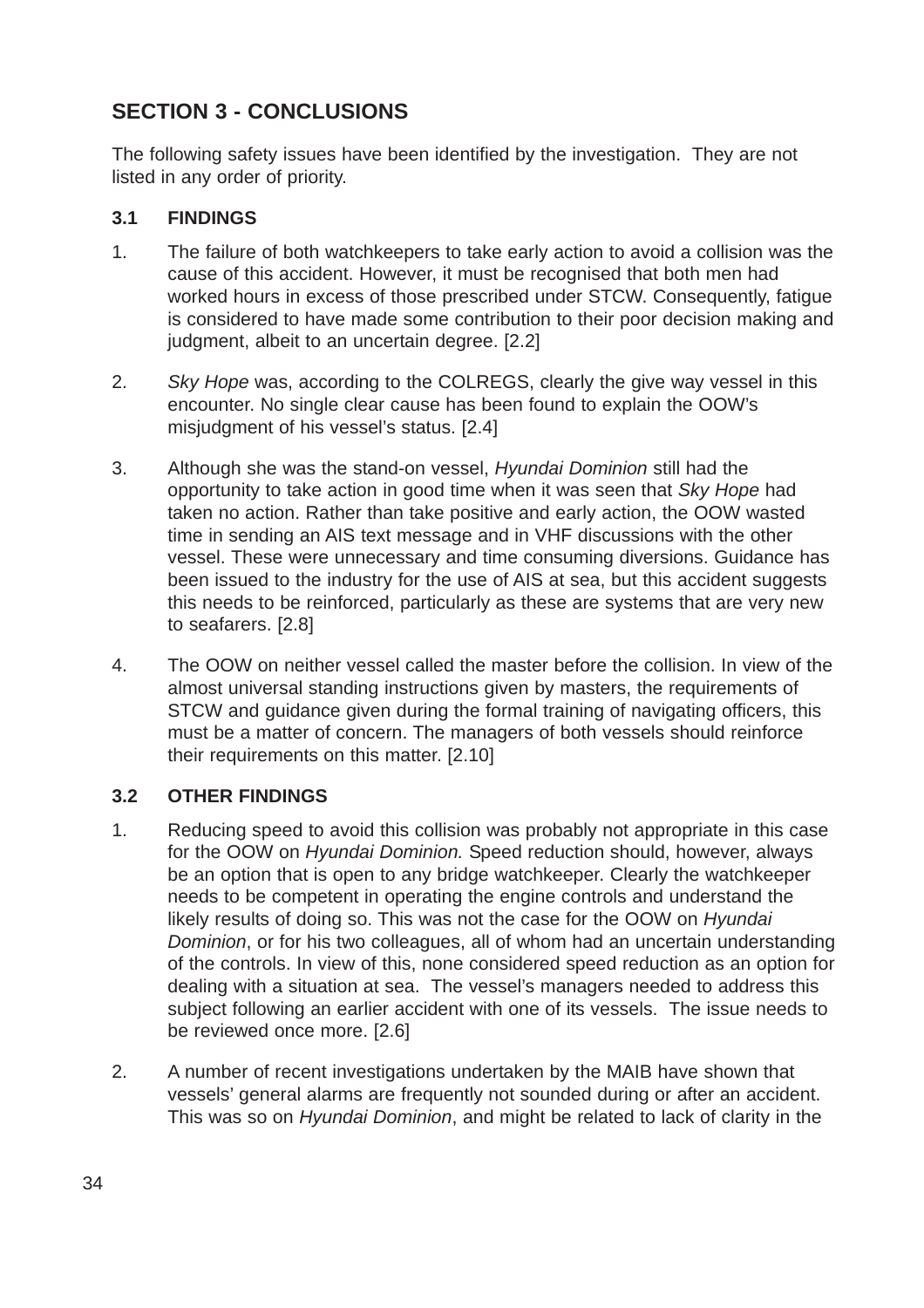emergency procedures*.* The absence of an emergency signal could mean that crew are not alerted to an actual or potential emergency, and are not given the necessary sense of urgency to act. The managers of *Hyundai Dominion* should clarify their guidance to masters on their expectations concerning the sounding of the general alarm. [2.11]

- 3. Although the general alarm was sounded on *Sky Hope,* the vessel resumed her passage only 22 minutes after the collision. It is difficult to believe that all the necessary safety checks could have been performed in this time. Resuming the passage might have aggravated undetected damage. The owners of *Sky Hope* should clarify their instructions to their masters on the precautions to be taken following a collision. [2.12]
- 4. The managers of *Hyundai Dominion* could usefully enhance their safety management system by making historical navigational data available during navigational audits. The audits presently undertaken appear to be of a good standard, but their value could be significantly enhanced if such data was available to auditors. To do this, the managers would need to arrange for their vessels' electronic chart systems to be set to the record mode. [2.13]
- 5. Good communications are important in the safe operation of any ship, no more so than between watchkeepers on the same vessel. The chief officer and AB lookout on *Hyundai Dominion* were unable to communicate using a common language. This is a matter of concern, which, under many foreseeable circumstances, could result in the aggravation of difficult and dangerous situations. The policy of using watchkeepers on any vessel who are unable to communicate with each other is a matter for concern that should be addressed*.* [2.14]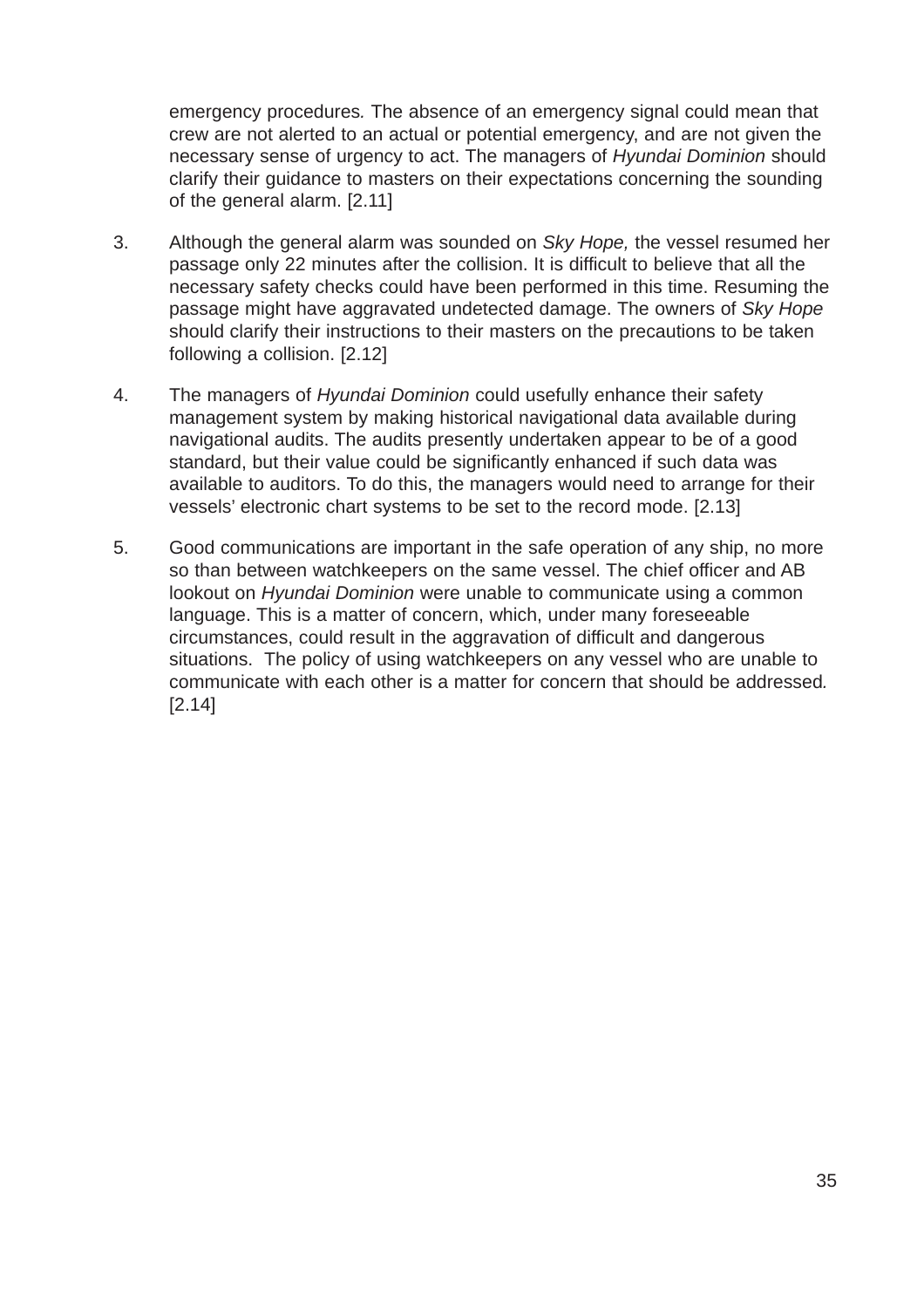# **SECTION 4 - ACTION TAKEN**

Shortly after this accident, the managers of *Hyundai Dominion* removed the watchkeeping chief officer from the vessel, with the requirement that he undertakes further, but unspecified training before returning.

The managers of *Hyundai Dominion* have also:

- a) Introduced a company-specific 'Navigational Skill for Junior Officers' course for new junior deck officers and deck cadets before promotion to third officer.
- b) Issued the results of a review of company navigational procedures, which began in May 2004.
- c) Increased the number of external navigational audits.
- d) Increased the number of internal navigational audits.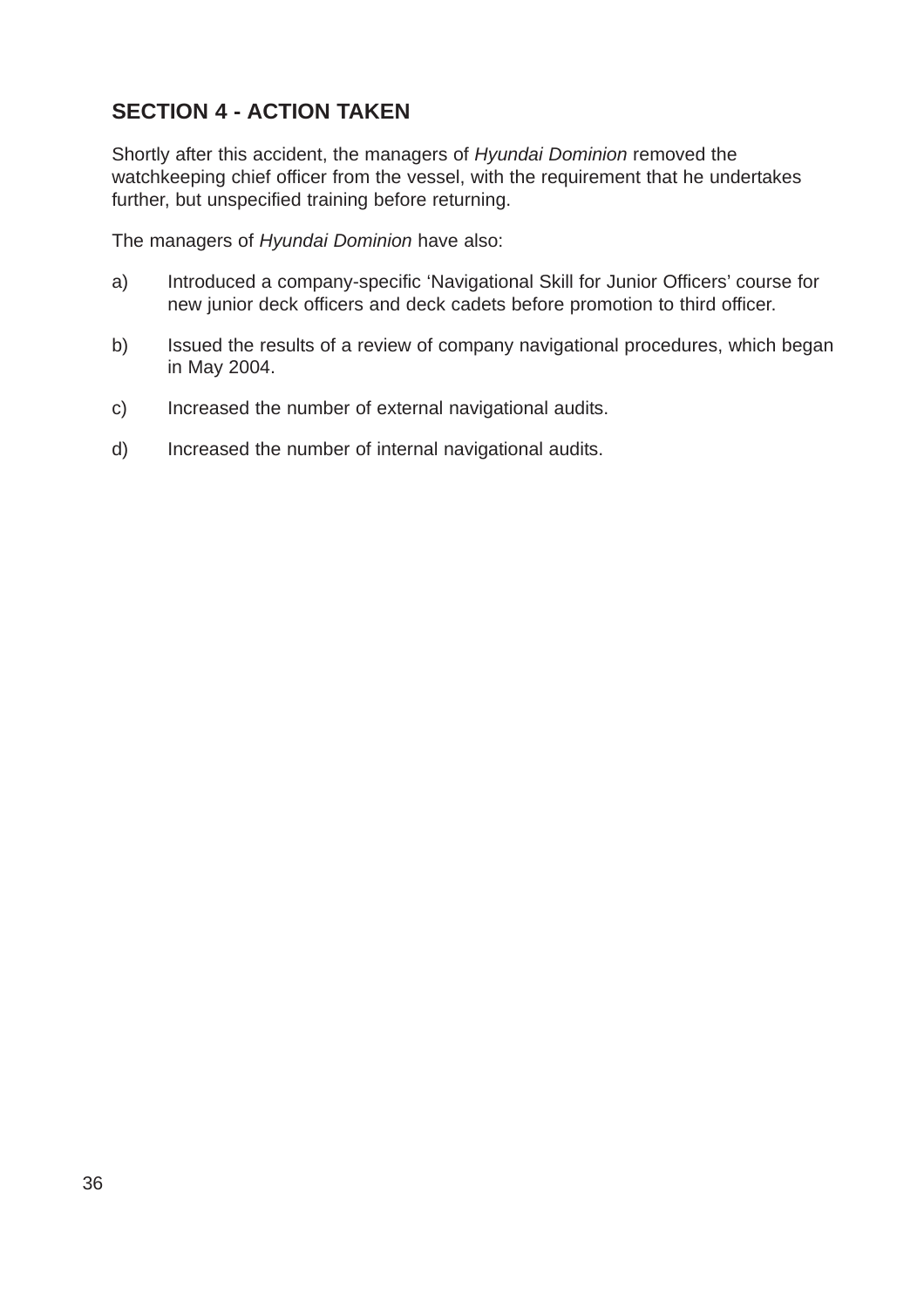# **SECTION 5 - RECOMMENDATIONS**

**Pagasa Ship Management** is recommended to:

- 2005/178 Clarify its instructions and guidance to its masters and crews on: the use of the collision regulations (rules 8a & 16); the use of VHF communications and sound signals in collision avoidance; and the circumstances when a bridge watchkeeper should call the master.
- 2005/179 Clarify instructions to its masters regarding the STCW requirements on fitness for duty, particularly with regard to the provision of sufficient rest for the vessel's crew, and the procedures to be followed in the event of a collision.

**Zodiac Maritime** is recommended to:

- 2005/180 Enhance induction and training procedures for bridge watchkeepers to ensure that they are: familiar with the use of bridge mounted main engine controls; aware of the dangers of using AIS text message facilities in situations requiring prompt attention and action on the part of the receiving vessel; and aware of the need to call the vessel's master at an early stage in the development of any hazardous situation.
- 2005/181 Clarify instructions to its masters regarding: the flag state and STCW requirements on fitness for duty, particularly with regard to the provision of sufficient rest for the vessel's crew; the importance of officers and ratings sharing a watch being able to communicate in a common language; and the procedures to be followed in the event of a collision.

**The International Chamber of Shipping** is recommended to promulgate the following to its member shipping organisations:

- 2005/182 Advise shipping companies of the potential dangers of using the text facilities of AIS to send messages, between vessels, on matters requiring prompt attention and action on the part of the receiving vessel.
- 2005/183 Remind shipping companies of the advice contained in the ICS's *Bridge Procedures Guide*, particularly with regard to: taking early avoiding action, in accordance with the COLREGS; the prudence of watchkeepers calling the vessel's master at an early stage in the development of a hazardous situation; and the value of preparing and training for post collision actions necessary to establish the wellbeing of both vessels involved in a collision.

# **Marine Accident Investigation Branch August 2005**

Safety recommendations shall in no case create a presumption of blame or liability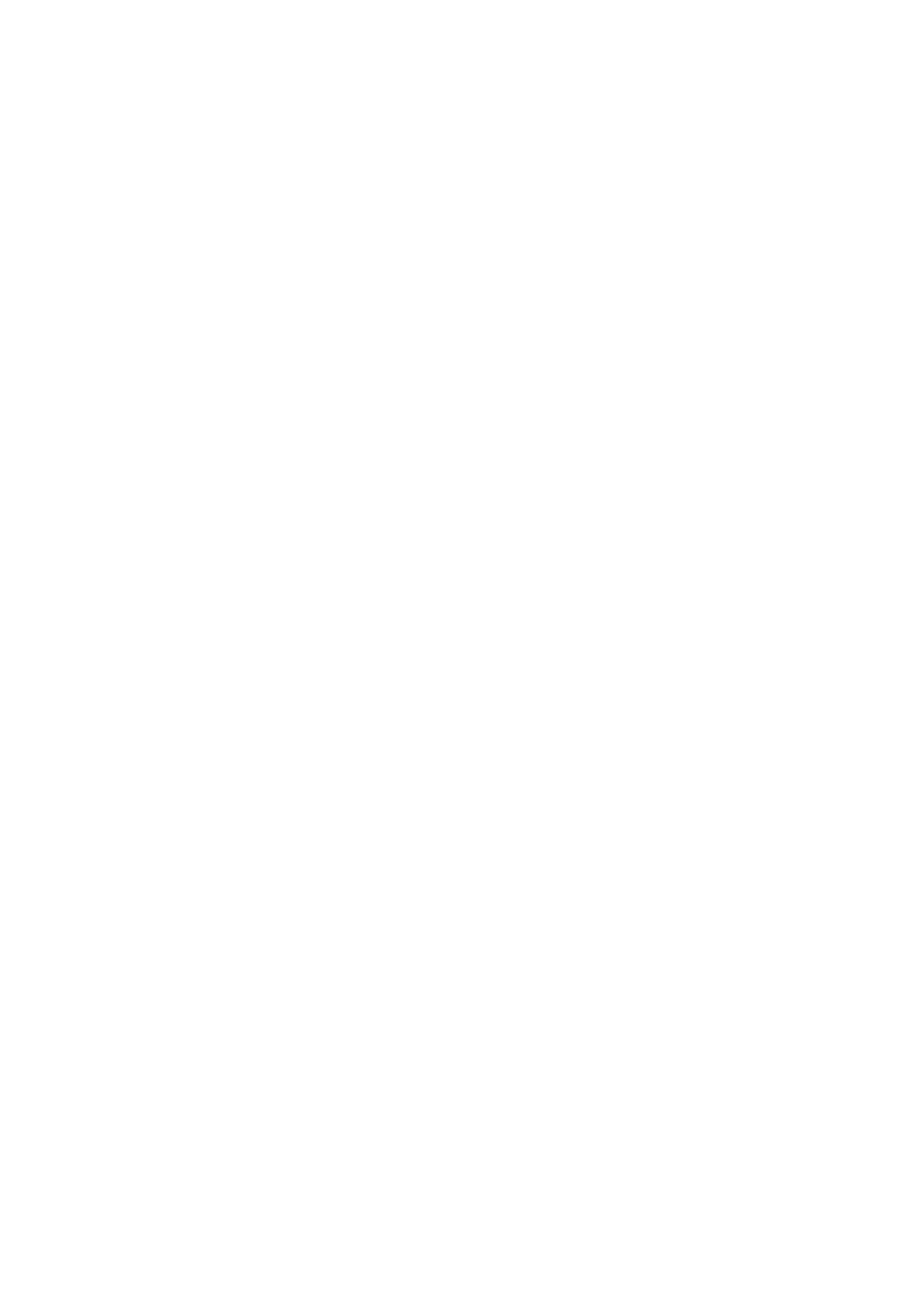#### **ANNEX**

# **Extract from the International Regulations for Preventing Collisions at Sea, 1972.**

### Rule 8

Actions to avoid collision

(a) Any action taken to avoid collision shall be taken in accordance with the Rules of this Part and shall, if the circumstances of the case admit, be positive, made in ample time and with due regard to the observance of good seamanship.

### Rule 13

### **Overtaking**

(a) Notwithstanding anything contained in the Rules of Part B, Sections I and II, any vessel overtaking any other shall keep out of the way of the vessel being overtaken.

(b) A vessel shall be deemed to be overtaking when coming up with another vessel from a direction more than 22.5 degrees abaft her beam, that is, in such a position with reference to the vessel she is overtaking, that at night she would be able to see only the stern light of that vessel but neither of her sidelights.

(c) When a vessel is in any doubt as to whether she is overtaking another, she shall assume that this is the case and act accordingly.

(d) Any subsequent alteration of the bearing between the two vessels shall not make the overtaking vessel a crossing vessel within the meaning of these Rules or relieve her of the duty of keeping clear of the overtaken vessel until she is finally past and clear.

Rule 15

### Crossing situation

When two power-driven vessels are crossing so as to involve risk of collision, the vessel which has the other on her starboard side shall keep out of the way and shall, if circumstances of the case admit, avoid crossing ahead of the other vessel.

Rule 16

Action by give-way vessel

Every vessel which is directed to keep out of the way of the other vessel shall, so far as possible, take early and substantial action to keep well clear.